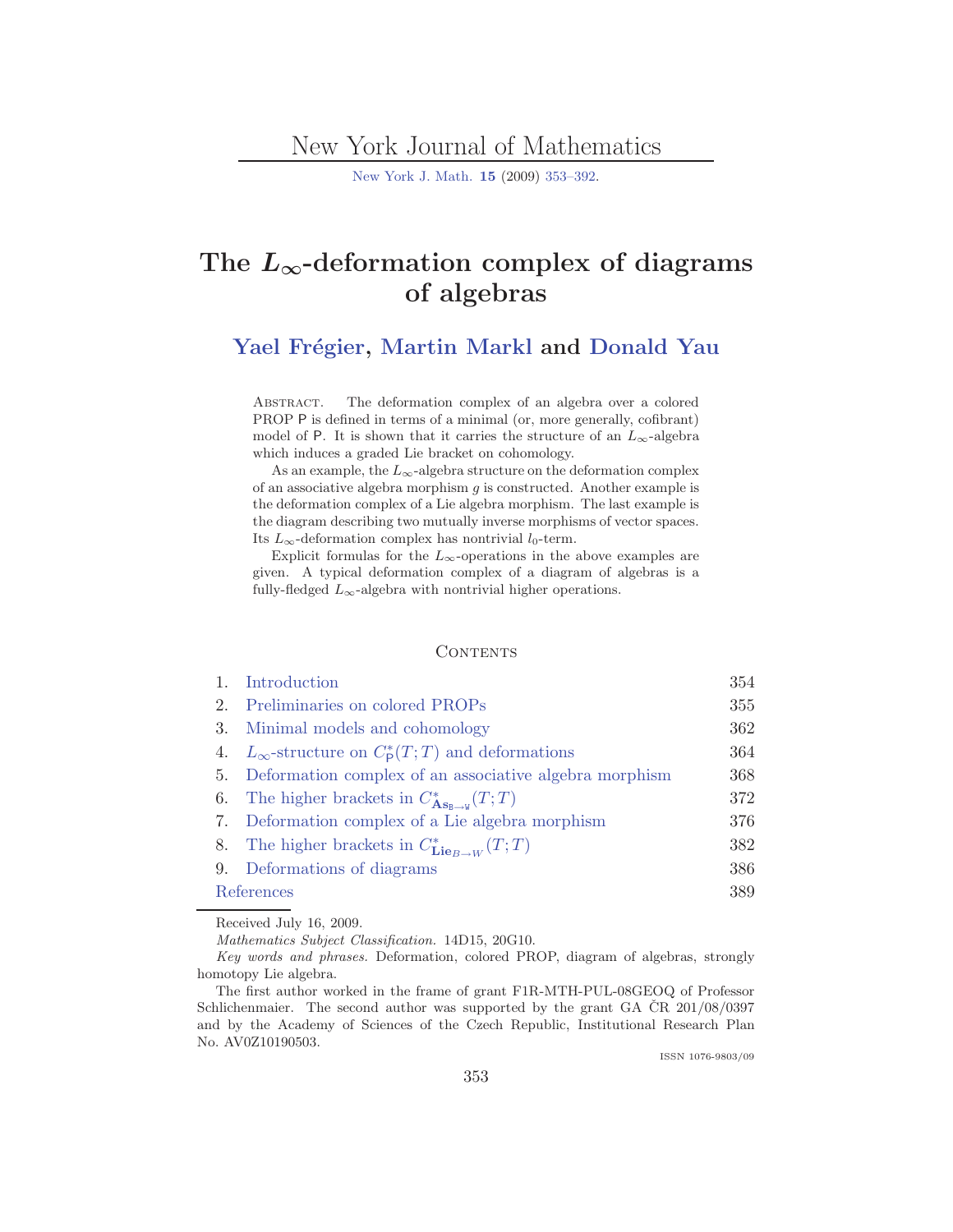#### <span id="page-1-0"></span>**1. Introduction**

In this paper, we construct the deformation complex  $(C_{\mathsf{P}}^*(T;T), \delta_{\mathsf{P}})$  of an algebra T over a colored PROP P and observe that it has the structure of an  $L_{\infty}$ -algebra. The cochain complex  $(C_{\mathsf{P}}^*(T;T), \delta_{\mathsf{P}})$  is so named because its L∞-structure governs the deformations of T in the form of the *Quantum Master Equation* ([13\)](#page-12-0) (Section [4.3\)](#page-12-0).

The existence of an  $L_{\infty}$ -structure on the deformation complex of an algebra over an operad was proved in 2002 by van der Laan [\[51\]](#page-39-0). Van der Laan's construction was later generalized, in [[39](#page-38-0)], to algebras over properads. The present paper will, however, be based on the approach of the 2004 preprint [[36\]](#page-38-0).

Considering colored PROPs is necessary if one is to study  $L_{\infty}$ -deformations of, say, morphisms or more general diagrams of algebras over a PROP, module-algebras, modules over an associative algebra, and Yetter–Drinfel'd and Hopf modules over a bialgebra. For example, there is a 2-colored PROP  $\mathbf{A}\mathbf{s}_{\mathbf{B}\to\mathbf{W}}$  whose algebras are of the form  $f: U \to V$ , in which U and V are associative algebras and  $f$  is a morphism of associative algebras (Example [2.10\)](#page-5-0). Likewise, there is a 2-colored PROP **ModAlg** whose algebras are of the form  $(H, A)$ , in which H is a bialgebra and A is an H-module-algebra (Example [2.12](#page-6-0)). Other examples of colored PROP algebras are given at the end of Section [9](#page-33-0).

Let us sketch the construction of the deformation complex  $(C_P^*(T;T), \delta_P)$ , with details given in Section [3](#page-9-0). First we take a *minimal model* (Defini-tion [3.4](#page-11-0))  $\alpha$ :  $(F(E), \partial) \rightarrow P$  of the colored PROP P, which should be thought of as a resolution of P. Given a P-algebra  $\rho: \mathsf{P} \to \mathrm{End}_T$ , we define

$$
C^*_\mathsf{P}(T;T) = \mathsf{Der}(\mathsf{F}(E),\mathcal{E}),
$$

in which  $\mathcal{E} = \text{End}_T$  is considered an  $F(E)$ -module via the morphism  $\beta =$  $\rho \alpha$ , and Der(F(E),  $\mathcal{E}$ ) denotes the vector space of derivations  $F(E) \to \mathcal{E}$ . The latter has a natural differential  $\delta$  that sends  $\theta \in \text{Der}(\mathsf{F}(E), \mathcal{E})$  to  $\theta \partial$ . The reason why we require the minimality of resolutions whenever possible is explained in the first paragraph of Section [3](#page-9-0). As we will see in Section [9,](#page-33-0) the construction sketched out above applies to more general cofibrant resolutions as well.

The  $L_{\infty}$ -operations on  $C_{\mathsf{P}}^{*}(T;T)$  are constructed using graph substitutions (Section [4.4\)](#page-13-0). The usefulness of this very explicit construction of the  $L_{\infty}$ operations on  $C^*_{\mathsf{P}}(T;T)$  is first illustrated with the example of associative algebra morphisms. For a morphism  $g: U \to V$  of associative algebras, considered as an algebra over the 2-colored PROP  $\mathbf{As}_{\mathbf{B}\to\mathbf{W}}$ , we are able to write down explicitly all the  $L_{\infty}$ -operations  $l_k$  on the deformation complex of g (Theorem [5.5](#page-17-0) for  $k = 1$ , Theorem [6.2](#page-20-0) for  $k = 2$ , and Theorem [6.4](#page-21-0) for  $k \geq$ 3). As expected, the underlying cochain complex of the deformation complex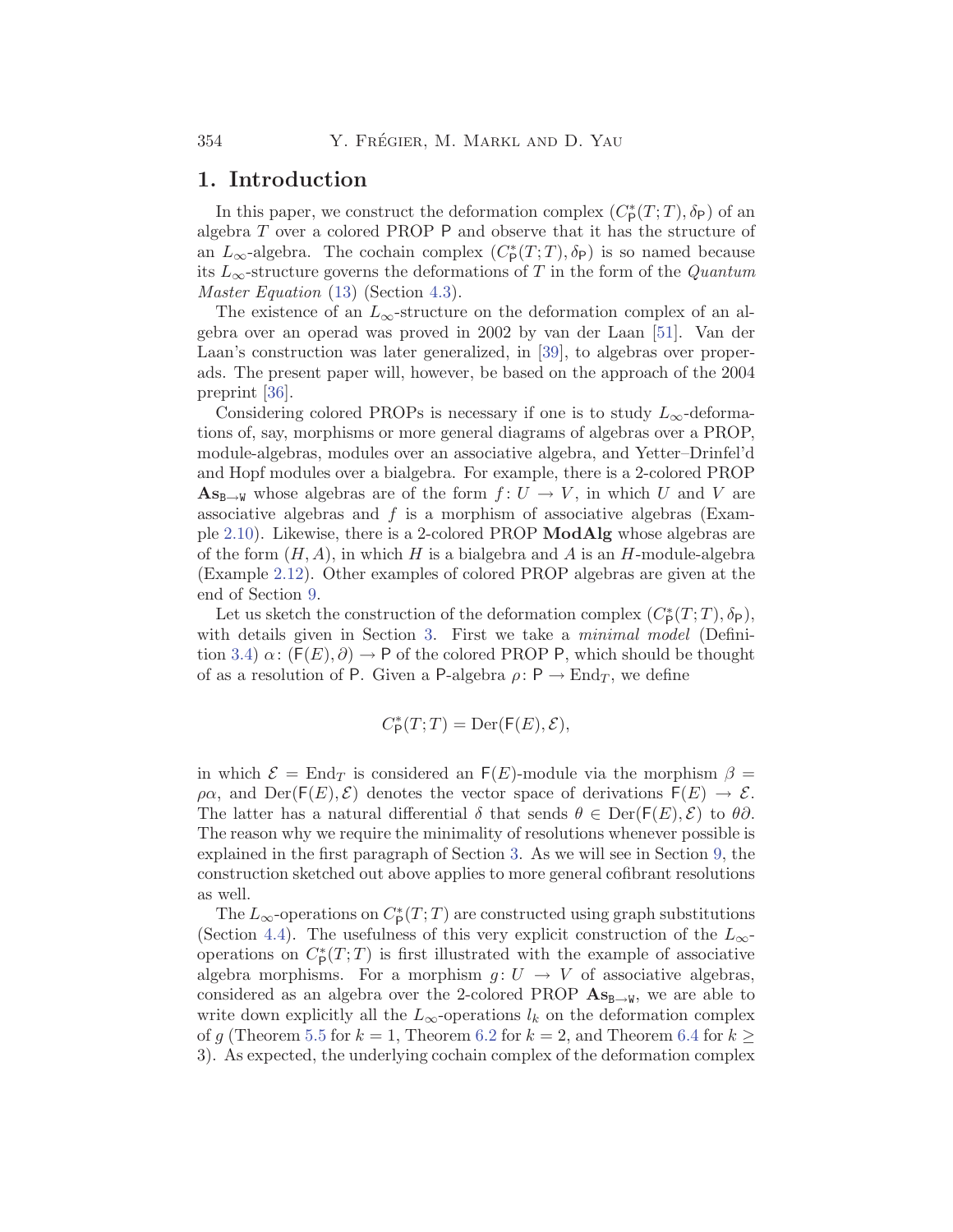<span id="page-2-0"></span>of g is isomorphic to the Gerstenhaber–Schack<sup>1</sup> cochain complex [[14,](#page-37-0) [15,](#page-37-0) [16](#page-37-0)] of g (Theorem [5.5](#page-17-0)). Therefore, the latter also has an explicit  $L_{\infty}$ -structure. See Section [5.1](#page-15-0) for more discussion about this deformation complex.

A second example is given by the study of the case of Lie algebra morphisms. As in the associative case, there exists a 2-colored PROP  $\mathbf{Lie}_{\mathbf{B}\to\mathbf{W}}$ whose 2-colored algebras are morphism of Lie algebras. We obtain then an explicit expression for the  $L_{\infty}$ -operations (Theorem [7.5](#page-26-0) for  $k = 1$ , Theo-rem [8.2](#page-29-0) for  $k = 2$ , and Theorem [8.4](#page-31-0) for  $k \geq 3$ ). In particular the first operation  $l_1$  gives a complex isomorphic to the S-cohomology complex [[9](#page-37-0)]. Hence this answers the question left open in [[9](#page-37-0)] of the existence of such an  $L_{\infty}$ -structure.

Another example of the  $L_{\infty}$ -deformation complex is given in Section [9](#page-33-0). There is a 2-colored operad **Iso** (Example [9.1](#page-34-0)) whose algebras are of the form  $F: U \Leftrightarrow V: G$ , in which U and V are chain complexes and F and G are mutually inverse chain maps. Using a modification of the results and constructions of earlier sections, we will write down explicitly the  $L_{\infty}$ -operations on the deformation complex of a typical **Iso**-algebra T (Example [9.3](#page-35-0)).

Describing the  $L_{\infty}$ -deformation complex requires the knowledge of a resolution of the corresponding colored PROP. So, while it will be interesting to work out the  $L_{\infty}$ -deformation complex for morphisms of bialgebras, a description of a resolution of the PROP  $\mathbf{Bialg}_{B\rightarrow W}$  for morphisms of bialgebras is missing, though the minimal model of the bialgebra PROP **Bialg** is known [\[47](#page-39-0)].

**Acknowledgment.** We would like to thank Jim Stasheff and Bruno Vallette for reading the first version of the manuscript and many useful remarks.

## **2. Preliminaries on colored PROPs**

Fix a ground field **k**, assumed to be of characteristic 0. This assumption is useful in considering models for operads or PROPs since it guarantees the existence of the 'averagization' of a nonequivariant map into an equivariant one. The characteristic zero assumption also simplifies concepts of Lie algebras and their generalizations.

In this section, we review some basic definitions about colored PROPs (and colored operads as their particular instances), their algebras, colored Σ-bimodules, and free colored PROPs. Examples of algebras over colored PROPs can be found at the end of this section.

**2.1. Colored Σ-bimodule.** Let  $\mathfrak{C}$  be a nonempty set whose elements are called *colors*. A  $\Sigma$ -*bimodule* is a collection  $E = \{E(m, n)\}_{m,n\geq 0}$  of **k**-modules in which each  $E(m, n)$  is equipped with a left  $\Sigma_m$  and a right  $\Sigma_n$  actions that commute with each other.

 ${}^{1}$ Be careful with the possible confusion with the complex associated to bialgebras. Both of these complexes share the same name.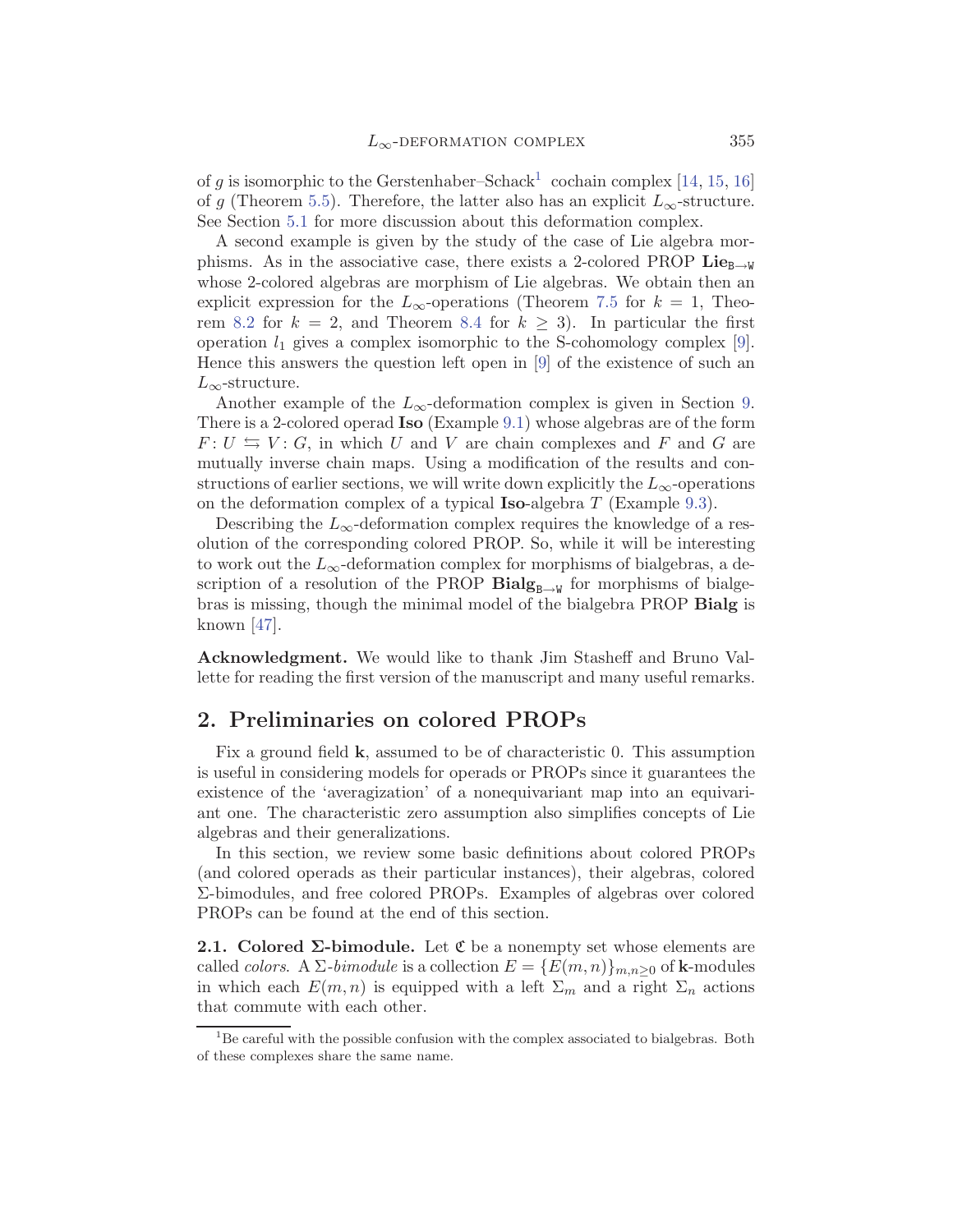A  $\mathfrak{C}\text{-}colored$   $\Sigma$ -bimodule is a  $\Sigma$ -bimodule E in which each  $E(m, n)$  admits a C-colored decomposition into submodules,

(1) 
$$
E(m,n) = \bigoplus_{c_i,d_j \in \mathfrak{C}} E\binom{d_1,\ldots,d_m}{c_1,\ldots,c_n},
$$

that is compatible with the  $\Sigma_m-\Sigma_n$ -actions. Elements of  $E(m, n)$  are said to have *biarity*  $(m, n)$ . A *morphism* of **C**-colored  $\Sigma$ -bimodules is a linear biequivariant map that respects the  $\mathfrak{C}\text{-colored decomposition}$  (1).

 $\mathfrak{C}\text{-colored }\Sigma\text{-bimodules and their morphism are examples of }\mathfrak{C}\text{-colored ob-}$ jects; more examples will follow. If  $\mathfrak C$  has k elements, we will sometimes call C-colored objects simply k*-colored* objects.

**Definition 2.2.** A  $\mathfrak{C}$ -colored PROP ([[27,](#page-38-0) [28\]](#page-38-0), [\[35](#page-38-0), Section 8]) is a  $\mathfrak{C}$ -colored Σ-bimodule P = {P(m, n)} (so each P(m, n) admits a C-colored decomposition (1)) that comes equipped with two operations: a *horizontal composition*

$$
\otimes : \mathsf{P}\left(\begin{matrix} d_{11},\ldots,d_{1m_1} \\ c_{11},\ldots,c_{1n_1} \end{matrix}\right) \otimes \cdots \otimes \mathsf{P}\left(\begin{matrix} d_{s1},\ldots,d_{sm_s} \\ c_{s1},\ldots,c_{sn_s} \end{matrix}\right) \to
$$

$$
\mathsf{P}\left(\begin{matrix} d_{11},\ldots,d_{sm_s} \\ c_{11},\ldots,c_{sn_s} \end{matrix}\right) \subseteq \mathsf{P}(m_1 + \cdots + m_s, n_1 + \cdots + n_s)
$$

and a *vertical composition*

$$
(2) \circ P\left(\begin{matrix} d_1, \dots, d_m \\ c_1, \dots, c_n \end{matrix}\right) \otimes P\left(\begin{matrix} b_1, \dots, b_n \\ a_1, \dots, a_k \end{matrix}\right) \rightarrow P\left(\begin{matrix} d_1, \dots, d_m \\ a_1, \dots, a_k \end{matrix}\right) \subseteq P(m, k),
$$

$$
(x, y) \mapsto x \circ y.
$$

These two compositions are required to satisfy some associativity-type axioms. There is also a unit element  $1_c \in P(c)$  for each color c. Moreover, the vertical composition  $x \circ y$  in (2) is 0, unless

$$
c_i = b_i \quad \text{for} \quad 1 \le i \le n.
$$

*Morphisms* of  $\mathfrak{C}$ -colored PROPs are unit-preserving morphisms of the underlying Σ-bimodules that commute with both the horizontal and the vertical compositions.

*Colored operads* are particular cases of colored PROPs having the property that  $P\binom{d_1,\dots,d_m}{a_1,\dots,a_k} = 0$  for  $m \geq 2$ . Note that colored PROPs can also be defined as ordinary (1-colored) PROPs over the semisimple algebra  $K =$  $\oplus_{c \in \mathfrak{C}} \mathbf{k}_c$ , where each  $\mathbf{k}_c$  is a copy of the ground field **k** [[32,](#page-38-0) Section 2].

**Example 2.3.** The C-colored endomorphism PROP End<sub>C</sub><sup>C</sup> of a C-graded module  $T = \bigoplus_{c \in \mathfrak{C}} T_c$  is the  $\mathfrak{C}\text{-colored}$  PROP with

$$
\operatorname{End}^{\mathfrak{C}}_{T}\binom{d_1,\ldots,d_m}{c_1,\ldots,c_n}=\operatorname{Hom}_{\mathbf{k}}(T_{c_1}\otimes\cdots\otimes T_{c_n},T_{d_1}\otimes\cdots\otimes T_{d_m}).
$$

<span id="page-3-0"></span>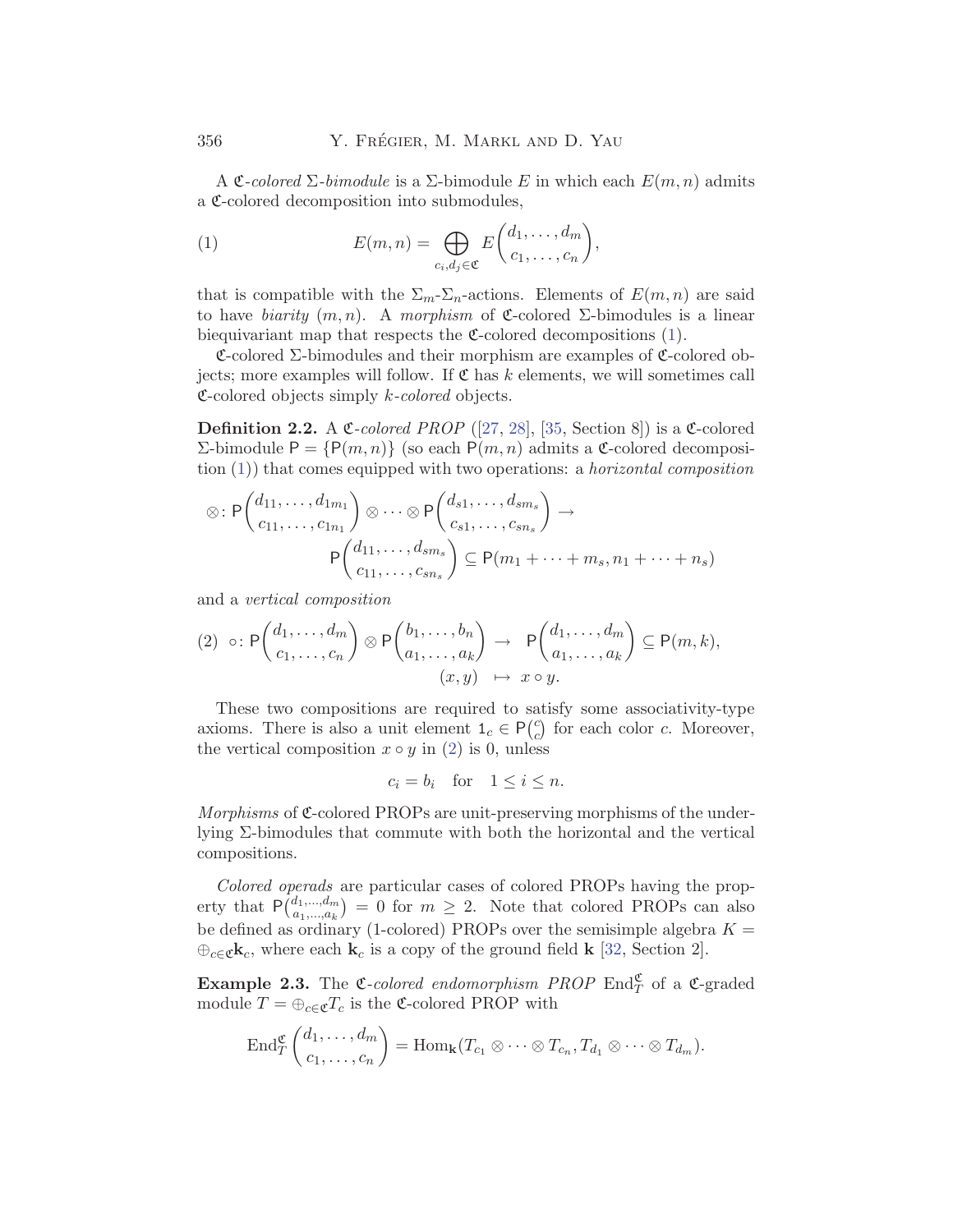<span id="page-4-0"></span>The horizontal composition is given by tensor products of **k**-linear maps. The vertical composition is given by composition of **k**-linear maps with matching colors.

**Definition 2.4.** For a C-colored PROP P, a P-algebra is a morphism of C-colored PROPs

$$
\alpha \colon \mathsf{P} \to \mathrm{End}_T^{\mathfrak{C}}
$$

for some C-graded module  $T = \bigoplus_{c \in \mathfrak{C}} T_c$ . In this case, we say that T is a P-algebra.

**2.5. Pasting scheme for**  $\mathfrak{C}$ **-colored PROPs.** For natural  $m, n \geq 1$ , let  $\mathsf{UGr}^{\mathfrak{C}}(m,n)$  be the set whose elements are pairs  $(G,\zeta)$  such that:

- (1)  $G \in \mathsf{UGr}(m,n)$  is a directed  $(m,n)$ -graph [\[35](#page-38-0), p. 38].
- (2) For each vertex  $v \in \text{Vert}(G)$ , the sets out(v) (outgoing edges from v) and in(v) (incoming edges to v) are labeled  $1, \ldots, q$  and  $1, \ldots, p$ , respectively, where  $\#\text{out}(v) = q$  and  $\#\text{in}(v) = p$ .
- (3)  $\zeta: \text{edge}(G) \to \mathfrak{C}$  is a function that assigns to each edge in G a color in  $\mathfrak{C}$ . For any edge  $l \in \text{edge}(G)$ ,  $\zeta(l) \in \mathfrak{C}$  is called the *color of l*.

There is a  $\mathfrak{C}\text{-colored decomposition}$ 

$$
\mathsf{UGr}^{\mathfrak{C}}(m,n) = \coprod_{c_i,d_j \in \mathfrak{C}} \mathsf{UGr}^{\mathfrak{C}}\binom{d_1,\ldots,d_m}{c_1,\ldots,c_n},
$$

where  $(G, \zeta) \in \mathsf{UGr}^{\mathfrak{C}}(\substack{d_1,\ldots,d_m \\ c_1,\ldots,c_n})$  if and only if the input legs  $\{l_{\rm in}^1, \ldots, l_{\rm in}^n\}$  of  $G$ have colors  $c_1, \ldots, c_n$  and the output legs  $\{l_{\text{out}}^1, \ldots, l_{\text{out}}^m\}$  of G have colors  $d_1,\ldots,d_m.$ 

As in [[35\]](#page-38-0),  $\mathsf{UGr}^{\mathfrak{C}}(m,n)$  and  $\mathsf{UGr}^{\mathfrak{C}}(\begin{subarray}{c}d_1,\ldots,d_m\\c_1,\ldots,c_n\end{subarray})$  are the categories with colorrespecting isomorphisms as morphisms. Elements in  $\mathsf{UGr}^{\mathfrak{C}}(m, n)$  are called C*-colored directed* (m, n)*-graphs*.

**2.6. Decoration on colored directed graphs.** Let E be a C-colored  $\Sigma$ bimodule and  $(G, \zeta)$  be a **C**-colored directed  $(m, n)$ -graph. Define

(3) 
$$
E(G,\zeta) = \bigotimes_{v \in \text{Vert}(G)} E\left(\begin{matrix} \zeta(o_v^1), \dots, \zeta(o_v^q) \\ \zeta(i_1^v), \dots, \zeta(i_p^v) \end{matrix}\right),
$$

where  $\text{in}(v) = \{i_1^v, \ldots, i_p^v\}$  and  $\text{out}(v) = \{o_v^1, \ldots, o_v^q\}$ . Its elements are called  $E$ *-decorated*  $\mathfrak{C}$ *-colored* directed  $(m, n)$ *-graphs.* 

For an element  $\Gamma = \otimes_v e_v \in E(G,\zeta)$ , the element  $e_v \in E(\zeta(c_v^1),..., \zeta(c_v^q))$  $\begin{pmatrix} \zeta(o_v^1),...,\zeta(o_v^q) \ \zeta(i_1^v),...,\zeta(i_p^v) \end{pmatrix}$ corresponding to the vertex  $v \in \text{Vert}(G)$  is called the *decoration of* v.

In other words,  $E(G, \zeta)$  is the space of decorations of the vertices of the C-colored directed  $(m, n)$ -graph  $(G, \zeta)$  with elements of E with matching biarity and colors.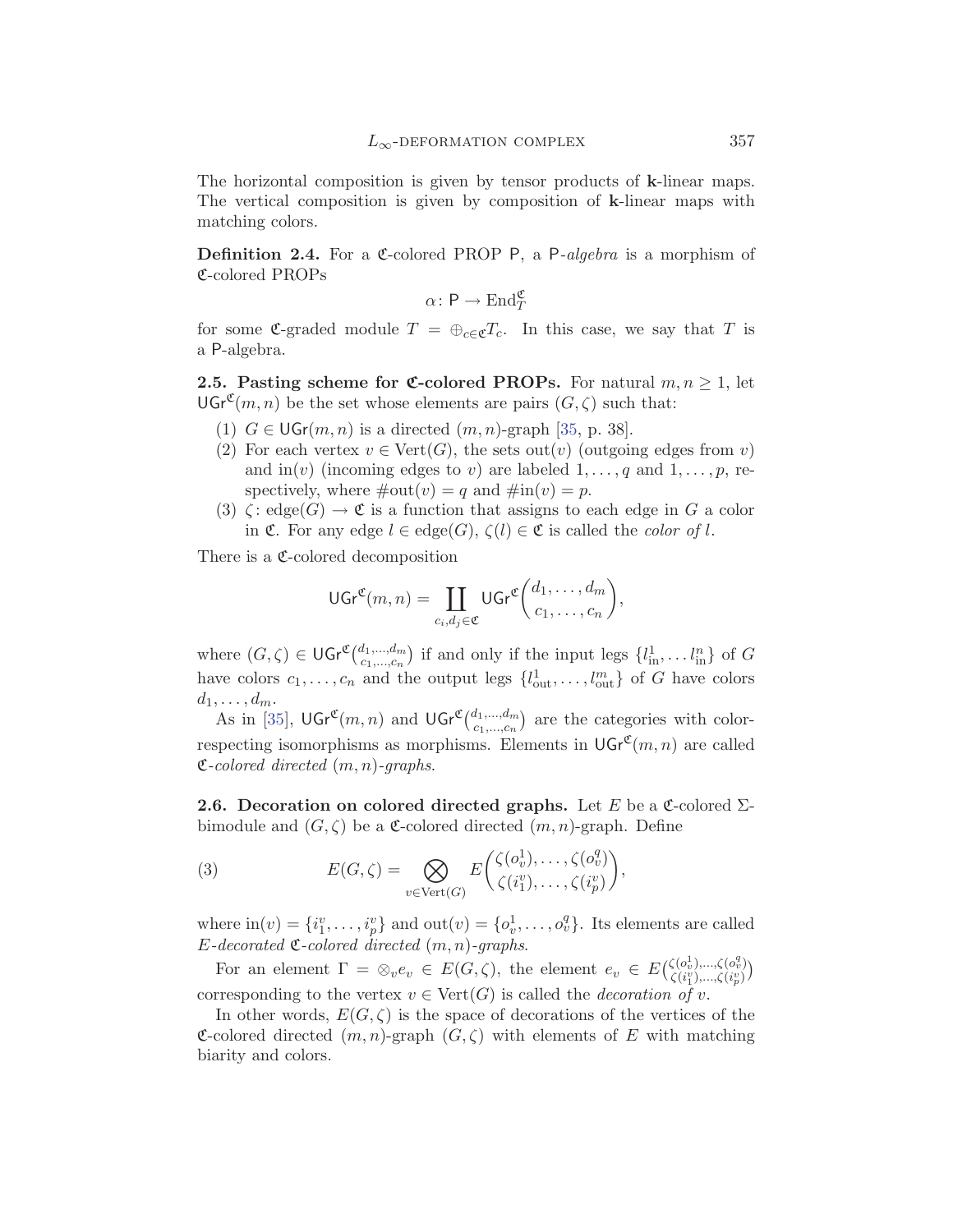<span id="page-5-0"></span>**2.7. Free colored PROP.** Let E be a  $\mathfrak{C}$ -colored  $\Sigma$ -bimodule. For  $c_1, \ldots, c_n$ ,  $d_1,\ldots,d_m\in\mathfrak{C}$ , define the module

$$
\mathsf{F}^{\mathfrak{C}}(E)\binom{d_1,\ldots,d_m}{c_1,\ldots,c_n} = \operatorname{colim} E(G,\zeta),
$$

where the colimit is taken over the category  $\mathsf{UGr}^{\mathfrak{C}}(\substack{d_1,\ldots,d_m\\c_1,\ldots,c_n})$ . Then

$$
\mathsf{F}^{\mathfrak{C}}(E) = \left\{ \mathsf{F}^{\mathfrak{C}}(E)(m,n) = \bigoplus_{c_i,d_j \in \mathfrak{C}} \mathsf{F}^{\mathfrak{C}}(E) \binom{d_1,\ldots,d_m}{c_1,\ldots,c_n} \right\}
$$

is a C-colored PROP, in which the horizontal composition  $\otimes$  is given by disjoint union of E-decorated  $\mathfrak{C}$ -colored directed  $(m, n)$ -graphs. The vertical composition  $\circ$  in  $\mathsf{F}^{\mathfrak{C}}(E)$  is given by grafting of  $\mathfrak{C}$ -colored legs with matching colors.

Note that there is a natural  $\mathbb{Z}_{\geq 0}$ -grading,

$$
\mathsf{F}^{\mathfrak{C}}(E) = \bigoplus_{k \geq 0} \mathsf{F}_k^{\mathfrak{C}}(E),
$$

where  $\mathsf{F}_k^{\mathfrak{C}}(E)$  is the submodule generated by the monomials involving k elements in E.

**Proposition 2.8** (=  $\mathfrak{C}$ -colored version of Proposition 57 in [\[35](#page-38-0)]).  $\mathsf{F}^{\mathfrak{C}}(E)$  =  ${F^{\mathfrak{C}}(E)(m, n)}$  *is the free*  ${\mathfrak{C}}$ -colored PROP generated by the  ${\mathfrak{C}}$ -colored  $\Sigma$ *bimodule* E. In other words, the functor  $F^{\mathfrak{C}}$  is the left adjoint of the forgetful *functor from* C*-colored PROPs to* C*-colored* Σ*-bimodules.*

In particular, elements in the free C-colored PROP  $\mathsf{F}^{\mathfrak{C}}(E)$  can be written as sums of  $E$ -decorated  $\mathfrak{C}$ -colored directed graphs.

**Convention 2.9.** From now on, everything will be tacitly assumed to be  $\mathfrak{C}$ colored with a suitable set of colors  $\mathfrak{C}$ . When there is no danger of ambiguity, we will, for brevity, suppress  $\mathfrak C$  from the notation.

**Example 2.10** (Morphisms)**.** Let P be an ordinary PROP (i.e., a 1-colored PROP). Then there is a 2-colored PROP  $P_{B\rightarrow W}$  whose algebras are of the form  $f: U \to V$ , in which U and V are P-algebras and f is a morphism of P-algebras [[31,](#page-38-0) Example 1]. It can be constructed as the quotient

$$
P_{B \to W} = \frac{P_B * P_W * F(f)}{(f^{\otimes m} x_B = x_W f^{\otimes n} \text{ for all } x \in P(m, n))},
$$

where  $P_B$  and  $P_W$  are copies of P concentrated in the colors B and W, respectively,  $x_B$  and  $x_W$  are the respective copies of x in  $P_B$  and  $P_W$ , and  $F(f)$  is the free 2-colored PROP on the generator  $f : \mathbb{B} \to \mathbb{W}$ . The star  $*$  denotes the free product (= the coproduct) of 2-colored PROPs.

In the case that P is the operad **As** for associative algebras, cohomology of  $\mathbf{A}\mathbf{s}_{\mathbf{B}\rightarrow\mathbf{W}}$ -algebras (i.e., associative algebra morphisms) will be discussed in details in Sections [5](#page-15-0) and [6](#page-19-0).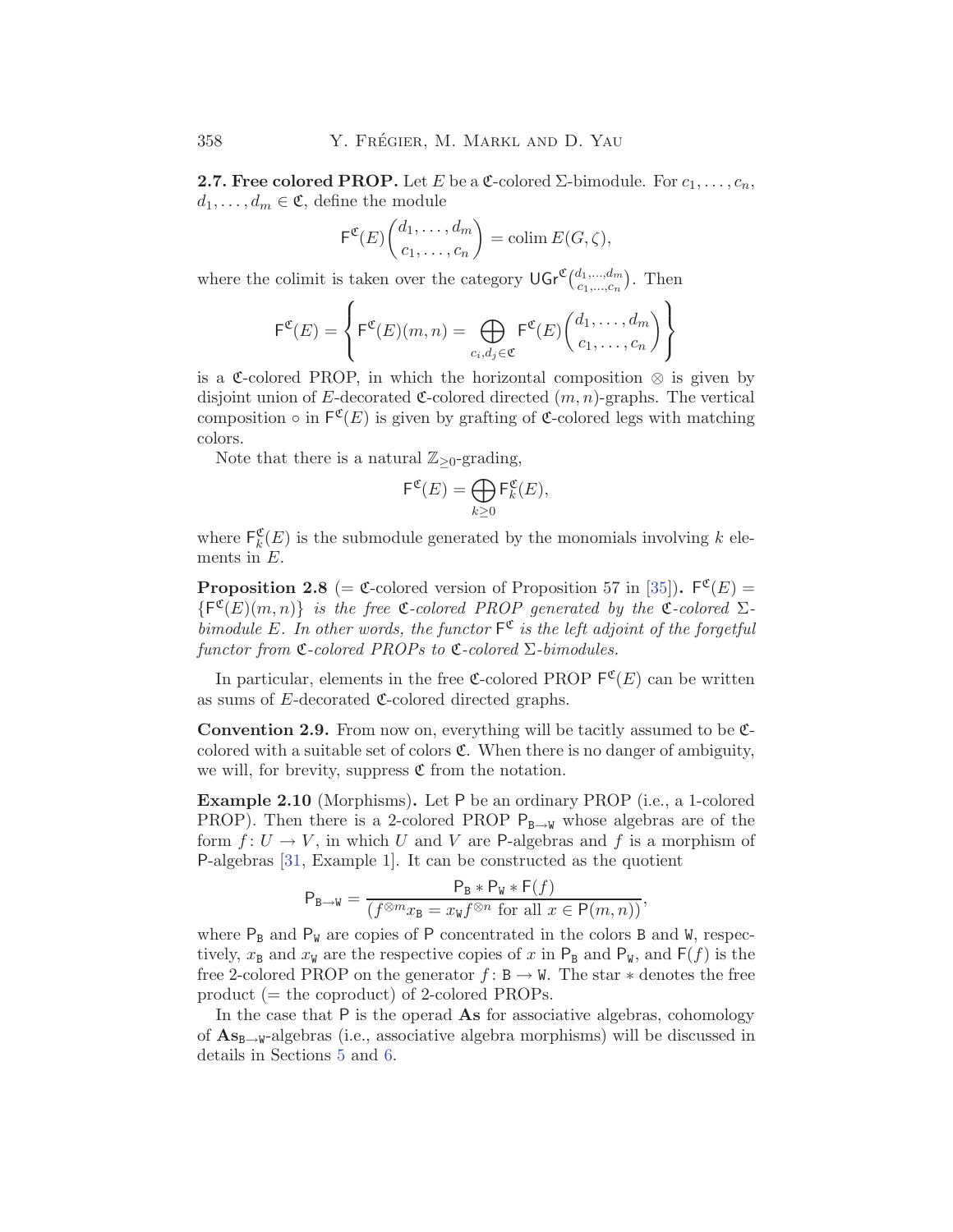<span id="page-6-0"></span>**Example 2.11** (Modules)**.** There is a 2-colored operad **AsMod** whose algebras are of the form  $(A, M)$ , where A is an associative algebra and M is a left A-module. It can be constructed as the quotient

$$
\mathbf{AsMod} = \frac{F(\mu, \lambda)}{(\mu(\mu \otimes 1_{\mathbf{A}}) - \mu(1_{\mathbf{A}} \otimes \mu), \lambda(\mu \otimes 1_{\mathbf{M}}) - \lambda(1_{\mathbf{A}} \otimes \lambda))}.
$$

Here  $F(\mu, \lambda)$  is the free 2-colored operad (with  $\mathfrak{C} = \{A, M\}$ ) on the generators,

$$
\mu\in\mathsf{F}(\mu,\lambda)\binom{\mathtt{A}}{\mathtt{A},\mathtt{A}}\quad\text{and}\quad\lambda\in\mathsf{F}(\mu,\lambda)\binom{\mathtt{M}}{\mathtt{A},\mathtt{M}},
$$

which encode the multiplication in A and the left A-action on  $M$ , respectively.

If we depict the multiplication  $\mu$  as  $\blacktriangle$  and the module action  $\lambda$  as  $\blacktriangle$ , then the associativity of  $\mu$  is expressed by the diagram

$$
\left(4\right)
$$

and the compatibility between the multiplication and the module action by

$$
\left(5\right)
$$

The diagrams in the above two displays should be interpreted as elements of the free colored PROP  $F(\mu, \lambda)$ , with the A-colored edges of the underlying graph represented by simple lines  $\vert$ , and the M-colored edges by the double lines . We use the convention that the directed edges point upwards, i.e. the composition is performed from the bottom up.

**Example 2.12** (Module-algebras). Let  $H = (H, \mu_H, \Delta_H)$  be a (co)associative bialgebra. An  $H$ -module-algebra is an associative algebra  $(A, \mu_A)$  that is equipped with a left H-module structure such that the multiplication map on A becomes an H-module morphism. In other words, the *module-algebra axiom*

$$
x(ab) = \sum_{(x)} (x_{(1)}a)(x_{(2)}b)
$$

holds for  $x \in H$  and  $a, b \in A$ , where  $\Delta_H(x) = \sum_{(x)} x_{(1)} \otimes x_{(2)}$  using the Sweedler's notation for comultiplication.

This algebraic structure arises often in algebraic topology [[2](#page-36-0)], quantum groups [[21\]](#page-37-0), Lie and Hopf algebras theory [[7](#page-37-0), [40,](#page-38-0) [49](#page-39-0)], and group representations [\[1\]](#page-36-0). For example, in algebraic topology, the complex cobordism ring  $MU<sup>*</sup>(X)$  of a topological space X is an S-module-algebra, where S is the Landweber–Novikov algebra [[26,](#page-38-0) [43](#page-38-0)] of stable cobordism operations.

Another important example of a module-algebra arises in the theory of Lie algebras. Finite-dimensional simple  $sl(2,\mathbb{C})$ -modules are, up to isomorphism, the highest weight modules  $V(n)$   $(n \geq 0)$  [[20](#page-37-0), Theorem 7.2]. There is a  $U(sl(2, \mathbb{C}))$ -module-algebra structure on the polynomial algebra  $\mathbb{C}[x, y]$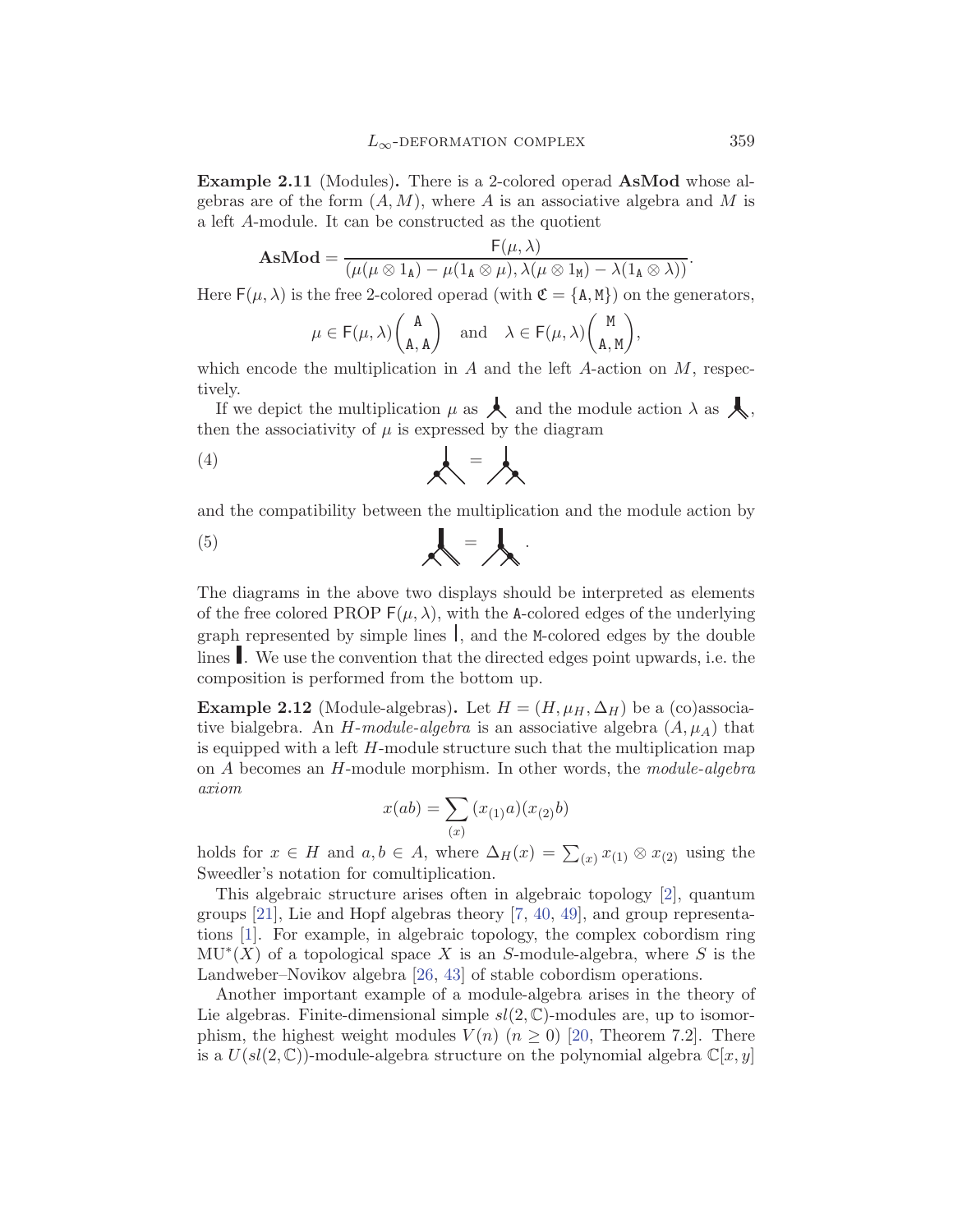such that the submodule  $\mathbb{C}[x,y]_n$  of homogeneous polynomials of degree n is isomorphic to the highest weight module  $V(n)$  [[21,](#page-37-0) Theorem V.6.4]. In other words, all the finite-dimensional simple  $sl(2,\mathbb{C})$ -modules can be encoded inside a single  $U(sl(2, \mathbb{C}))$ -module-algebra.

There is a 2-colored PROP **ModAlg** whose algebras are of the form  $(H, A)$ , where H is a (co)associative bialgebra and A is an H-modulealgebra. (The third author first learned about this fact from Bruno Vallette in private correspondence.) It can be constructed as the quotient (with  $\mathfrak{C} = \{H, A\}$ 

(6) 
$$
\mathbf{ModAlg} = \mathsf{F}(\mu_{\mathtt{H}}, \Delta_{\mathtt{H}}, \mu_{\mathtt{A}}, \lambda)/I,
$$

where  $F = F(\mu_H, \Delta_H, \mu_A, \lambda)$  is the free 2-colored PROP on the generators:

$$
\mu_H\in \mathsf{F}\binom{H}{H,H},\ \Delta_H\in \mathsf{F}\binom{H,H}{H},\ \mu_A\in \mathsf{F}\binom{A}{A,A},\ \mathrm{and}\ \lambda\in \mathsf{F}\binom{A}{H,A},
$$

which encode the multiplication and comultiplication in  $H$ , the multiplication in A, and the H-module structure on A, respectively. The ideal I is generated by the elements:

 $\mu_{\rm H}(\mu_{\rm H} \otimes 1_{\rm H}) - \mu_{\rm H}(1_{\rm H} \otimes \mu_{\rm H})$  (associativity of  $\mu_{\rm H}$ ),  $(\Delta_H \otimes 1_H)\Delta_H - (1_H \otimes \Delta_H)\Delta_H$  (coassociativity of  $\Delta_H$ ),  $\Delta_{\text{H}}\mu_{\text{H}} - \mu_{\text{H}}^{\otimes 2}(2\ 3)\Delta_{\text{H}}^{\otimes 2}$  (compatibility of  $\mu_{\text{H}}$  and  $\Delta_{\text{H}}$ ),  $\mu_{\mathbf{A}}(\mu_{\mathbf{A}} \otimes \mathbb{1}_{\mathbf{A}}) - \mu_{\mathbf{A}}(\mathbb{1}_{\mathbf{A}} \otimes \mu_{\mathbf{A}})$  (associativity of  $\mu_{\mathbf{A}}$ ),  $\lambda(\mu_{\text{H}} \otimes 1_{\text{A}}) - \lambda(1_{\text{H}} \otimes \lambda)$  (*H*-module axiom),  $\lambda(1_H \otimes \mu_A) - \mu_A \lambda^{\otimes 2} (2\ 3)(\Delta_H \otimes 1_A^{\otimes 2})$  (module-algebra axiom).

Here  $(2\ 3) \in \Sigma_4$  is the permutation that switches 2 and 3.

If we draw the multiplication  $\mu_H$  as  $\blacktriangle$ , the comultiplication  $\Delta_H$  as  $\blacktriangledown$ , the multiplication  $\mu_A$  as  $\blacktriangle$ , and the H-module action  $\lambda$  as  $\blacktriangle$ , then the bialgebra axioms for  $H$  are expressed by

$$
\mathcal{A}=\mathcal{A},\mathcal{A}'=\mathcal{A} \text{ and } \mathcal{A}'=\mathcal{A} \mathcal{A},
$$

The associativity of  $\mu$  is given by the obvious -colored version of ([4](#page-6-0)), the H-module axiom by ([5](#page-6-0)), and the module-algebra axiom by

$$
\lambda = \mathcal{C} \setminus \mathcal{C}
$$

Variants of module-algebras, including module-co/bialgebras and comodule-(co/bi)algebras are algebras over similar 2-colored PROPs. Deformations, in the classical sense [[13\]](#page-37-0), of module-algebras and its variants were studied in [[53,](#page-39-0) [54](#page-39-0)].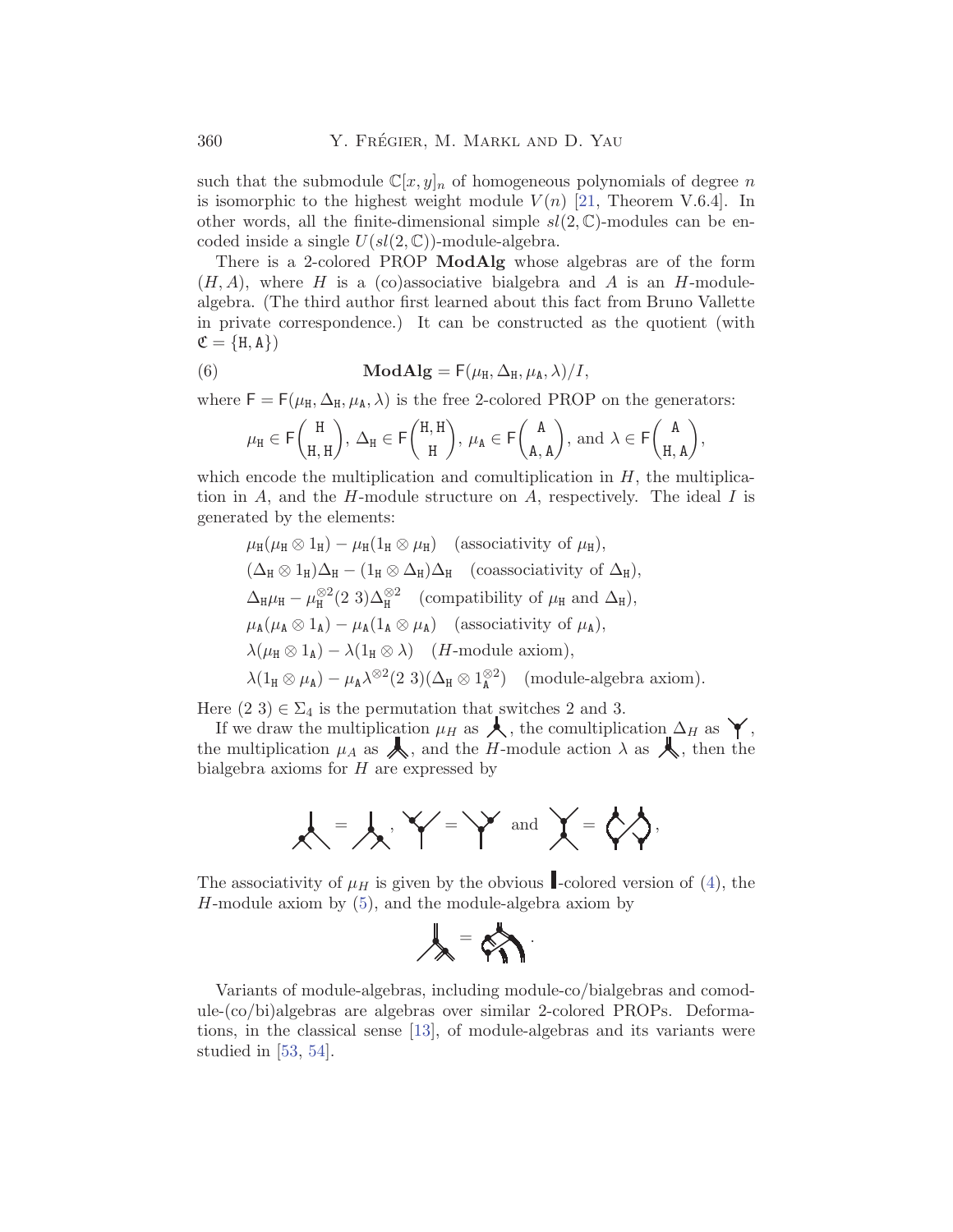<span id="page-8-0"></span>**Example 2.13** (Entwining structures)**.** An *entwining structure* [[4](#page-37-0), [6](#page-37-0)] is a tuple  $(A, C, \psi)$ , in which  $A = (A, \mu)$  is an associative algebra,  $C = (C, \Delta)$  is a coassociative coalgebra, and  $\psi: C \otimes A \to A \otimes C$ , such that the following two entwining axioms are satisfied:

(7) 
$$
\psi(\mathrm{Id}_C \otimes \mu) = (\mu \otimes \mathrm{Id}_C)(\mathrm{Id}_A \otimes \psi)(\psi \otimes \mathrm{Id}_A),
$$

$$
(\mathrm{Id}_A \otimes \Delta)\psi = (\psi \otimes \mathrm{Id}_C)(C \otimes \psi)(\Delta \otimes \mathrm{Id}_A).
$$

If we symbolize  $\mu$  by  $\bigwedge$ ,  $\Delta$  by  $\bigvee$  and  $\psi$  by  $\bigtimes$ , then the entwining axioms can be written as

$$
\mathbb{X}=\mathbb{X} \quad \text{and} \quad \mathbb{X}=\mathbb{X}.
$$

This algebraic structure arises in the study of *coalgebra-Galois extension* and its dual notion, *algebra-Galois coextension* [[5](#page-37-0)], generalizing the Hopf-Galois extension of [[23\]](#page-37-0).

There is a 2-colored PROP **Ent** whose algebras are entwining structures. It can be constructed as the quotient

$$
\text{Ent} = F(\mu, \Delta, \psi)/I
$$

of the free 2-colored PROP  $\mathsf{F} = \mathsf{F}(\mu, \Delta, \psi)$  (with  $\mathfrak{C} = {\mathsf{A}, \mathsf{C}}$ ) on the generators:

$$
\mu\in \mathsf{F}\binom{A}{\mathtt{A},\mathtt{A}},\quad \Delta\in \mathsf{F}\binom{C,C}{C},\quad \text{and}\quad \psi\in \mathsf{F}\binom{\mathtt{A},C}{C,\mathtt{A}}.
$$

The ideal I is generated by the elements expressing the associativity of  $\mu$ , the coassociativity of  $\Delta$ , and the two entwining axioms (7).

**Example 2.14** (Yetter–Drinfel'd modules)**.** A *Yetter–Drinfel'd module* [\[56](#page-39-0)] (also called a *crossed bimodule* and *quantum Yang–Baxter module*) over a (co)associative bialgebra  $(H, \mu, \Delta)$  is a vector space M together with a left H-module action  $\omega: H \otimes M \to M$  and a right H-comodule coaction  $\rho: M \to$  $M \otimes H$  that satisfy the Yetter–Drinfel'd condition,

(8) 
$$
(\mathrm{Id}_{M} \otimes \mu) \circ (\rho \otimes \mathrm{Id}_{H}) \circ \tau \circ (\mathrm{Id}_{H} \otimes \omega) \circ (\Delta \otimes \mathrm{Id}_{M}) =
$$

$$
(\omega \otimes \mu) \circ (\mathrm{Id}_{H} \otimes \tau \otimes \mathrm{Id}_{H}) \circ (\Delta \otimes \rho),
$$

where  $\tau$  is the twist isomorphism  $H \otimes M \cong M \otimes H$ . If we depict  $\mu$  as  $\blacktriangle$ ,  $\Delta$  as  $\blacktriangledown$ ,  $\omega$  as  $\blacktriangle$ , and  $\rho$  as  $\blacktriangledown$ , then



Yetter–Drinfel'd modules were introduced by Yetter [[56\]](#page-39-0), and are studied further in [[25,](#page-38-0) [44](#page-38-0), [45](#page-39-0), [46](#page-39-0), [48\]](#page-39-0), among others. If the bialgebra  $H$  is a finitedimensional Hopf algebra, then the left-modules over its Drinfel'd double  $D(H)$  are exactly the Yetter–Drinfel'd modules over H. These objects play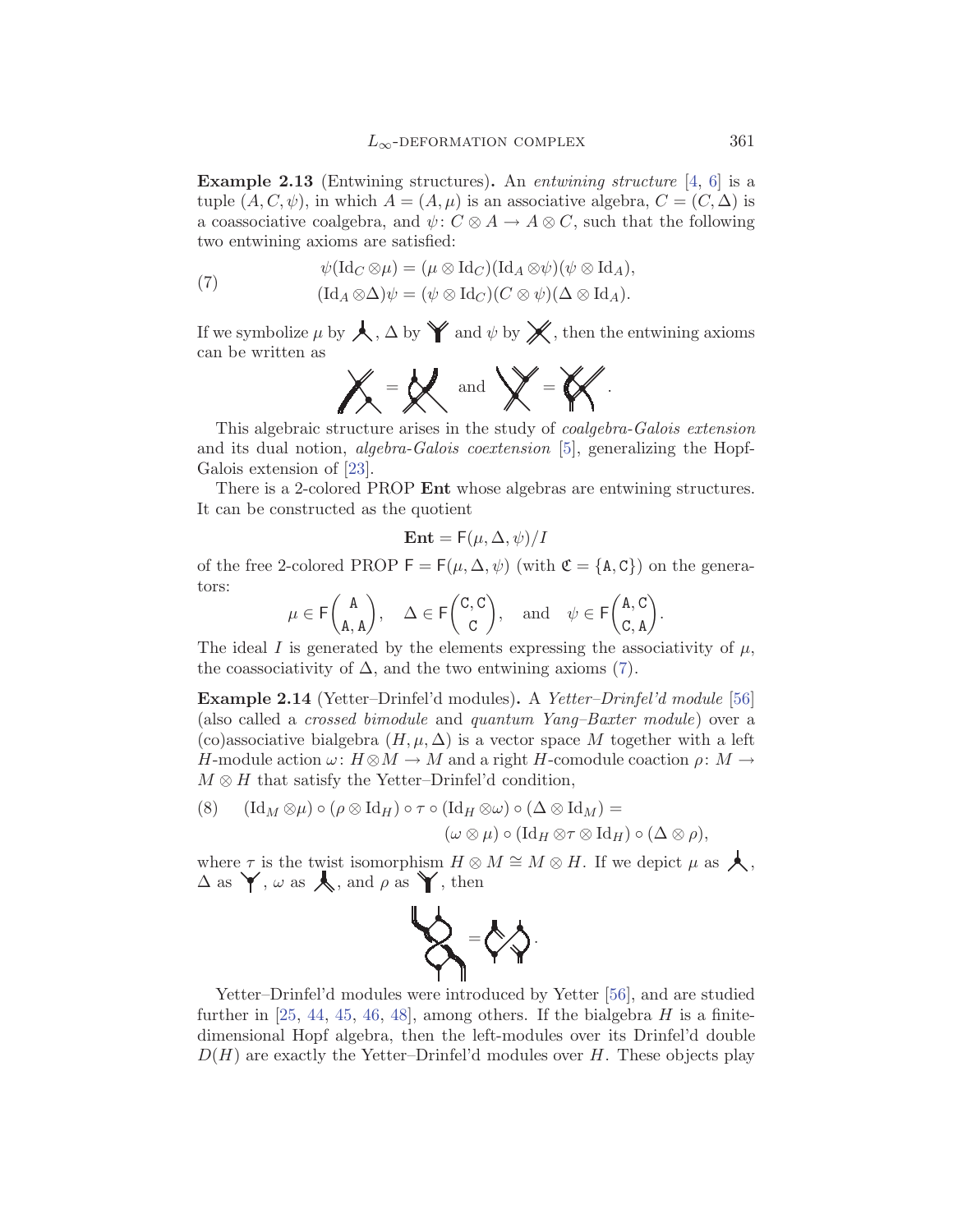<span id="page-9-0"></span>important roles in the theory of quantum groups and mathematical physics. Indeed, a finite-dimensional Yetter–Drinfel'd module M gives rise to a solution of the quantum Yang–Baxter equation [\[25,](#page-38-0) [45](#page-39-0)] (i.e., an R-matrix [\[21](#page-37-0), Chapter VIII]). Conversely, through the so-called *FRT construction* [\[8,](#page-37-0) [21](#page-37-0)], every R-matrix on a finite-dimensional vector space gives rise to a Yetter– Drinfel'd module over some bialgebra. Cohomology for Yetter–Drinfel'd modules and their morphisms over a fixed bialgebra have been studied in [[44\]](#page-38-0) and [[55](#page-39-0)], respectively.

There is a 2-colored PROP **YD** whose algebras are of the form  $(H, M)$ , where  $H$  is a bialgebra and  $M$  is a Yetter–Drinfel'd module over  $H$ . It can be constructed as the quotient

$$
\mathbf{YD} = \mathsf{F}(\mu, \Delta, \omega, \rho)/I
$$

of the free 2-colored PROP  $F = F(\mu, \Delta, \omega, \rho)$  (with  $\mathfrak{C} = \{H, M\}$ ) on the generators:

$$
\mu\in \mathsf{F}\binom{\tt H}{\tt H,H},\ \Delta\in \mathsf{F}\binom{\tt H,H}{\tt H},\ \omega\in \mathsf{F}\binom{\tt M}{\tt H,M},\ \mathrm{and}\ \rho\in \mathsf{F}\binom{\tt M,H}{\tt M}.
$$

The ideal I is generated by elements expressing the bialgebra axioms for  $\mu$ and  $\Delta$ , the left H-module axiom for  $\omega$ , the right H-comodule axiom for  $\rho$ , and the Yetter–Drinfel'd condition ([8\)](#page-8-0).

**Example 2.15** (Hopf modules). A *Hopf module* over a bialgebra  $(H, \mu, \Delta)$ is a vector space M together with a left H-module action  $\omega: H \otimes M \to M$ and a right H-comodule coaction  $\rho: M \to M \otimes H$  that satisfy the Hopf module condition:

(9) 
$$
\rho \circ \omega = (\omega \otimes \mu) \circ (\mathrm{Id}_H \otimes \tau \otimes \mathrm{Id}_H) \circ (\Delta \otimes \rho).
$$

There is a 2-colored PROP **HopfMod** whose algebras are of the form  $(H, M)$ , in which H is a bialgebra and M is a Hopf module over H. It admits the same construction as **YD**, except that the Yetter–Drinfel'd condition  $(8)$  $(8)$  is replaced by the Hopf module condition  $(9)$  in the ideal I of relations.

### **3. Minimal models and cohomology**

In this section, we define (i) minimal models for colored PROPs and (ii) cohomology for algebras over a colored PROP based on minimal models. Since minimal models are (at least in most cases) known to be unique up to isomorphism, the cohomology based on minimal models is unique already on the chain level. We will therefore require minimality whenever possible, though an arbitrary cofibrant resolution should give the same cohomology. There are, however, important PROPs that do not have a minimal model, as the colored operad **Iso** considered in Section [9.](#page-33-0)

First we recall the notions of modules and derivations for colored PROPs.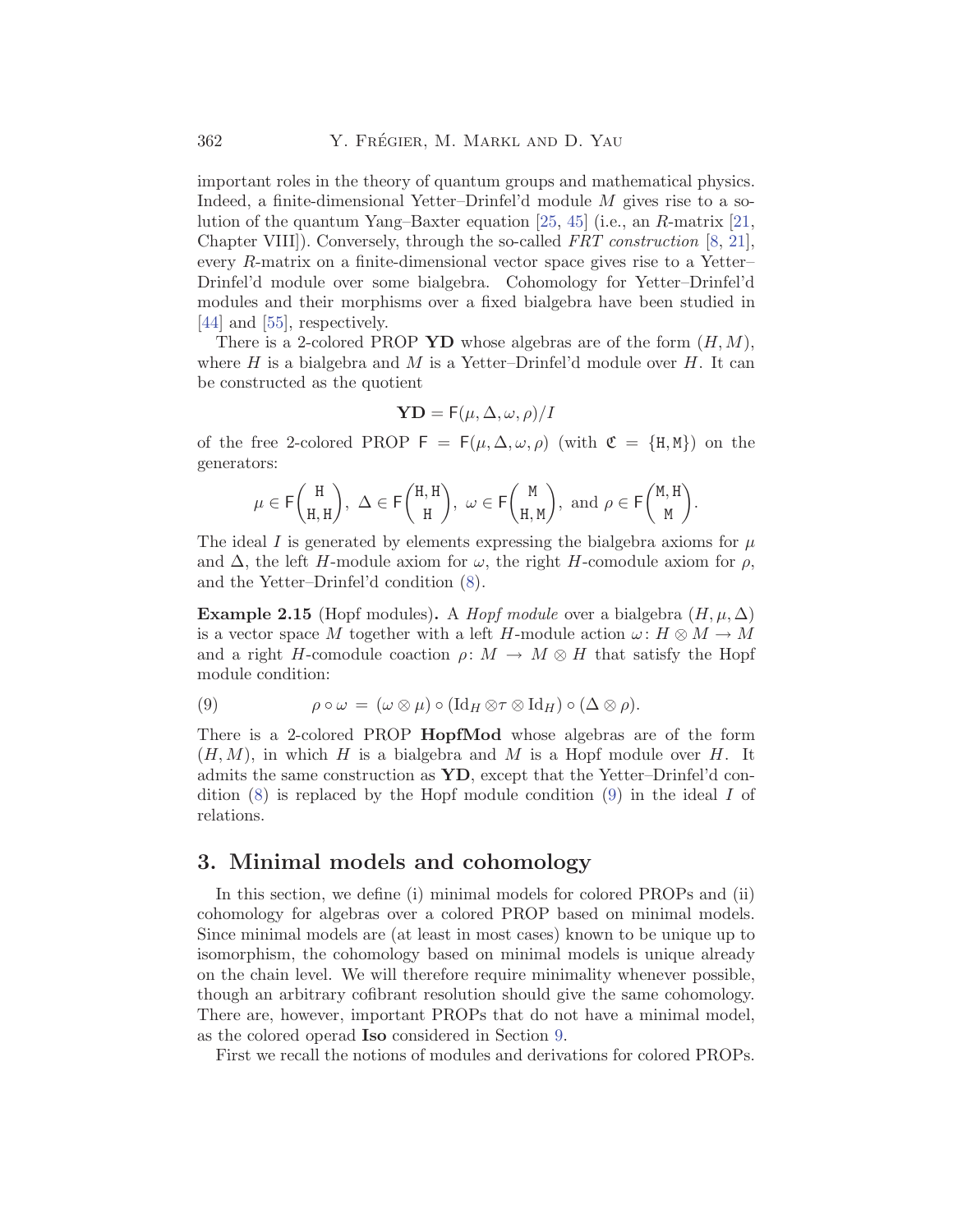<span id="page-10-0"></span>**3.1. Modules.** For a C-colored PROP P and a C-colored  $\Sigma$ -bimodule U, a P*-module* structure on U [\[30](#page-38-0), p. 203] consists of the following operations:

$$
\begin{aligned}\n\circ &= \circ_l : \mathsf{P}\begin{pmatrix} d_1, \dots, d_m \\ c_1, \dots, c_n \end{pmatrix} \otimes U \begin{pmatrix} b_1, \dots, b_n \\ a_1, \dots, a_k \end{pmatrix} \to U \begin{pmatrix} d_1, \dots, d_m \\ a_1, \dots, a_k \end{pmatrix}, \\
\circ &= \circ_r : U \begin{pmatrix} d_1, \dots, d_m \\ c_1, \dots, c_n \end{pmatrix} \otimes \mathsf{P}\begin{pmatrix} b_1, \dots, b_n \\ a_1, \dots, a_k \end{pmatrix} \to U \begin{pmatrix} d_1, \dots, d_m \\ a_1, \dots, a_k \end{pmatrix}, \\
\otimes &= \otimes_l : \mathsf{P}\begin{pmatrix} d_1, \dots, d_{m_1} \\ c_1, \dots, c_{n_1} \end{pmatrix} \otimes U \begin{pmatrix} b_1, \dots, b_{m_2} \\ a_1, \dots, a_{n_2} \end{pmatrix} \to U \begin{pmatrix} d_1, \dots, d_{m_1}, b_1, \dots, b_{m_2} \\ c_1, \dots, c_{n_1}, a_1, \dots, a_{n_2} \end{pmatrix} \\
\otimes &= \otimes_r : U \begin{pmatrix} d_1, \dots, d_{m_1} \\ c_1, \dots, c_{n_1} \end{pmatrix} \otimes \mathsf{P}\begin{pmatrix} b_1, \dots, b_{m_2} \\ a_1, \dots, a_{n_2} \end{pmatrix} \to U \begin{pmatrix} d_1, \dots, d_{m_1}, b_1, \dots, b_{m_2} \\ c_1, \dots, c_{n_1}, a_1, \dots, a_{n_2} \end{pmatrix}\n\end{aligned}
$$

As usual, the vertical operations  $\circ_l$  and  $\circ_r$  are trivial unless  $b_i = c_i$  for  $1 \leq i \leq n$ . The following compatibility axioms are also imposed on the four operations:

$$
f \circ (g \circ h) = (f \circ g) \circ h,
$$
  

$$
f \otimes (g \otimes h) = (f \otimes g) \otimes h,
$$
  

$$
(f_1 \circ f_2) \otimes (g_1 \circ g_2) = (f_1 \otimes g_1) \circ (f_2 \otimes g_2).
$$

Here exactly one of  $f, g$ , and h lies in U and the other two lie in P. Likewise, exactly one of  $f_1$ ,  $f_2$ ,  $g_1$ , and  $g_2$  lies in U and the other three lie in P.

We note that P-modules can also be defined as abelian group objects in the category  $PROP/P$  of  $\mathfrak{C}\text{-colored}$  PROPs over P.

For example, if  $\beta: \mathsf{P} \to \mathsf{Q}$  is a morphism of C-colored PROPs, then Q becomes a P-module via  $\beta$  in the obvious way.

**3.2. Derivations.** Given a P-module U, a *derivation*  $P \rightarrow U$  is a C-colored  $Σ$ -bimodule morphism *d*:  $P$  → *U* that satisfies the usual derivation property with respect to both the vertical operations  $\circ$  and the horizontal operations  $\otimes$  [[30,](#page-38-0) p. 204]. Denote by Der(P, U) the vector space of derivations  $P \to U$ .

**Proposition 3.3** (=  $\mathfrak{C}$ -colored version of Proposition 3 in [[36\]](#page-38-0)). Let U be an  $F^{\mathfrak{C}}(E)$ -module for some  $\mathfrak{C}$ -colored  $\Sigma$ -bimodule E. Then there is a canonical *isomorphism*

(10) 
$$
\operatorname{Der}(\mathsf{F}^{\mathfrak{C}}(E),U)\cong \operatorname{Hom}_{\Sigma}^{\mathfrak{C}}(E,U),
$$

where  $\text{Hom}_{\Sigma}^{\mathfrak{C}}(E,U)$  denotes the vector space of  $\mathfrak{C}\text{-colored}\Sigma\text{-bimodule morph}$ *phisms*  $E \rightarrow U$ .

In one direction, isomorphism (10) takes a derivation  $\theta \in \text{Der}(\mathsf{F}^{\mathfrak{C}}(E), U)$ to its restriction  $\theta|_E$  to the space E of generators. In the other direction, it takes a map  $\varphi: E \to U \in \text{Hom}_{\Sigma}^{\mathfrak{C}}(E,U)$  to its unique extension  $Ex(\varphi): \mathsf{F}^{\mathfrak{C}}(E) \to U$  as a derivation such that  $Ex(\varphi)|_E = \varphi$ .

Following [[29,](#page-38-0) [34](#page-38-0)], we make the following definition.

,

.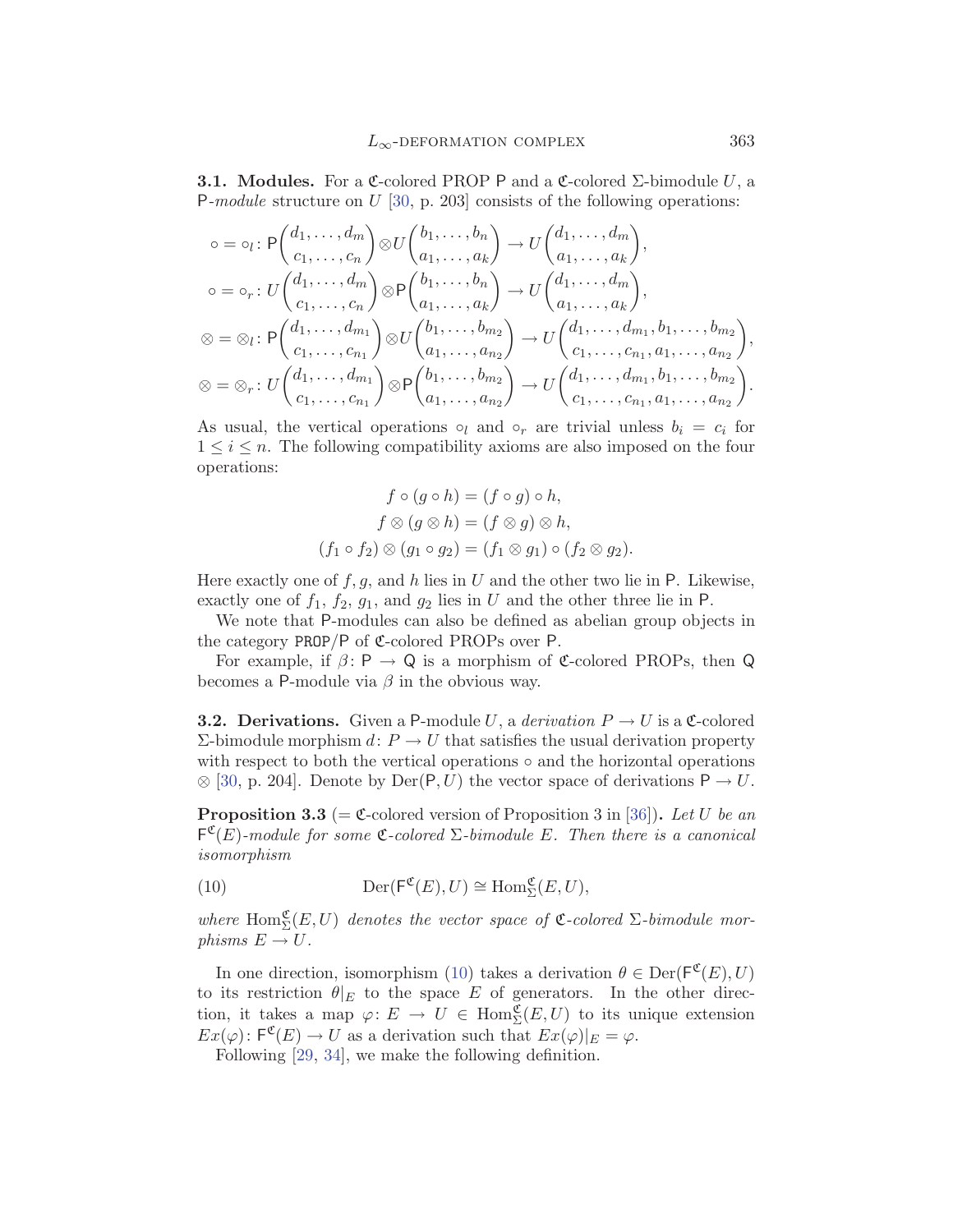<span id="page-11-0"></span>**Definition 3.4.** Let P be a C-colored PROP. A *minimal model* of P is a differential graded C-colored PROP ( $F^{\mathfrak{C}}(E), \partial$ ) for some C-colored Σ-bimodule E together with a homology isomorphism

$$
\rho\colon(\mathsf{F}^{\mathfrak{C}}(E),\partial)\to(\mathsf{P},0)
$$

such that the following *minimality condition* is satisfied:

$$
\partial(E) \subseteq \bigoplus_{k \geq 2} \mathsf{F}_k^{\mathfrak{C}}(E).
$$

In other words, the image of E under  $\partial$  consists of decomposables.

**3.5. Cohomology.** Here we define cohomology of an algebra over a colored PROP following [\[30](#page-38-0), [36\]](#page-38-0).

Let P be a C-colored PROP, and let  $(F^{\mathfrak{C}}(E), \partial) \stackrel{\rho}{\rightarrow} (P, 0)$  be a minimal model of P. Let  $P \xrightarrow{\alpha} \text{End}_{T}^{\mathfrak{C}}$  be a P-algebra structure on  $T = \bigoplus_{c \in \mathfrak{C}} T_c$ . Consider End $_{T}^{\mathfrak{C}}$  as an  $\mathsf{F}^{\mathfrak{C}}(E)$ -module via the morphism

$$
\beta = \alpha \rho \colon \mathsf{F}^{\mathfrak{C}}(E) \to \text{End}^{\mathfrak{C}}_T.
$$

Then the map

$$
\operatorname{Der}(\mathsf{F}^{\mathfrak{C}}(E), \operatorname{End}_{T}^{\mathfrak{C}}) \xrightarrow{\delta} \operatorname{Der}(\mathsf{F}^{\mathfrak{C}}(E), \operatorname{End}_{T}^{\mathfrak{C}})
$$

$$
\theta \mapsto \theta \partial
$$

is well-defined and is a differential ( $\delta^2 = 0$ ) because  $\partial^2 = 0$ .

**Definition 3.6.** In the above setting, define the cochain complex

(11) 
$$
C_{\mathsf{P}}^*(T;T) = \uparrow \mathrm{Der}(\mathsf{F}^{\mathfrak{C}}(E), \mathrm{End}_T^{\mathfrak{C}})^{-*},
$$

where the degree +1 differential  $\delta_P$  is induced by  $\delta$ ,  $\uparrow$  denotes suspension, and  $-*$  denotes reversed grading. We call  $(C^*_{\mathsf{P}}(T;T), \delta_{\mathsf{P}})$  the *deformation complex of* T. Its cohomology,

$$
H^*_{\mathsf{P}}(T;T) = H(C^*_{\mathsf{P}}(T;T), \delta_P),
$$

is called the *cohomology of* T *with coefficients in itself*.

Note that if  $\mathfrak{C} = \{*\}$ , i.e., P is an ordinary (1-colored) PROP, then  $(C_{\mathsf{P}}^*(T;T), \delta_{\mathsf{P}})$  and  $H_{\mathsf{P}}^*(T;T)$  defined above coincide with the definitions in [[30,](#page-38-0) [36](#page-38-0)].

# $L_{\infty}$ -structure on  $C_{\mathsf{P}}^{*}(T;T)$  and deformations

In this section, we observe that the deformation complex  $(C^*_P(T;T), \delta_P)$ (Definition 3.6) of an algebra T over a colored PROP P has the natural structure of an  $L_{\infty}$ -algebra (Theorem [4.2](#page-12-0)). The relationship between this  $L_{\infty}$ -algebra and deformations of T is discussed in Section [4.3.](#page-12-0) An explicit construction of the  $L_{\infty}$ -operations  $l_k$  in  $(C_{\mathsf{P}}^*(T;T), \delta_{\mathsf{P}})$  is given in Section [4.4](#page-13-0). This construction will first be applied in Sections [5](#page-15-0) and [6](#page-19-0) to obtain very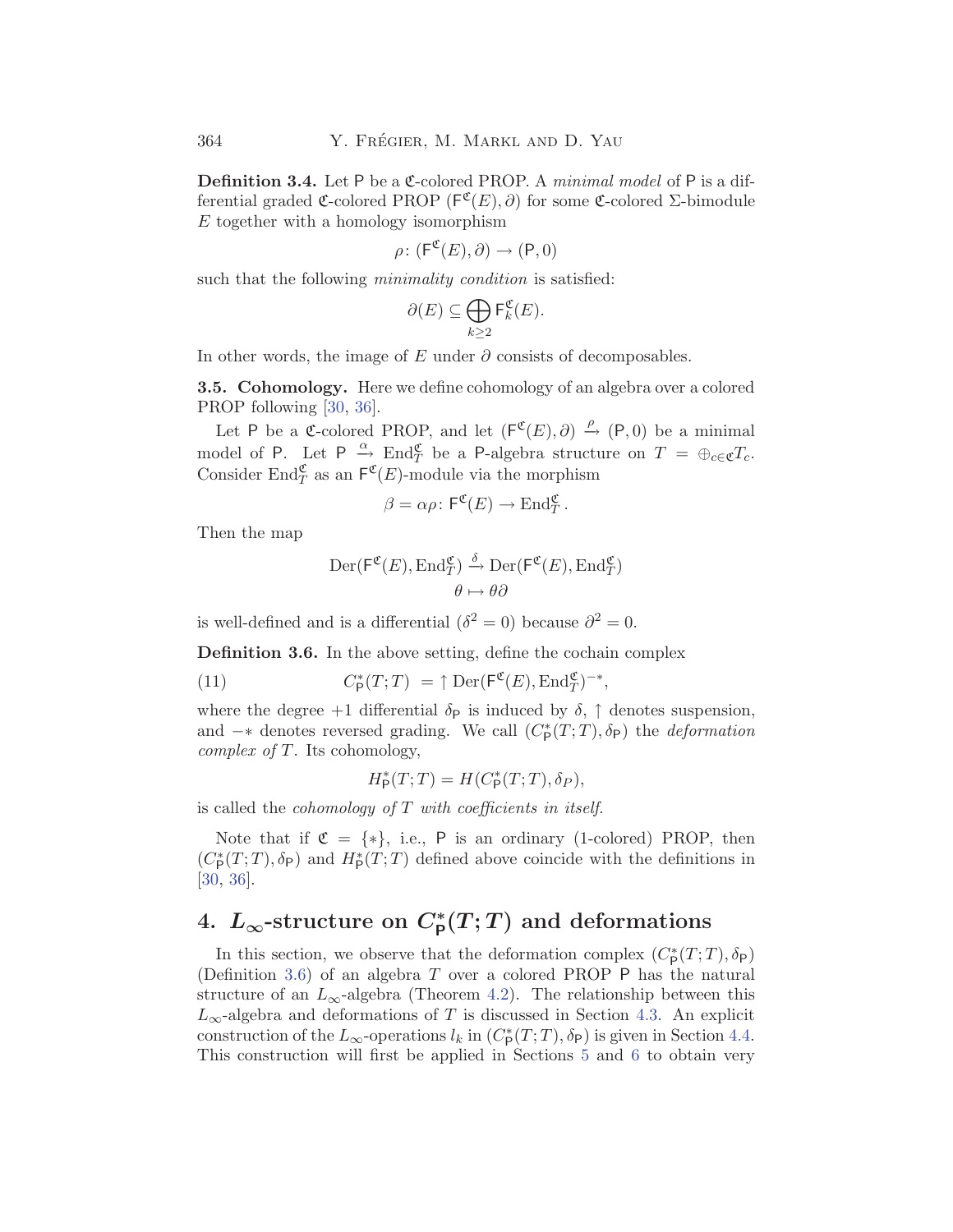<span id="page-12-0"></span>explicit formulas for the operations  $l_k$  in the deformation complex of an associative algebra morphism.

First we recall the notion of an  $L_{\infty}$ -algebra.

**Definition 4.1** (Definition 2.1 in [\[24](#page-38-0)], Example 3.90 in [\[37](#page-38-0)]). An  $L_{\infty}$ *structure* on a Z-graded module V consists of a sequence of operations  $(\delta = l_1, l_2, l_3, \dots)$  with

$$
l_n\colon V^{\otimes n}\to V
$$

of degree  $2 - n$  such that each  $l_n$  is anti-symmetric and the condition

(12) 
$$
\sum_{i+j=n+1} \sum_{\sigma} \chi(\sigma) (-1)^{i(j-1)} l_j \left( l_i(x_{\sigma(1)},...,x_{\sigma(i)}), x_{\sigma(i+1)},...,x_{\sigma(n)} \right) = 0
$$

holds for  $n \geq 1$ . Here  $\sigma$  runs through all the  $(i, n - i)$ -unshuffles for  $i \geq 1$ , and

$$
\chi(\sigma) = \text{sgn}(\sigma) \cdot \varepsilon(\sigma; x_1, \dots, x_n),
$$

where  $\varepsilon(\sigma; x_1,\ldots,x_n)$  is the Koszul sign given by

$$
x_1 \wedge \cdots \wedge x_n = \varepsilon(\sigma; x_1, \ldots, x_n) \cdot x_{\sigma(1)} \wedge \cdots \wedge x_{\sigma(n)}.
$$

In this case, we call  $(V, \delta, l_2, l_3, \dots)$  an  $L_\infty$ *-algebra*. The anti-symmetry of  $l_n$  means that

$$
l_n(x_{\sigma(1)},\ldots,x_{\sigma(n)})=\chi(\sigma)l_n(x_1,\ldots,x_n)
$$

for  $\sigma \in \Sigma_n$  and  $x_1, \ldots, x_n \in V$ .

**Theorem 4.2.** *In the setting of*  $\S3.5$  $\S3.5$ *, there exists an*  $L_{\infty}$ -algebra structure  $(\delta_P, l_2, l_3,...)$  *on*  $C^*_P(T;T)$  *capturing deformations of colored* P-algebras in *the sense of* §4.3 *below.* This  $L_{\infty}$ -structure induces a graded Lie algebra *structure on the cohomology*  $H^*_P(T;T)$ *.* 

**Proof.** This is the  $\mathfrak{C}$ -colored version of [\[36](#page-38-0), Theorem 1], whose proof, with some very minor modifications, applies to the  $\mathfrak{C}\text{-colored setting}$  as well. In fact, Sections 3 and 4 in [\[36\]](#page-38-0) (which contain the proof of Theorem 1 in that paper) apply basically verbatim to the  $\mathfrak{C}\text{-colored setting}$ . An explicit "graphical" construction of the operations  $l_k$  will be given below (§[4.4\)](#page-13-0).  $\Box$ 

**4.3. Deformations of colored PROP algebras.** Section 5 in [\[36](#page-38-0)] concerning deformations of algebras over a PROP also applies to the C-colored setting without change. In particular, deformations of an algebra T over a **C-colored PROP P** (i.e.,  $F^{\mathfrak{C}}(E)$ -algebra structures on T) correspond to elements  $\kappa \in C_{\mathsf{P}}^1(T;T)$  that satisfy the *Quantum Master Equation* [\[36,](#page-38-0) Eq.(4)]:

(13) 
$$
0 = \delta_{\mathsf{P}}(\kappa) + \frac{1}{2!}l_2(\kappa, \kappa) - \frac{1}{3!}l_3(\kappa, \kappa, \kappa) - \frac{1}{4!}l_4(\kappa, \kappa, \kappa, \kappa) + \cdots
$$

In other words, the  $L_{\infty}$ -algebra

$$
(C^*_P(T;T),\delta_P,l_2,l_3,\dots)
$$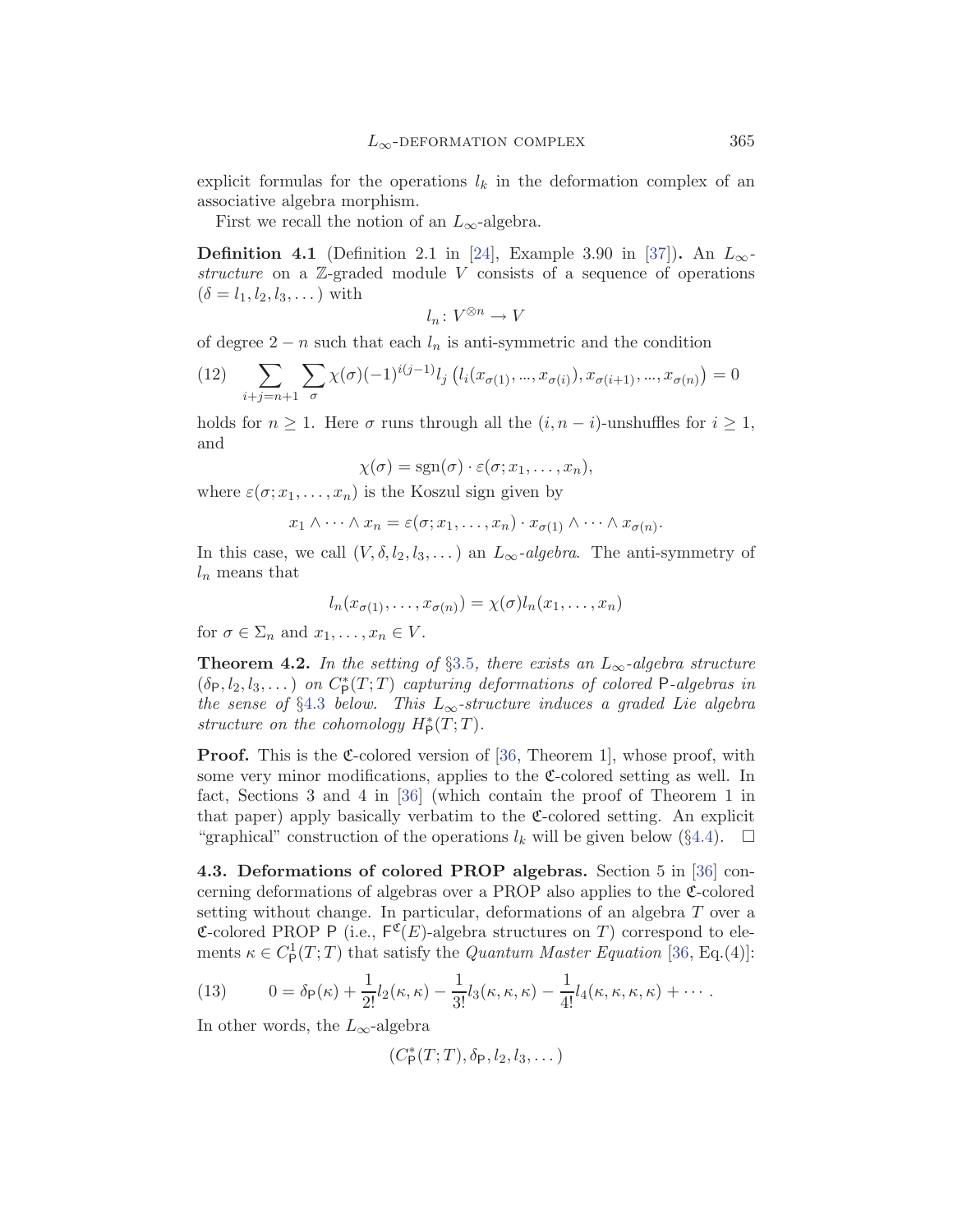<span id="page-13-0"></span>in Theorem [4.2](#page-12-0) controls the deformations of  $T$  as a P-algebra. As ex-plained in [\[36](#page-38-0), Introduction], this  $L_{\infty}$ -algebra is an  $L_{\infty}$ -version of the Deligne groupoid [[18,](#page-37-0) [19](#page-37-0)] governing deformations that are described by the usual *Master Equation* (also known as the *Maurer–Cartan Equation*):

$$
0 = d\kappa + \frac{1}{2}[\kappa, \kappa].
$$

When P is a properad [[50\]](#page-39-0), there is another approach to studying  $L_{\infty}$ deformations of P-algebras due to Merkulov and Vallette [\[39\]](#page-38-0). Their approach is based on a generalization of Van der Laan's *homotopy (co)operads* [[51\]](#page-39-0) to *homotopy (co)properads*. They show that the deformation complex  $(C_{\mathsf{P}}^*(T;T), \delta_{\mathsf{P}})$  inherits a  $L_{\infty}$  -algebra structure from a homotopy properad (Theorem 28 of [\[39](#page-38-0)]). Vallette recently informed the third author in private correspondence that the paper [[39\]](#page-38-0) can also be extended to the colored setting.

**4.4.** Construction of the operations  $l_k$  on  $C^*_P(T;T)$ . Here we describe how the operations  $l_k$  in Theorem [4.2](#page-12-0) are constructed, again following [\[36](#page-38-0), Section 2] closely.

Suppose that  $F_1, \ldots, F_k \in \text{Hom}_{\Sigma}^{\mathfrak{C}}(E, \text{End}_{T}^{\mathfrak{C}})$  and that  $\Gamma \in E(G, \zeta)$  is an E-decorated  $\mathfrak{C}$ -colored directed  $(m, n)$ -graph ([3](#page-4-0)) with underlying  $\mathfrak{C}$ -colored graph  $(G, \zeta) \in \mathsf{UGr}^{\mathfrak{C}}(m, n)$ . Let  $v_1, \ldots, v_k \in \mathrm{Vert}(G)$  be k distinct vertices in G. Consider the  $\text{End}_{T}^{\mathfrak{C}}$ -decorated  $\mathfrak{C}$ -colored directed  $(m, n)$ -graph

$$
\Gamma_{\{\beta\}}^{\{v_1,\dots,v_k\}}[F_1,\dots,F_k] \in \text{End}_T^{\mathfrak{C}}(G,\zeta)
$$

obtained from  $\Gamma$  by:

- (1) replacing the decoration  $e_{v_i} \in E$  of the vertex  $v_i$  by  $F_i(e_{v_i}) \in \text{End}_{T}^{\mathfrak{C}}$ for  $1 \leq i \leq k$ , and
- (2) replacing the decoration  $e_v \in E$  of any vertex  $v \notin \{v_1, \ldots, v_k\}$  by  $\beta(e_v) = \alpha \rho(e_v).$

The graph  $\Gamma_{\{\beta\}}^{\{v_1,\dots,v_k\}}[F_1,\dots,F_k]$  $\Gamma_{\{\beta\}}^{\{v_1,\dots,v_k\}}[F_1,\dots,F_k]$  $\Gamma_{\{\beta\}}^{\{v_1,\dots,v_k\}}[F_1,\dots,F_k]$  is visualized in Figure 1 which is a colored version of a picture taken from  $[36]$  $[36]$ . Using the C-colored PROP structure on End<sub>*T*</sub> (Example [2.3\)](#page-3-0), the graph  $\Gamma_{\{\beta\}}^{\{v_1,\dots,v_k\}}[F_1,\dots,F_k]$  produces an element

$$
\gamma\left(\Gamma_{\{\beta\}}^{\{v_1,\dots,v_k\}}[F_1,\dots,F_k]\right) \in \text{End}_{T}^{\mathfrak{C}}\left(\begin{matrix} \zeta(l_{\text{out}}^1),\dots,\zeta(l_{\text{out}}^m) \\ \zeta(l_{\text{in}}^1),\dots,\zeta(l_{\text{in}}^n) \end{matrix}\right) \subseteq \text{End}_{T}^{\mathfrak{C}}(m,n).
$$

Here  $\{l_{\text{out}}^1, \ldots, l_{\text{out}}^m\}$  and  $\{l_{\text{in}}^1, \ldots, l_{\text{in}}^n\}$  are the output and input legs, respectively, of  $(G, \zeta)$ .

Now pick cochains  $f_1, \ldots, f_k \in C^*_{\mathsf{P}}(T;T)$  corresponding to  $F_1, \ldots, F_k \in$  $\text{Hom}_{\Sigma}^{\mathfrak{C}}(E, \text{End}_{T}^{\mathfrak{C}})$  under the isomorphism ([10](#page-10-0)):

(14) 
$$
C_{\mathsf{P}}^*(T;T) = \uparrow \mathrm{Der}(\mathsf{F}^{\mathfrak{C}}(E), \mathrm{End}_T^{\mathfrak{C}})^{-*} \cong \uparrow \mathrm{Hom}_{\Sigma}^{\mathfrak{C}}(E, \mathrm{End}_T^{\mathfrak{C}})^{-*}.
$$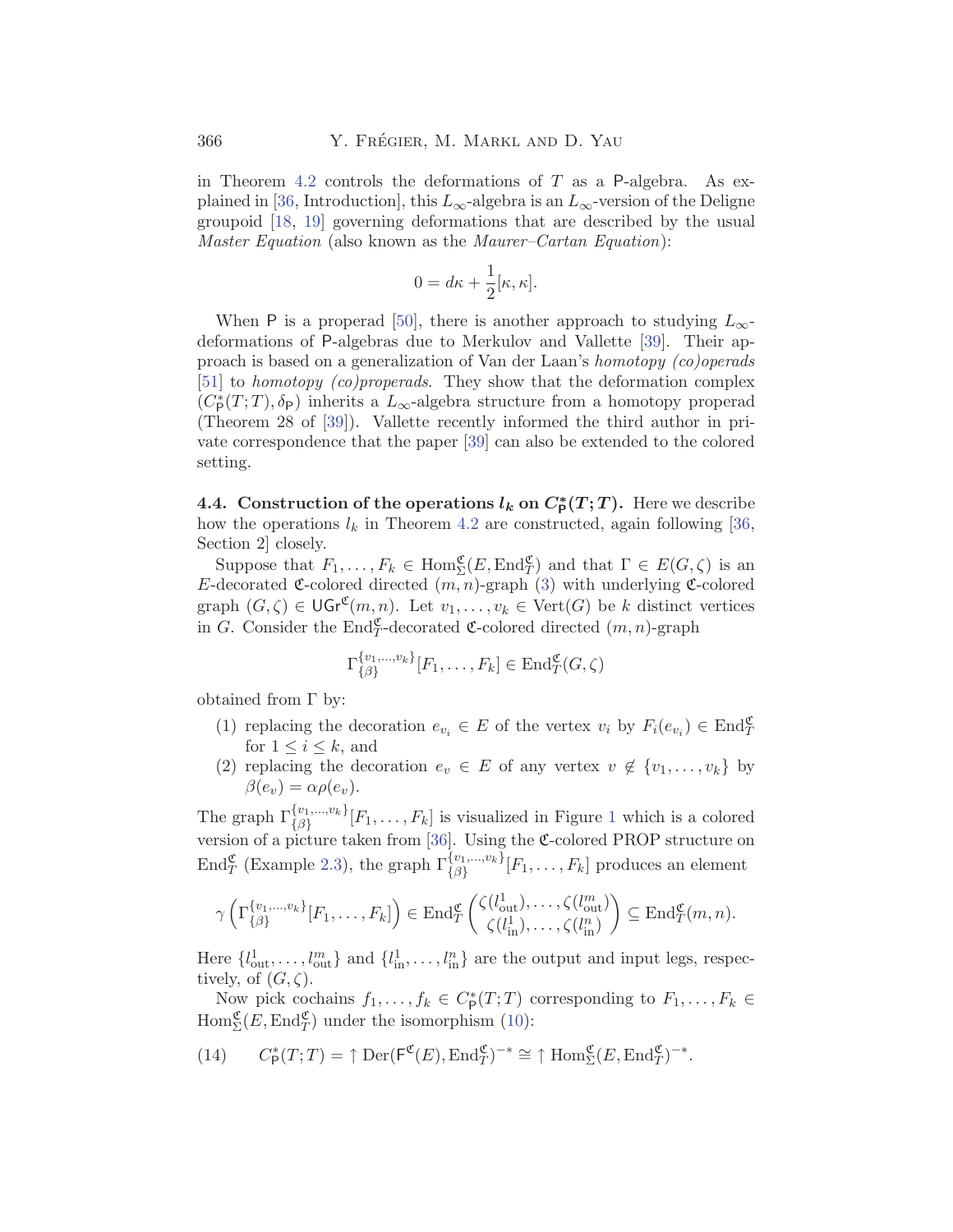<span id="page-14-0"></span>

FIGURE 1. End<sub>T</sub>-decorated graph  $\Gamma_{\{\beta\}}^{\{v_1,\dots,v_k\}}[F_1,\dots,F_k]$ . Vertices labelled  $F_i$  are decorated by  $F_i(e_{v_i}), 1 \leq i \leq k$ , the remaining vertices are decorated by  $\beta(e_v)$ .

If  $\xi \in E\left(\begin{subarray}{c}d_1,\ldots,d_m\\c_1,\ldots,c_n\end{subarray}\right)$ , then  $\partial(\xi) \in \mathsf{F}^{\mathfrak{C}}(E)\left(\begin{subarray}{c}d_1,\ldots,d_m\\c_1,\ldots,c_n\end{subarray}\right)$  can be written as a finite sum  $\partial(\xi) = \sum$  $s{\in}S_\xi$  $\Gamma_s,$ 

where each  $\Gamma_s \in E(G,\zeta)$  for some  $(G,\zeta) \in \mathsf{UGr}^{\mathfrak{C}}(\begin{subarray}{c} d_1,\ldots,d_m \\ c_1,\ldots,c_n \end{subarray})$ . Define

$$
l_k(f_1,\ldots,f_k)(\xi) \in \text{End}_T^{\mathfrak{C}}\left(\begin{matrix}d_1,\ldots,d_m\\c_1,\ldots,c_n\end{matrix}\right)
$$

to be the element

$$
(15) \ \ l_k(f_1,\ldots,f_k)(\xi) \stackrel{\text{def}}{=} (-1)^{\nu(f_1,\ldots,f_k)} \sum_{s \in S_{\xi}} \sum_{(v_1,\ldots,v_k)} \gamma\left(\Gamma_{s,\{\beta\}}^{\{v_1,\ldots,v_k\}}[F_1,\ldots,F_k]\right),
$$

where  $(v_1, \ldots, v_k)$  runs through all the k-tuples of distinct vertices in the underlying graph of  $\Gamma_s$ . The sign on the right-hand side of (15) is given by

(16) 
$$
\nu(f_1,\ldots,f_k) \stackrel{\text{def}}{=} (k-1)|f_1| + (k-2)|f_2| + \cdots + |f_{k-1}|.
$$

Since  $\xi$  is arbitrary, (15) specifies an element

(17) 
$$
l_k(f_1,\ldots,f_k) \in \text{Hom}_{\Sigma}^{\mathfrak{C}}(E,\text{End}_{T}^{\mathfrak{C}}) \cong C_{\mathsf{P}}^*(T;T).
$$

The arguments in Sections 3-4 in [\[36](#page-38-0)] ensure that (17) is indeed welldefined. We note that the  $L_{\infty}$  axiom ([12\)](#page-12-0) for the operations  $l_k$  constructed above is a consequence of  $\partial^2 = 0$ . Also, an obvious modification of the above construction applies to free cofibrant, not necessarily minimal, models as well. We will see an instance of such a generalization in Section [9.](#page-33-0)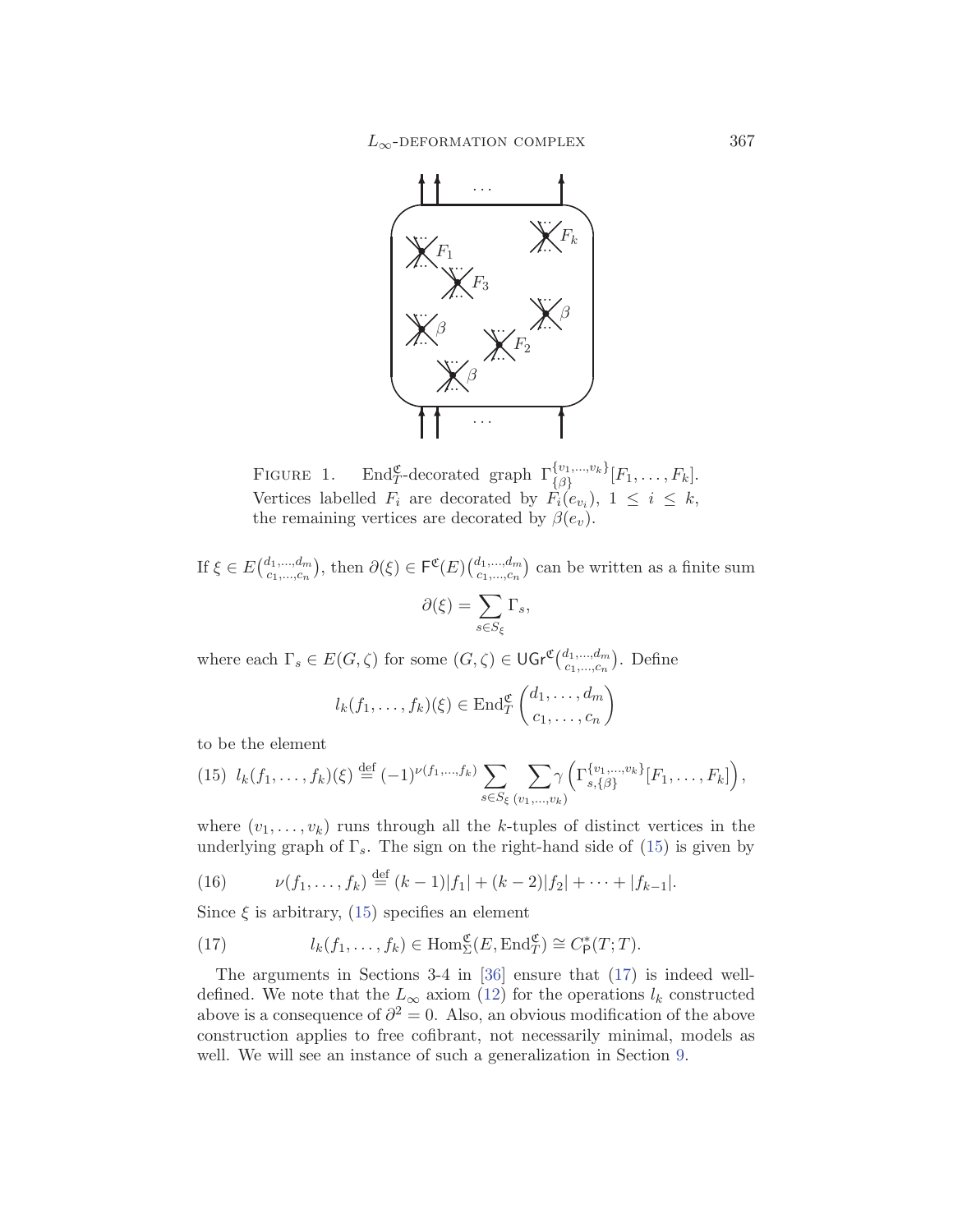# <span id="page-15-0"></span>**5. Deformation complex of an associative algebra morphism**

In this section and Section [6](#page-19-0), we illustrate the  $L_{\infty}$ -deformation theory of colored PROP algebras (Section [4\)](#page-11-0) in the case of associative algebra morphisms. Let  $g: U \to V$  be an associative algebra morphism, and set  $T =$  $U \oplus V$  as a 2-colored graded module. Let  $\mathbf{As}_{\mathbf{B}\to\mathbf{W}}$  denote the 2-colored operad encoding associative algebra morphisms (Example [2.10\)](#page-5-0). The morphism  $g: U \to V$  can be regarded as an  $\mathbf{A} \mathbf{s}_{\mathbf{B} \to \mathbf{W}}$ -algebra structure on T.

The purposes of this section are (i) to express the differential  $\delta_{\mathbf{As}_{B\rightarrow W}}$  in  $C_{\mathbf{AS}_{\mathbf{B}\rightarrow\mathbf{W}}}^*(T;T)$  ([11](#page-11-0)) in terms of the Hochschild differential (Theorem [5.5](#page-17-0)), and (ii) to observe that the cochain complex  $(C_{\mathbf{As}_{\mathbf{B}\to\mathbf{W}}}^*(T;T), \delta_{\mathbf{As}_{\mathbf{B}\to\mathbf{W}}})$  is isomorphic to the Gerstenhaber–Schack cochain complex  $(C_{GS}^{*+1}(g;g), d_{GS})$  of the morphism  $g$  [\[14](#page-37-0), [15,](#page-37-0) [16](#page-37-0)] (Theorem [5.5\)](#page-17-0). This isomorphism allows us to transfer the  $L_{\infty}$ -structure on  $(C_{\mathbf{As}_{\mathbf{B}\to\mathbf{W}}}^*(T;T), \delta_{\mathbf{As}_{\mathbf{B}\to\mathbf{W}}})$  to the Gerstenhaber–Schack cochain complex  $(C_{GS}^{*+1}(g;g), d_{GS})$  (Corollary [5.6](#page-18-0)).

The materials in this section and Section [6](#page-19-0) can be easily dualized to obtain an explicit  $L_{\infty}$ -structure on the deformation complex of a morphism of coassociative coalgebras. The associated deformation theory of coalgebra morphisms is the one constructed in [\[52](#page-39-0)].

**5.1. Background.** Deformation of an associative algebra morphism g, in the classical sense of Gerstenhaber [[13\]](#page-37-0), was studied by Gerstenhaber and Schack in  $[14, 15, 16]$  $[14, 15, 16]$  $[14, 15, 16]$  $[14, 15, 16]$  $[14, 15, 16]$  $[14, 15, 16]$ . In the case of a single associative algebra A, the deformation complex is the Hochschild cochain complex  $C<sup>*</sup>(A; A)$  of A with coefficients in itself, which has the structure of a differential graded Lie algebra [\[12](#page-37-0)]. On the other hand, the work of Gerstenhaber and Schack [[14,](#page-37-0) [15](#page-37-0), [16](#page-37-0)] left open the question of what structure the deformation complex  $(C_{GS}^*(g; g), d_{GS})$  of g possesses. Borisov answered this question in [\[3\]](#page-36-0) by showing that  $(C^*_{GS}(g; g), d_{GS})$ , while not a differential graded Lie algebra, is isomorphic to the underlying cochain complex of an  $L_{\infty}$ -algebra.

With our approach based on minimal models, we are able to write down all the  $L_{\infty}$ -operations  $l_k$  on  $C^*_{\mathbf{As}_{B\to W}}(T; T)$  explicitly (with  $l_1$  in Theorem [5.5](#page-17-0) and  $l_k$   $(k \geq 2)$  in Section [6](#page-19-0)). In particular, all the higher  $l_k$   $(k \geq 3)$  can be written in terms of a certain generalized "comp" operation [\(28](#page-21-0)), which extends the classical  $\circ_i$  operation in the Hochschild cochain complex [\[12](#page-37-0)]. As far as we know, these higher operations  $l_k$  have never been explicitly written down before. We believe that this example of associative algebra morphisms will serve as a guide for obtaining explicit formulas for the  $L_{\infty}$ operations in the deformation complexes of other kinds of morphisms and general diagrams.

**5.2.** The Gerstenhaber–Schack complex  $(C_{GS}^*(g; g), d_{GS})$ . Here we recall the Gerstenhaber–Schack cochain complex  $(C_{GS}^*(g; g), d_{GS})$  [[14,](#page-37-0) [15](#page-37-0), 16. Fix a morphism  $q: U \to V$  of associative algebras. We also consider V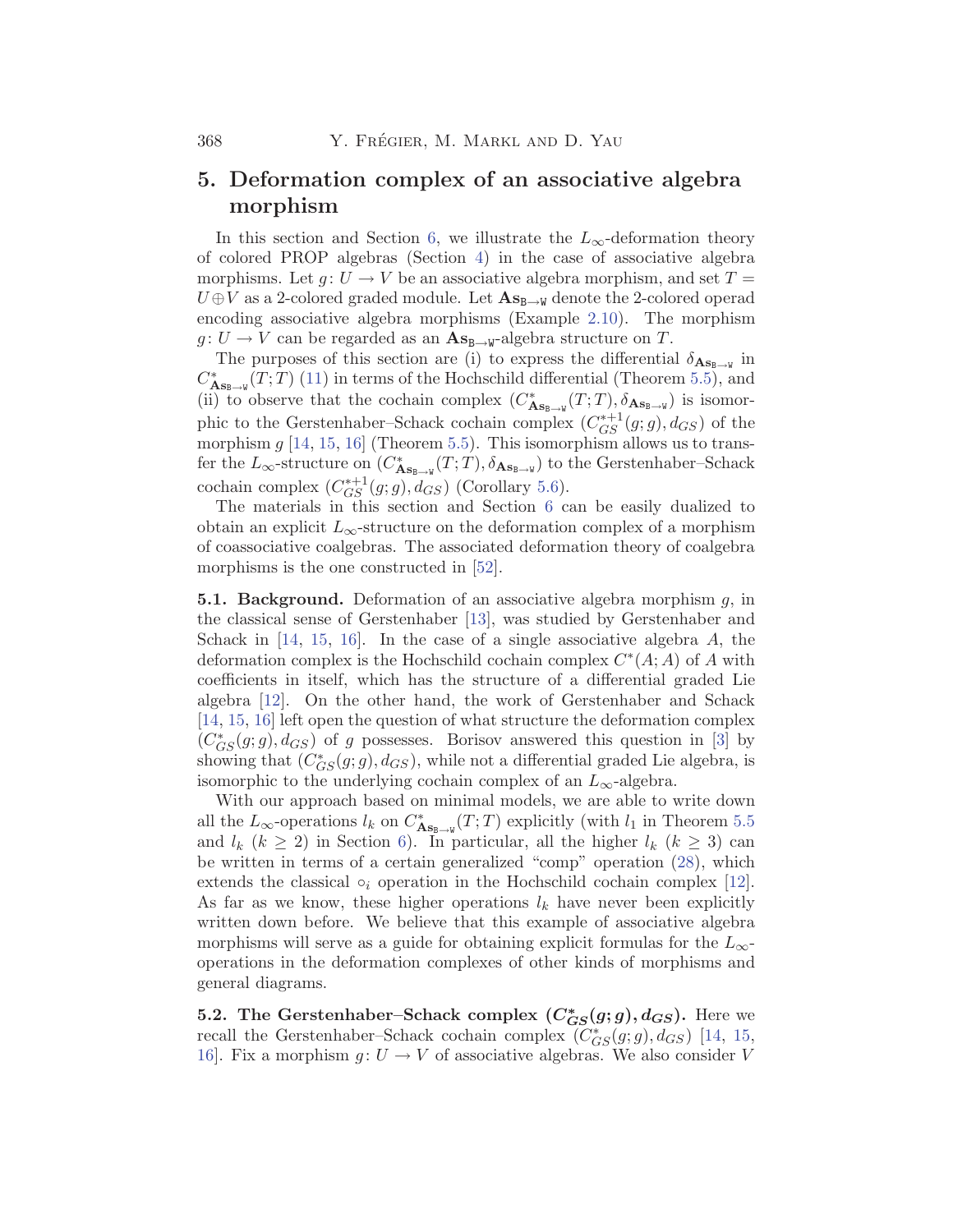<span id="page-16-0"></span>as a  $U$ -bimodule via  $q$ . Then

(18) 
$$
C_{GS}^n(g; g) \stackrel{\text{def}}{=} \text{Hom}(U^{\otimes n}, U) \oplus \text{Hom}(V^{\otimes n}, V) \oplus \text{Hom}(U^{\otimes n-1}, V)
$$

for  $n \geq 1$ . A typical element in  $C_{GS}^n(g;g)$  is denoted by  $(x_U, x_V, x_g)$  with  $x_U \in \text{Hom}(U^{\otimes n}, U)$ ,  $x_V \in \text{Hom}(V^{\otimes n}, V)$ , and  $x_g \in \text{Hom}(U^{\otimes n-1}, V)$ . Its differential is defined as

$$
d_{GS}^n(x_U, x_V, x_g) \stackrel{\text{def}}{=} (bx_U, bx_V, gx_U - x_V g^{\otimes n} - bx_g),
$$

where b denotes the Hochschild differential in  $\mathrm{Hom}(U^{\otimes *}, U)$ ,  $\mathrm{Hom}(V^{\otimes *}, V)$ , or  $\text{Hom}(U^{\otimes *}, V)$ .

**5.3. The minimal model of**  $\mathbf{As}_{\mathbf{B}\to\mathbf{W}}$ **. Here we recall from [\[31](#page-38-0), [32](#page-38-0)] the min**imal model of the 2-colored operad  $\mathbf{A}\mathbf{s}_{\mathbf{B}\rightarrow\mathbf{W}}$  that encodes associative algebra morphisms. The 2-colored operad  $\mathbf{As}_{\mathbf{B}\to\mathbf{W}}$  can be represented as (Example [2.10\)](#page-5-0)

$$
\mathbf{A}\mathbf{s}_{\mathbf{B}\to\mathbf{W}} = \frac{\mathbf{A}\mathbf{s}_{\mathbf{B}} * \mathbf{A}\mathbf{s}_{\mathbf{W}} * F(f)}{(f\mu = \nu f^{\otimes 2})},
$$

where  $\mu$  and  $\nu$  denote the generators in  $\mathbf{As}_{\mathbb{B}}(1, 2)$  and  $\mathbf{As}_{\mathbb{W}}(1, 2)$ , respectively, which encode the multiplications in the domain and the target.

Let E be the 2-colored  $\Sigma$ -bimodule with the following generators:

$$
\mu_n: \mathbb{B}^{\otimes n} \to \mathbb{B} \text{ of degree } n-2 \text{ and biarity } (1, n) \ (n \ge 2),
$$
  

$$
\nu_n: \mathbb{W}^{\otimes n} \to \mathbb{W} \text{ of degree } n-2 \text{ and biarity } (1, n) \ (n \ge 2), \text{ and}
$$
  

$$
f_n: \mathbb{B}^{\otimes n} \to \mathbb{W} \text{ of degree } n-1 \text{ and biarity } (1, n) \ (n \ge 1).
$$

Then the minimal model for  $\mathbf{As}_{B\to W}$  is

$$
(\mathsf{F}(E),\partial) \xrightarrow{\alpha} \mathbf{As}_{\mathtt{B}\rightarrow\mathtt{W}},
$$

where

$$
\alpha(\mu_n) = \begin{cases} \mu & \text{if } n = 2, \\ 0 & \text{otherwise,} \end{cases} \quad \alpha(\nu_n) = \begin{cases} \nu & \text{if } n = 2, \\ 0 & \text{otherwise,} \end{cases}
$$

and

$$
\alpha(f_n) = \begin{cases} f & \text{if } n = 1, \\ 0 & \text{otherwise.} \end{cases}
$$

The differential  $\partial$  is given by:

(19a) 
$$
\partial(\mu_n) = \sum_{\substack{i+j=n+1 \ i,j \geq 2}} \sum_{s=0}^{n-j} (-1)^{i+s(j+1)} \mu_i \circ_{s+1} \mu_j,
$$

(19b) 
$$
\partial(\nu_n) = \sum_{\substack{i+j \ n+1 \ s \geq 0}} \sum_{s=0}^{n-j} (-1)^{i+s(j+1)} \nu_i \circ_{s+1} \nu_j,
$$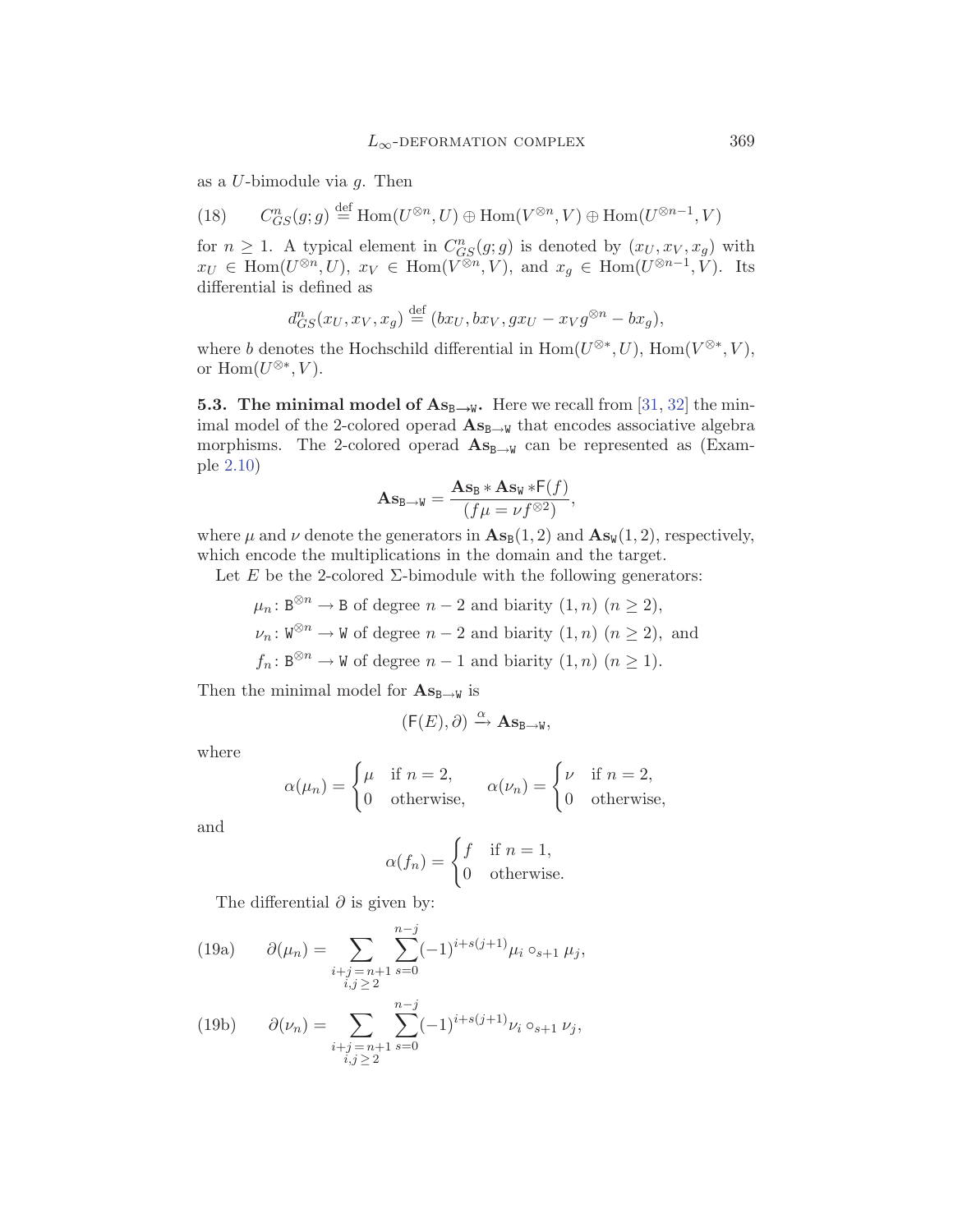

FIGURE 2. The graph corresponding to  $\mu_i \circ_{s+1} \mu_j$ .

<span id="page-17-0"></span>(19c) 
$$
\partial(f_n) = -\sum_{l=2}^n \sum_{\substack{r_1 + \dots + r_l = n}} (-1)^{\sum_{1 \le i < j \le l} r_i(r_j + 1)} \nu_l(f_{r_1} \otimes \dots \otimes f_{r_l})
$$

$$
- \sum_{\substack{i+j = n+1 \\ i \ge 1, j \ge 2}} \sum_{s=0}^{n-j} (-1)^{i+s(j+1)} f_i \circ_{s+1} \mu_j.
$$

Here

(20) 
$$
\mu_i \circ_{s+1} \mu_j \stackrel{\text{def}}{=} \mu_i \left( 1_B^{\otimes s} \otimes \mu_j \otimes 1_B^{\otimes i-s-1} \right),
$$

which "plugs"  $\mu_j$  into the  $(s+1)$ st input of  $\mu_i$  (see Figure 2), and similarly for  $\nu_i \circ_{s+1} \nu_j$  and  $f_i \circ_{s+1} \mu_j$ .

**5.4.** The cochain complex  $(C_{\mathbf{As}_{\mathbf{B}\to\mathbf{W}}}^*(T;T), \delta_{\mathbf{As}_{\mathbf{B}\to\mathbf{W}}})$ . Suppose that  $T =$  $U \oplus V$  as a 2-colored graded module and that  $g: U \to V$  is a morphism of associative algebras represented by the morphism  $\rho: \mathbf{As}_{\mathbf{B}\to\mathbf{W}} \to \text{End}_T$  of 2-colored operads. Then the canonical isomorphism [\(14\)](#page-13-0) says in this case,

$$
C_{\mathbf{As}_{\mathbf{B}\to\mathbf{W}}}^*(T;T) = \uparrow \mathrm{Der}(\mathsf{F}(E), \mathrm{End}_T)^{-*} \cong \uparrow \mathrm{Hom}_{\Sigma}^{\{\mathbf{B},\mathbf{W}\}}(E, \mathrm{End}_T)^{-*}.
$$

Under this isomorphism, an element  $\theta \in C^n_{\mathbf{As}_{\mathbf{B}\to \mathbf{W}}}(T;T)$  is uniquely determined by the tuple

(21) 
$$
(\theta_U, \theta_V, \theta_g) \stackrel{\text{def}}{=} (\theta(\mu_{n+1}), \theta(\nu_{n+1}), \theta(f_n)) \in C_{GS}^{n+1}(g; g).
$$

This establishes a linear isomorphism

$$
\begin{aligned} C^n_{\mathbf{As}_{\mathbf{B}\rightarrow\mathbf{W}}}(T;T)&\cong C^{n+1}_{GS}(g;g),\\ \theta&\leftrightarrow\left(\theta_U,\theta_V,\theta_g\right). \end{aligned}
$$

Denote by  $\delta_{GS}$  the differential on the graded module  $C^*_{GS}(g;g)$  induced by  $\delta_{\mathbf{As}_{B\rightarrow W}}$ . The identification (21) provides an isomorphism

$$
(C_{\mathbf{As}_{\mathrm{B}\rightarrow\mathrm{W}}}^*(T;T),\delta_{\mathbf{As}_{\mathrm{B}\rightarrow\mathrm{W}}})\xrightarrow{\cong}(C_{GS}^{*+1}(g;g),\delta_{GS})
$$

of cochain complexes.

**Theorem 5.5.** *For*  $\theta \in C^{n-1}_{\mathbf{As}_{B\to W}}(T; T)$ *, we have* 

(22) 
$$
\delta_{GS}(\theta_U, \theta_V, \theta_g) =
$$

$$
((-1)^{n+1}b\theta_U, (-1)^{n+1}b\theta_V, g\theta_U - \theta_V g^{\otimes n} - (-1)^n b\theta_g),
$$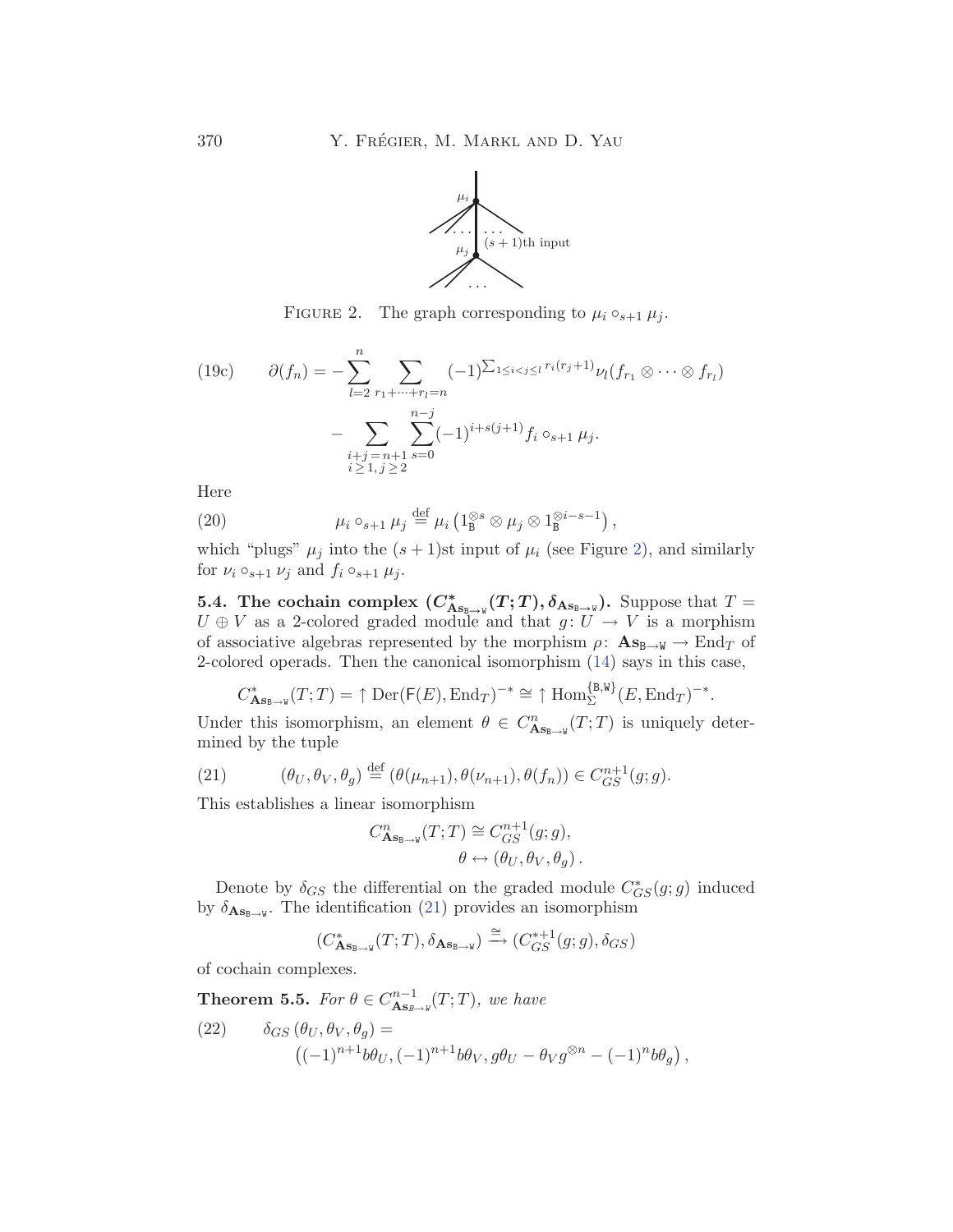<span id="page-18-0"></span>*in which* b *denotes the appropriate Hochschild differential. In particular, there is a cochain complex isomorphism*

(23) 
$$
(C_{\mathbf{As}_{B\to W}}^{*-1}(T;T), \delta_{\mathbf{As}_{B\to W}}) \cong (C_{GS}^*(g;g), d_{GS})
$$

*given by*

$$
\theta \in C^{n-1}_{\mathbf{As}_{B\to W}}(T;T) \mapsto \left((-1)^{\frac{n(n+1)}{2}} \theta_U, (-1)^{\frac{n(n+1)}{2}} \theta_V, (-1)^{\frac{(n-1)n}{2}} \theta_g\right).
$$

Since  $(C_{\mathbf{As}_{\mathbf{B}\to\mathbf{W}}}^*(T;T), \delta_{\mathbf{As}_{\mathbf{B}\to\mathbf{W}}} = l_1, l_2, l_3, \dots)$  is, by Theorem [4.2,](#page-12-0) an  $L_{\infty}$ algebra, we can use the cochain complex isomorphism (23) to transfer the higher brackets  $l_k$   $(k \geq 2)$  to  $(C_{GS}^{*+1}(g;g), d_{GS})$ .

**Corollary 5.6.** *There is an*  $L_{\infty}$ -algebra structure  $(d_{GS} = l_1, l_2, l_3, \dots)$  on  $C_{GS}^{*+1}(g;g)$  governing deformations of the associative algebra morphism g.

**Proof of Theorem [5.5.](#page-17-0)** Since  $\delta_{\mathbf{As}_{B\rightarrow W}} = l_1$  in the  $L_{\infty}$ -algebra and since the degree of  $l_1$  is  $+1$ , we have

$$
\delta_{GS}(\theta_U, \theta_V, \theta_g) = (l_1(\theta)(\mu_{n+1}), l_1(\theta)(\nu_{n+1}), l_1(\theta)(f_n))
$$

by the identification  $(21)$  $(21)$ . Therefore, to prove  $(22)$ , it suffices to show:

(24) 
$$
l_1(\theta)(\mu_{n+1}) = (-1)^{n+1} b \theta_U,
$$

$$
l_1(\theta)(\nu_{n+1}) = (-1)^{n+1} b \theta_V, \text{ and}
$$

$$
l_1(\theta)(f_n) = g \theta_U - \theta_V g^{\otimes n} - (-1)^n b \theta_g.
$$

From the description [\(15](#page-14-0)) of  $l_k$ , the computation of  $l_1(\theta)(\mu_{n+1})$  starts with  $\partial(\mu_{n+1})$  [\(19a\)](#page-16-0). As an E-decorated 2-colored directed  $(1, n+1)$ -graph, the term  $\mu_i \circ_{s+1} \mu_j$  in  $\partial(\mu_{n+1})$  has two vertices, whose decorations are  $\mu_i$ and  $\mu_i$ , see Figure [2.](#page-17-0) Therefore, the expression ([15\)](#page-14-0), when applied to the current situation, gives

(25) 
$$
l_1(\theta)(\mu_{n+1}) =
$$
  
\n
$$
\sum_{\substack{i+j=n+2\\i,j\geq 2}} \sum_{s=0}^{n+1-j} (-1)^{i+s(j+1)} \left\{ \theta(\mu_i) \circ_{s+1} \beta(\mu_j) + \beta(\mu_i) \circ_{s+1} \theta(\mu_j) \right\}.
$$

Note that, since  $\theta \in C^{n-1}_{\mathbf{As}_{B\to W}}(T;T)$ ,

$$
\theta(\mu_i) = \begin{cases} 0 & \text{if } i \neq n, \\ \theta_U & \text{if } i = n, \end{cases} \quad \text{and} \quad \beta(\mu_j) = \rho(\alpha(\mu_j)) = \begin{cases} 0 & \text{if } j \neq 2, \\ \mu_U & \text{if } j = 2, \end{cases}
$$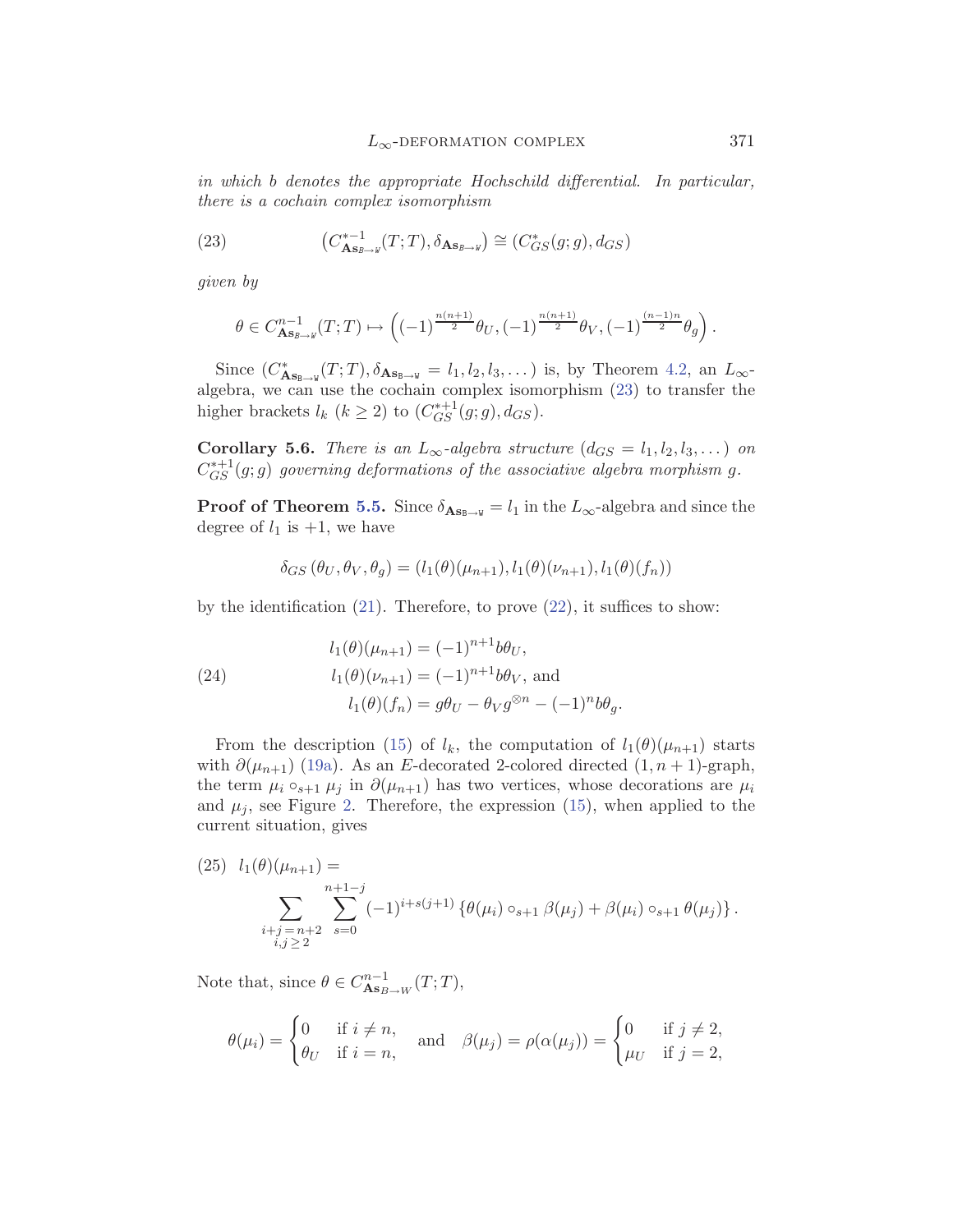<span id="page-19-0"></span>where  $\mu_U: U^{\otimes 2} \to U$  is the multiplication on U. It follows that ([25](#page-18-0)) reduces to

$$
l_1(\theta)(\mu_{n+1}) = \sum_{s=0}^{n-1} (-1)^{n+s(2+1)} \theta_U \circ_{s+1} \mu_U + \sum_{s=0}^1 (-1)^{2+s(n+1)} \mu_U \circ_{s+1} \theta_U
$$
  
=  $(-1)^{n+1} \mu_U(-, \theta_U) + \mu_U(\theta_U, -)$   
 $+ (-1)^{n+1} \sum_{s=1}^n (-1)^s \theta_U (\text{Id}_U^{\otimes s-1} \otimes \mu_U \otimes \text{Id}_U^{\otimes n-s})$   
=  $(-1)^{n+1} b \theta_U,$ 

which is the first condition in ([24\)](#page-18-0).

The previous paragraph applies verbatim to  $l_1(\theta)(\nu_{n+1})$  (with  $\nu_l$  replacing  $\mu_l$  everywhere), since the definition of  $\partial(\nu_*)$  ([19b\)](#page-16-0) admits the same formula as that of  $\partial(\mu_*)$ . Therefore, it remains to show the last condition in ([24\)](#page-18-0).

In  $\partial(f_n)$  [\(19c](#page-17-0)), the term  $\nu_l(f_{r_1}\otimes\cdots\otimes f_{r_l})$  (respectively,  $f_i\circ_{s+1}\mu_j$ ) is an E-decorated 2-colored directed  $(1, n)$ -graph with  $l + 1$  (respectively, 2) vertices. Since

$$
\beta(f_j) = \rho(\alpha(f_j)) = \begin{cases} g \colon U \to V & \text{if } j = 1, \\ 0 & \text{otherwise,} \end{cases}
$$

the same kind of analysis as above gives

$$
l_1(\theta)(f_n) = -\theta_V g^{\otimes n} - (-1)^{(n-1)(1+1)} \mu_V(\theta_g \otimes g) - (-1)^{n-1+1} \mu_V(g \otimes \theta_g)
$$
  

$$
- \sum_{s=0}^{n-2} (-1)^{n-1+s(2+1)} \theta_g \circ_{s+1} \mu_U - (-1)^{1+0} g \theta_U
$$
  

$$
= g \theta_U - \theta_V g^{\otimes n}
$$
  

$$
- (-1)^n \left\{ \mu_V(g \otimes \theta_g) + (-1)^n \mu_V(\theta_g \otimes g) + \sum_{s=1}^{n-1} (-1)^s \theta_g \circ_s \mu_U \right\}
$$
  

$$
= g \theta_U - \theta_V g^{\otimes n} - (-1)^n b \theta_g.
$$

Here  $\mu_V: V^{\otimes 2} \to V$  denotes the multiplication on V. This establishes the last condition in [\(24\)](#page-18-0) and finishes the proof of Theorem [5.5](#page-17-0).  $\Box$ 

# **6.** The higher brackets in  $C^*_{\text{As}_{\text{B}\rightarrow\text{W}}}(T;T)$

We keep the same setting and notations as in the previous section. The purpose of this section is to describe the  $L_{\infty}$ -operations  $l_k$  on  $C^*_{\mathbf{As}_{\mathbf{B}\to\mathbf{W}}}(T;T)$ for  $k \geq 2$ . The cases  $k = 2$  (Theorem [6.2\)](#page-20-0) and  $k \geq 3$  (Theorem [6.4\)](#page-21-0) are treated separately. As an immediate consequence of our explicit formula for  $l_k$  ( $k \geq 3$ ), we observe that, when applied to the tensor powers of  $C^{\leq q}_{\mathbf{As}_{\mathbf{B}\to\mathbf{W}}}(T;T)$  for some fixed  $q \geq 0$ , only  $\delta_{\mathbf{As}_{\mathbf{B}\to\mathbf{W}}}(T;T) = l_1, l_2, \ldots, l_{q+2}$  can be nontrivial (Corollary [6.5\)](#page-21-0).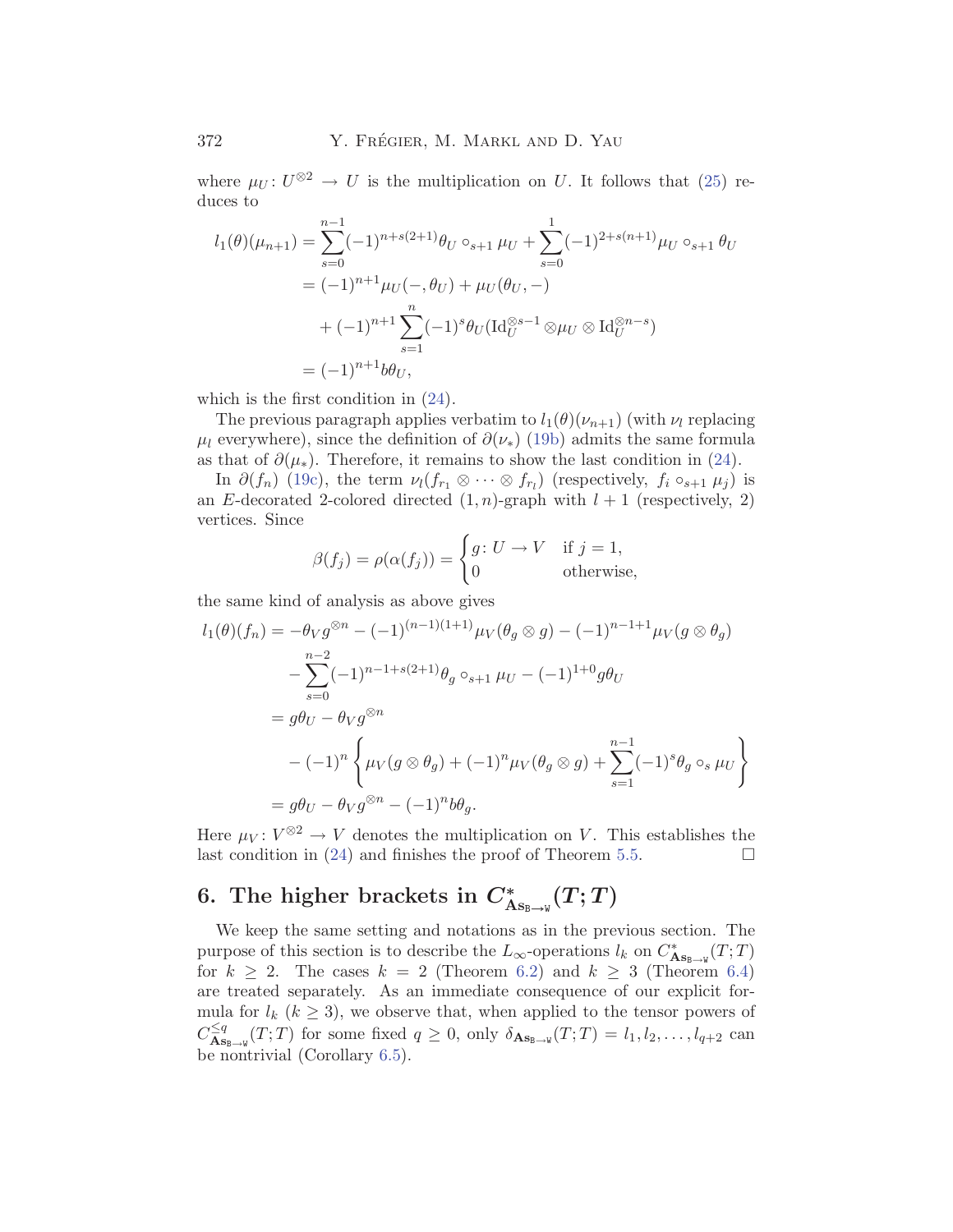<span id="page-20-0"></span>**6.1. The operation**  $l_2$ **.** First we deal with the case  $k = 2$ . Pick elements  $\theta \in C^{n-1}_{\mathbf{As}_{\mathbf{B}\to\mathbf{W}}}(T;T)$  and  $\omega \in C^{m-1}_{\mathbf{As}_{\mathbf{B}\to\mathbf{W}}}(T;T)$ . Under the identification [\(21\)](#page-17-0),  $\theta$ and  $\omega$  correspond to

$$
(\theta_U,\theta_V,\theta_g)\in C^n_{GS}(g;g)\quad\text{and}\quad(\omega_U,\omega_V,\omega_g)\in C^m_{GS}(g;g),
$$

respectively.

Since  $l_2$  has degree 0, the element  $l_2(\theta, \omega)$  lies in  $C_{\mathbf{As}_{\mathbf{B}\to\mathbf{W}}}^{(n+m-1)-1}(T; T)$ . Under the identification [\(21](#page-17-0)),  $l_2(\theta, \omega)$  is uniquely determined by

$$
(l_2(\theta, \omega)(\mu_{n+m-1}), l_2(\theta, \omega)(\nu_{n+m-1}), l_2(\theta, \omega)(f_{n+m-2})) \in C_{GS}^{n+m-1}(g; g).
$$

**Theorem 6.2.** *With the notations above, we have*

$$
(26a) \quad l_2(\theta,\omega)(\mu_{n+m-1}) =
$$
\n
$$
-\sum_{s=1}^n (-1)^{(s+1)(m+1)} \theta_U \circ_s \omega_U - (-1)^{n+m} \sum_{s=1}^m (-1)^{(s+1)(n+1)} \omega_U \circ_s \theta_U,
$$
\n
$$
(26b) \quad l_2(\theta,\omega)(\nu_{n+m-1}) =
$$
\n
$$
-\sum_{s=1}^n (-1)^{(s+1)(m+1)} \theta_V \circ_s \omega_V - (-1)^{n+m} \sum_{s=1}^m (-1)^{(s+1)(n+1)} \omega_V \circ_s \theta_V,
$$
\n
$$
(26c) \quad l_2(\theta,\omega)(f_{n+m-2}) =
$$
\n
$$
-\sum_{s=1}^{n-1} (-1)^{(s+1)(m+1)} \theta_g \circ_s \omega_U - (-1)^{n+m} \sum_{s=1}^{m-1} (-1)^{(s+1)(n+1)} \omega_g \circ_s \theta_U
$$
\n
$$
+(-1)^n \sum_{i=1}^n (-1)^{(i-1)m} \theta_V \circ_i \omega_g + \sum_{j=1}^m (-1)^{jn} \omega_V \circ_j \theta_g
$$
\n
$$
+(-1)^{nm+n+m} \theta_g \sim \omega_g + (-1)^{nm} \omega_g \sim \theta_g.
$$

In the above theorem, the notation is as in  $(20)$  and  $(21)$  $(21)$ , except that

(27) 
$$
\theta_V \circ_i \omega_g = \theta_V(g^{\otimes i-1} \otimes \omega_g \otimes g^{\otimes n-i}),
$$

$$
\omega_V \circ_j \theta_g = \omega_V(g^{\otimes j-1} \otimes \theta_g \otimes g^{\otimes m-j}),
$$

$$
\theta_g \sim \omega_g = \mu_V(\theta_g \otimes \omega_g),
$$

and similarly for  $\omega_g \circ \theta_g$ ,  $\theta_g \circ_s \omega_U$ , and  $\omega_g \circ_s \theta_U$ . In other words,  $\theta_V \circ_i \omega_g$ is obtained by plugging  $\omega_g$  into the *i*th input of  $\theta_V$  and g into the other  $(n-1)$  inputs of  $\theta_V$ . Likewise,  $\theta_g \sim \omega_g$  is simply the usual cup-product of  $\theta_g$  and  $\omega_q.$ 

The proof will be given at the end of this section. Note that Gerstenhaber and Schack did construct a bracket [−, −] on their cochain complex  $(C^*_{GS}(g; g), d_{GS})$  (see, e.g., the graded commutator bracket of the operation [[14,](#page-37-0) p. 11 (9)] or [\[16](#page-37-0), pp. 158-159]). It is straightforward to check that the linear isomorphism [\(23\)](#page-18-0) is compatible with  $[-, -]$  and  $l_2$  as well.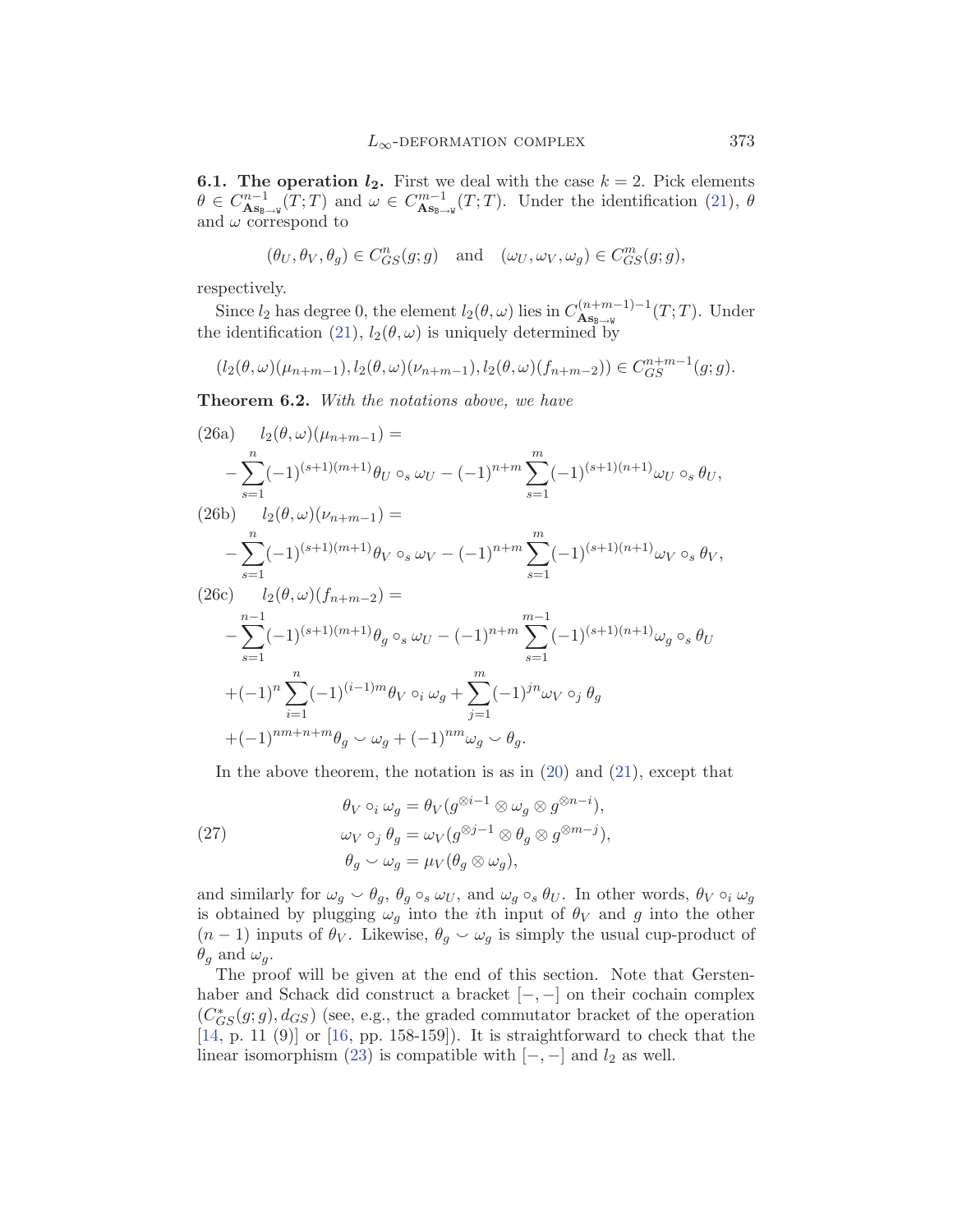<span id="page-21-0"></span>**6.3. The operations**  $l_k$  for  $k \geq 3$ . Now consider the cases  $k \geq 3$ . Pick elements  $\theta_s \in C^{n_s-1}_{\mathbf{As}_{\mathbf{B}\to\mathbf{W}}}(T;T)$  ( $1 \leq s \leq k$ ). Each  $\theta_s$  corresponds, via the identification ([21\)](#page-17-0), to the tuple

$$
(\theta_{s,U},\theta_{s,V},\theta_{s,g})=(\theta_s(\mu_{n_s}),\theta_s(\nu_{n_s}),\theta_s(f_{n_s-1}))\in C^{n_s}_{GS}(g;g).
$$

Since  $l_k$  has degree  $2 - k$ , the element  $l_k(\theta_1, \ldots, \theta_k)$  lies in  $C_{\mathbf{As}_{\mathbf{B}\to\mathbf{W}}}^{t-1}(T;T)$ , where

$$
t = 3 - 2k + \sum_{s=1}^{k} n_s.
$$

Under the identification ([21](#page-17-0)),  $l_k(\theta_1,\ldots,\theta_k)$  is uniquely determined by

$$
(l_k(\theta_1,\ldots,\theta_k)(\mu_t),l_k(\theta_1,\ldots,\theta_k)(\nu_t),l_k(\theta_1,\ldots,\theta_k)(f_{t-1}))\in C_{GS}^t(g;g).
$$

Now we extend the first  $\circ_i$  operation in [\(27\)](#page-20-0) as follows. Fix  $s \in \{1, \ldots, k\}$ . Let

$$
\mathbf{a}=(a_1,\ldots,\widehat{a_s},\ldots,a_k)
$$

be a  $(k-1)$ -tuple of distinct points in the set  $\{1,\ldots,n_s\}$ . Then we define

(28) 
$$
\theta_{s,V} \circ_{\mathbf{a}} (\theta_{1,g}, \dots, \widehat{\theta_{s,g}}, \dots, \theta_{k,g}) \in \text{Hom}(U^{\otimes t-1}, V)
$$

to be the element obtained by plugging  $\theta_{j,g}$   $(1 \leq j \leq k, j \neq s)$  into the  $a_j$ th input of  $\theta_{s,V}$  and g into the other  $(n_s - (k-1))$  inputs of  $\theta_{s,V}$ . Also define the sign

$$
(-1)^{\mathbf{a}} = (-1)^{\sum_{1 \le i < j \le n_s} r_i(r_j + 1)},
$$

where

$$
r_a = \begin{cases} |\theta_j| = n_j - 1 & \text{if } a = a_j \in \{a_1, \dots, \hat{a_s}, \dots, a_k\}, \\ 1 & \text{otherwise.} \end{cases}
$$

**Theorem 6.4.** *For*  $k \geq 3$  *and notations as above, we have* 

(29a) 
$$
l_k(\theta_1,\ldots,\theta_k)(\mu_t)=0,
$$

(29b)  $l_k(\theta_1,\ldots,\theta_k)(\nu_t)=0$ , and

(29c) 
$$
l_k(\theta_1,\ldots,\theta_k)(f_{t-1}) =
$$

$$
-(-1)^{\nu(\theta_1,\ldots,\theta_k)} \sum_{s=1}^k \sum_{\mathbf{a}} (-1)^{\mathbf{a}} \theta_{s,V} \circ_{\mathbf{a}} (\theta_{1,g},\ldots,\widehat{\theta_{s,g}},\ldots,\theta_{k,g}).
$$

*Here*  $\nu(\theta_1,\ldots,\theta_k)$  *is defined in* [\(16](#page-14-0)) *and, for each*  $s$ ,  $\mathbf{a} = (a_1,\ldots,\hat{a_s},\ldots,a_k)$ *runs through all the*  $(k - 1)$ *-tuples of distinct points in the set*  $\{1, \ldots, n_s\}$ *.* 

**Corollary 6.5.** *Suppose that*  $k \geq 3$  *and that*  $\theta_s \in C^{n_s-1}_{\mathbf{As}_{B\to W}}(T;T)$ ,  $1 \leq s \leq k$ . If  $n_s < k - 1$  *for*  $1 \leq s \leq k$ ,

*then*

$$
l_k(\theta_1,\ldots,\theta_k)=0.
$$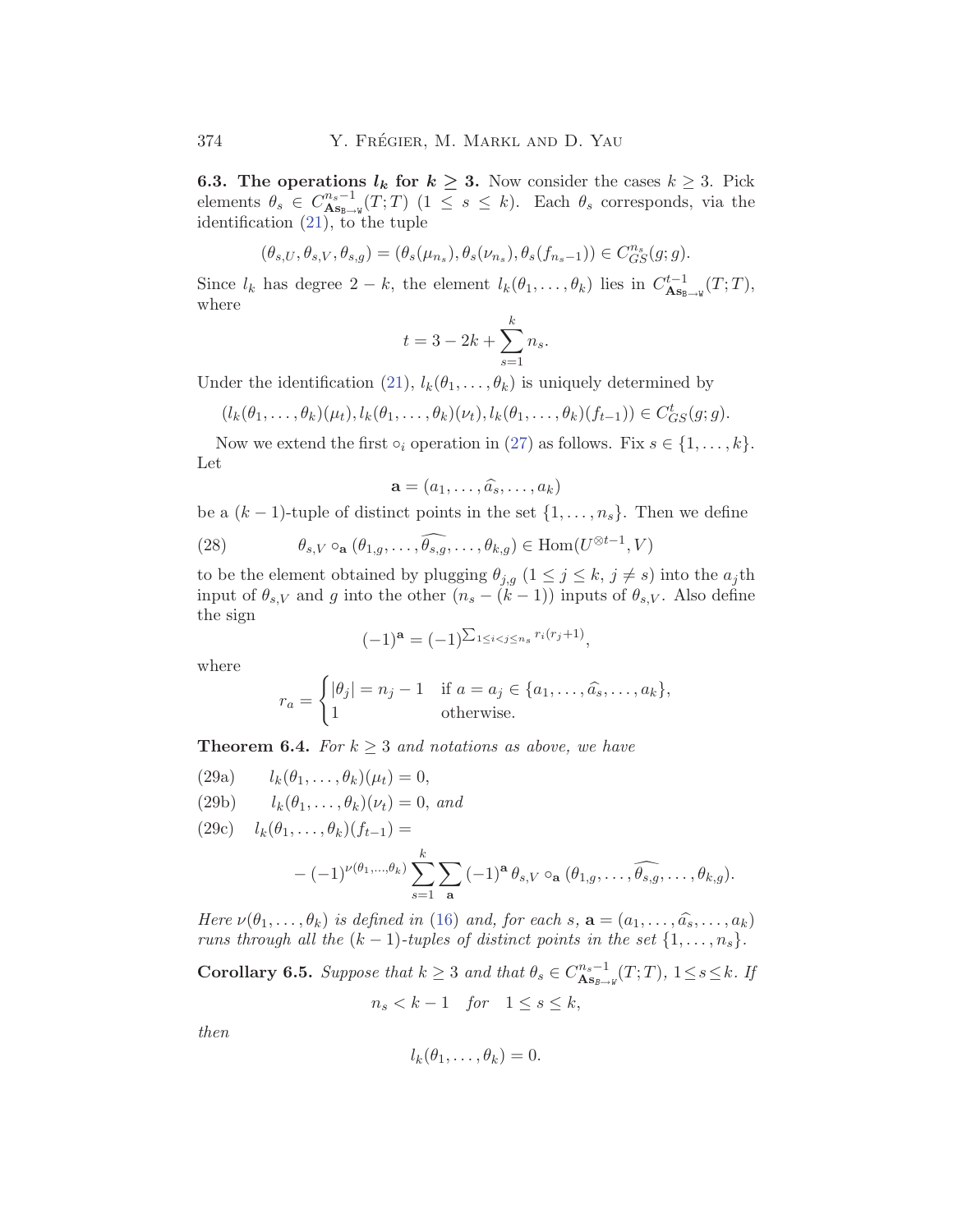#### $L_{\infty}$ -deformation complex 375

<span id="page-22-0"></span>*In other words, for each*  $q \geq 0$  *and any*  $k \geq q+3$ *, the operation* 

$$
l_k\colon \left(C_{\mathbf{As}_{B\to W}}^{\leq q}(T;T)\right)^{\otimes k} \to C_{\mathbf{As}_{B\to W}}^*(T;T)
$$

*is trivial.*

**Proof of Theorem [6.2.](#page-20-0)** To prove [\(26a](#page-20-0)), first note that

$$
\partial(\mu_{n+m-1}) = \sum_{\substack{i+j=n+m \\ i,j \ge 2}} \sum_{s=0}^{n+m-1-j} (-1)^{i+s(j+1)} \mu_i \circ_{s+1} \mu_j.
$$

Since the E-decorated 2-colored directed  $(1, n + m - 1)$ -graph  $\mu_i \circ_{s+1} \mu_j$  has two vertices, we have

$$
l_2(\theta,\omega)(\mu_{n+m-1})
$$
  
=  $(-1)^{|\theta|} \sum_{\substack{i+j=n+m \\ i,j \ge 2}} \sum_{s=0}^{n+m-1-j} (-1)^{i+s(j+1)} {\theta(\mu_i) \circ_{s+1} \omega(\mu_j) + \omega(\mu_i) \circ_{s+1} \theta(\mu_j)}$   
=  $(-1)^{n-1} \left( \sum_{s=0}^{n-1} (-1)^{n+s(m+1)} \theta_{U} \circ_{s+1} \omega_{U} + \sum_{s=0}^{m-1} (-1)^{m+s(n+1)} \omega_{U} \circ_{s+1} \theta_{U} \right).$ 

This is exactly ([26a\)](#page-20-0) after a shift of the summation indexes.

Since  $\partial(\nu_{n+m-1})$  has the same defining formula as  $\partial(\mu_{n+m-1})$  (with  $\nu_l$  replacing  $\mu_l$  everywhere), the reasoning in the previous paragraph also applies to  $l_2(\theta,\omega)(\nu_{n+m-1})$  to establish ([26b](#page-20-0)).

To prove [\(26c\)](#page-20-0), first note that

$$
(30) \ \partial(f_{n+m-2}) = -\sum_{l=2}^{n+m-2} \sum_{\substack{r_1+\dots+r_l=n+m-2\\n+m-2-j}} (-1)^{\sum_{1\leq i < j \leq l} r_i(r_j+1)} \nu_l(f_{r_1} \otimes \dots \otimes f_{r_l}) - \sum_{\substack{i+j=n+m-1\\i \geq 1, j \geq 2}} \sum_{s=0}^{n+m-2-j} (-1)^{i+s(j+1)} f_i \circ_{s+1} \mu_j.
$$

An argument essentially identical to the first paragraph of this proof can be applied to the terms  $f_i \circ_{s+1} \mu_j$ . This gives rise to the sums

$$
(31) \quad -\sum_{s=1}^{n-1} (-1)^{(s+1)(m+1)} \theta_g \circ_s \omega_U - (-1)^{n+m} \sum_{s=1}^{m-1} (-1)^{(s+1)(n+1)} \omega_g \circ_s \theta_U
$$

in  $l_2(\theta,\omega)(f_{n+m-2})$ .

In (30), the E-decorated 2-colored directed  $(1, n + m - 2)$ -graph  $\Gamma$  =  $\nu_l(f_{r_1}\otimes\cdots\otimes f_{r_l})$  has  $l+1$  vertices, say,  $v_{\text{top}}, v_{\text{bot}}^l, \ldots, v_{\text{bot}}^l$ , with decorations  $\nu_l, f_{r_1},\ldots,f_{r_l}$ , respectively. In this graph  $\Gamma$ , the only pairs of distinct vertices are  $(v_{\text{top}}, v_{\text{bot}}^*), (v_{\text{bot}}^*, v_{\text{top}}),$  and  $(v_{\text{bot}}^i, v_{\text{bot}}^j)$   $(i \neq j)$ . The corresponding elements in  $l_2(\theta,\omega)(f_{n+m-2})$  (without the signs) are: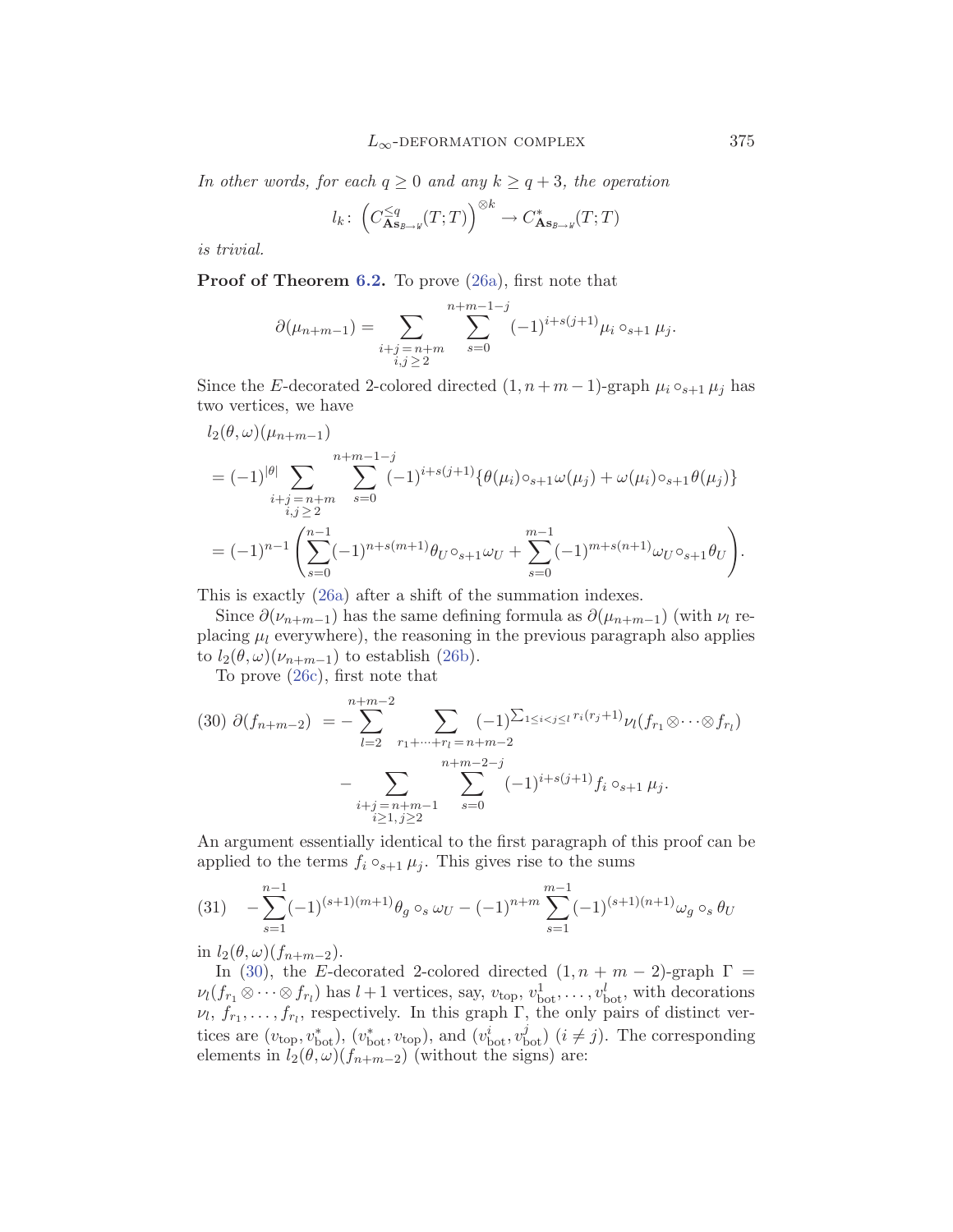- (1)  $\theta(\nu_i)(\beta(f_{r_1}) \otimes \cdots \otimes \omega(f_{r_i}) \otimes \cdots \beta(f_{r_l}))$  ( $1 \leq i \leq l$ ), which is 0 unless  $l = n, r_i = m - 1$ , and all the other  $r_* = 1$ ;
- (2)  $\omega(\nu_l)(\beta(f_{r_1})\otimes\cdots\otimes\beta(f_{r_i})\otimes\cdots\otimes\beta(f_{r_l}))$  (1 ≤ j ≤ l), which is 0 unless  $l = m, r_j = n - 1$ , and all the other  $r_* = 1$ ;
- (3)  $\beta(\nu_l)(\beta(f_{r_1}) \otimes \cdots \otimes \theta(f_{r_i}) \otimes \cdots \otimes \omega(f_{r_i}) \otimes \cdots \otimes \beta(f_{r_l}))$ , which is 0 unless  $l = 2$  and  $(r_1, r_2) = (n - 1, m - 1);$
- (4)  $\beta(\nu_l)(\beta(f_{r_1}) \otimes \cdots \otimes \omega(f_{r_i}) \otimes \cdots \otimes \theta(f_{r_i}) \otimes \cdots \otimes \beta(f_{r_l}))$ , which is 0 unless  $l = 2$  and  $(r_1, r_2) = (m - 1, n - 1)$ .

Taking all the signs into account, we obtain in  $l_2(\theta, \omega)(f_{n+m-2})$  the following sums:

$$
-(-1)^{|\theta|} \sum_{i=1}^{n} (-1)^{(i-1)(m-1+1)} \theta_V(g^{\otimes i-1} \otimes \omega_g \otimes g^{\otimes n-i})
$$
  
(32)
$$
-(-1)^{|\theta|} \sum_{j=1}^{m} (-1)^{(j-1)(n-1+1)} \omega_V(g^{\otimes j-1} \otimes \theta_g \otimes g^{\otimes m-j})
$$

$$
+(-1)^{|\theta|} (-1)^{(n-1)(m-1)} \{(-1)^n \mu_V(\theta_g \otimes \omega_g) + (-1)^m \mu_V(\omega_g \otimes \theta_g) \}.
$$

The required result  $(26c)$  $(26c)$  is now obtained by combining  $(31)$  $(31)$  $(31)$  and  $(32)$ . This finishes the proof of Theorem [6.2.](#page-20-0)  $\Box$ 

**Proof of Theorem [6.4.](#page-21-0)** The computation of  $l_k(\theta_1,\ldots,\theta_k)(\mu_t)$  involves the choice of  $k \geq 3$  distinct vertices in the graphs  $\mu_i \circ_{s+1} \mu_j$ , each of which has only two vertices. It follows that

$$
l_k(\theta_1,\ldots,\theta_k)(\mu_t)=0,
$$

which is ([29a\)](#page-21-0). The same argument establishes [\(29b](#page-21-0)). Moreover, the same reasoning also shows that the terms  $f_i \circ_{s+1} \mu_j$  in  $\partial (f_{t-1})$  cannot contribute nontrivially to  $l_k(\theta_1,\ldots,\theta_k)(f_{t-1})$ .

The remaining statement [\(29c\)](#page-21-0) is now proved by an argument very similar to the last paragraph in the proof of Theorem [6.2.](#page-20-0) There is one major difference: In order for the term  $\nu_l(f_{r_1} \otimes \cdots \otimes f_{r_l})$  in  $\partial (f_{t-1})$  to contribute nontrivially to  $l_k(\theta_1,\ldots,\theta_k)(f_{t-1})$ , the vertex  $v_{top}$  (with decoration  $\nu_l$ ) must be chosen as one of the k distinct vertices because  $k \geq 3$  and  $\beta(\nu_l) = 0$  for l ≥ 3. It follows that each nontrivial term in  $l_k(\theta_1,\ldots,\theta_k)(f_{t-1})$  has the form ([28\)](#page-21-0), except for the sign, which is

$$
-(-1)^{\nu(\theta_1,\ldots,\theta_k)}(-1)^{\mathbf{a}}.
$$

The desired condition  $(29c)$  now follows.

## **7. Deformation complex of a Lie algebra morphism**

In this section and Section [8](#page-29-0), we give a second illustration of the  $L_{\infty}$ deformation theory of colored PROP algebras (Section [4](#page-11-0)) in the case of Lie

<span id="page-23-0"></span>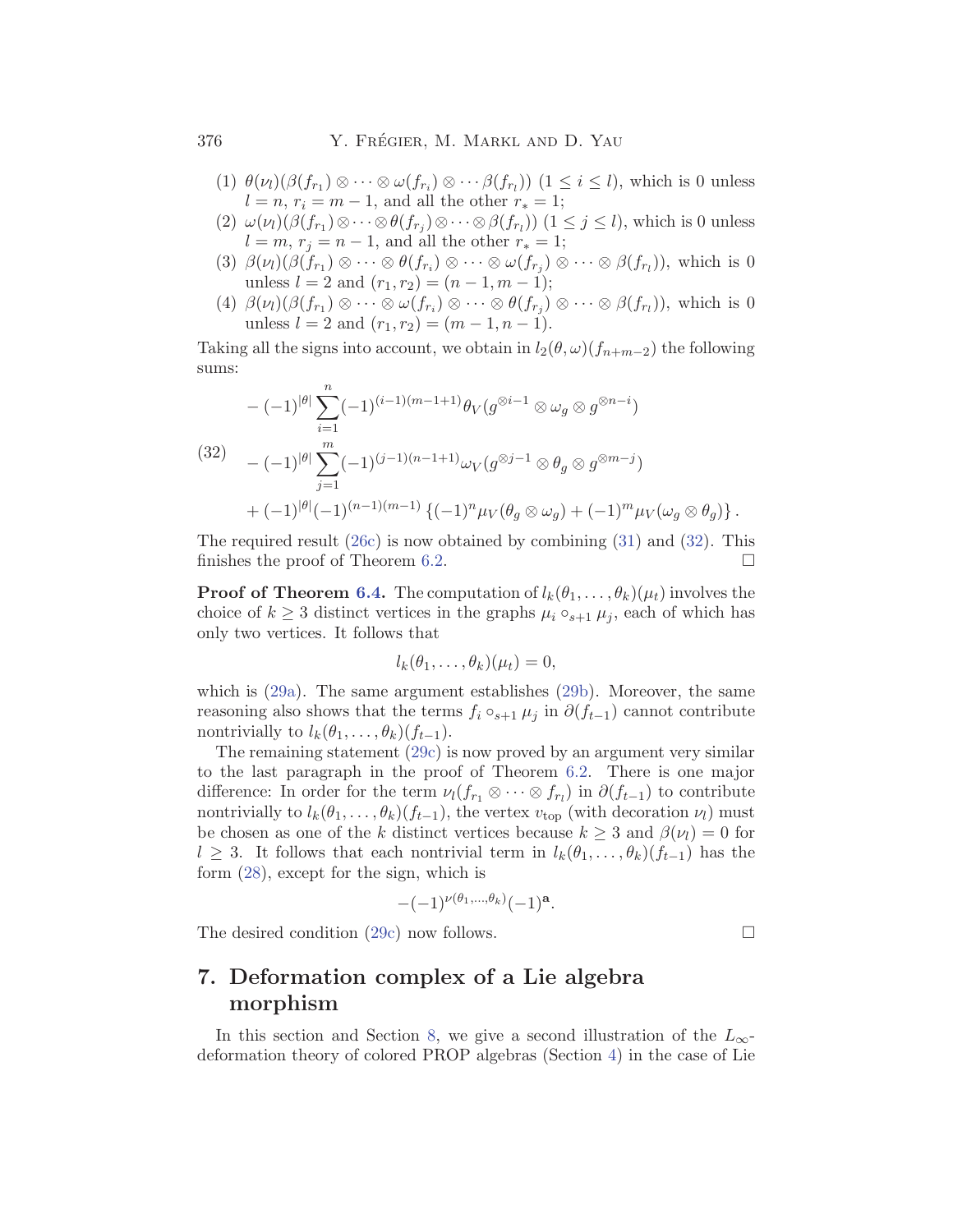<span id="page-24-0"></span>algebra morphisms. The parallelism of the analysis in the associative and Lie cases shows the unifying character of this approach.

Let  $g: U \to V$  be a Lie algebra morphism, and set  $T = U \oplus V$  as a 2colored graded module. Let  $\mathbf{Lie}_{B\to W}$  denote the 2-colored operad encoding Lie algebra morphisms. The purposes of this section are (i) to express the differential  $\delta_{\mathbf{Lie}_{B\to W}}$  in  $C^*_{\mathbf{Lie}_{B\to W}}(T;T)$  ([11\)](#page-11-0) in terms of the Chevalley–Eilenberg differential (Theorem [7.5\)](#page-26-0), and (ii) to observe that the cochain complex  $(C^*_{\mathbf{Lie}_{B\to W}(T;T)}, \delta_{\mathbf{Lie}_{B\to W}})$  is isomorphic to the S-cohomology cochain complex  $(\Lambda^*(U, V), \Delta^*)$  of the morphism g [\[9](#page-37-0), [17](#page-37-0)] (Corollary [7.6\)](#page-26-0). This isomorphism allows us to transfer the  $L_{\infty}$ -structure on  $(C^*_{\mathbf{Lie}_{B\to W}}(T; T), \delta_{\mathbf{Lie}_{B\to W}})$ to the S-cohomology cochain complex  $(\Lambda^*(U, V), \Delta^*)$  (Corollary [7.7](#page-27-0)).

**7.1. Background.** The question of deformation of morphisms of Lie algebras was treated for the first time by Nijenhuis and Richardson in [[42\]](#page-38-0). The approach chosen was not the classical method of Gerstenhaber [\[13](#page-37-0)], but the use of the formalization of deformation theory in terms of graded algebras on the space of cochains developed by Nijenhuis and Richardson in [\[41\]](#page-38-0). The starting point was then the graded Lie algebra on cochains and the differential which were guessed, the deformation theory being only a corollary. As drawbacks, the algebras were not allowed to be deformed and the notion of equivalent deformations was not natural. In order to cure these two problems, the first author reexamined this problem from the classical point of view of Gerstenhaber and introduced in [\[9](#page-37-0)] the S-cohomology, concluding his work by addressing the question of the description of a structure for its deformation complex. Later, in [[17](#page-37-0)], Gerstenhaber, Giaquinto and Schack showed that this construction is completely parallel to the one given in [\[14](#page-37-0)] which leads to Diagram cohomology of associative algebras, and hence gave the diagrammatic description of S-cohomology.

**7.2.** The S-Cohomology complex  $(\Lambda^n(U, V), \Delta^n)$ . Here we recall the S-cochain complex  $(\Lambda^*(U, V), \Delta^*)$  [\[9\]](#page-37-0). We modify slightly the notations from [[9](#page-37-0)] to be coherent with the present notations.

Fix a morphism  $g: U \to V$  of Lie algebras. We also consider V as a left U-module via  $g$ . Then

$$
\Lambda^n(U,V) \stackrel{\text{def}}{=} \text{Hom}(U^{\wedge n},U) \oplus \text{Hom}(V^{\wedge n},V) \oplus \text{Hom}(U^{\wedge n-1},V)
$$

for  $n \geq 1$ . We will also denote a typical element in  $\Lambda^n(U, V)$  by  $(x_U, x_V, x_g)$ with  $x_U \in \text{Hom}(U^{\wedge n}, U)$ ,  $x_V \in \text{Hom}(V^{\wedge n}, V)$ , and  $x_g \in \text{Hom}(U^{\wedge n-1}, V)$ . Its differential is defined as

(33) 
$$
\Delta^{n}(x_{U}, x_{V}, x_{g}) \stackrel{\text{def}}{=} (bx_{U}, bx_{V}, (-1)^{n-1} g x_{U} - (-1)^{n-1} x_{V} g^{\otimes n} + bx_{g}),
$$

where b denotes the Chevalley–Eilenberg differential in one of the spaces  $\text{Hom}(U^{\wedge *}, U)$ ,  $\text{Hom}(V^{\wedge *}$ , V), or  $\text{Hom}(U^{\wedge *}$ , V).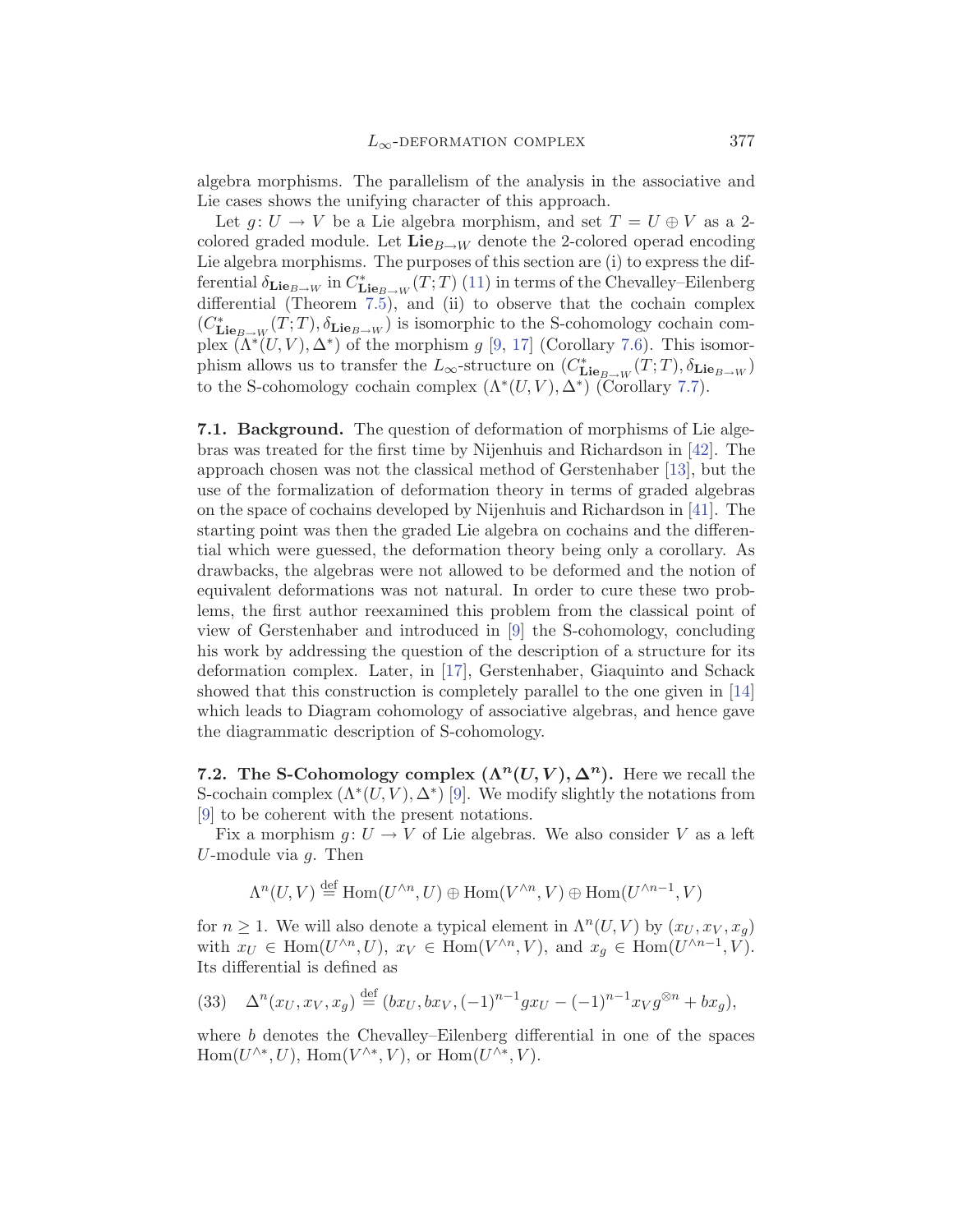<span id="page-25-0"></span>**7.3. The minimal model of Lie<sub>** $B\rightarrow W$ **</sub>.** Here we construct the minimal model of the 2-colored operad  $\mathbf{Lie}_{B\to W}$  that encodes Lie algebra morphisms. This definition is very similar to the one in the associative category, except for the definition of the differential which differs slightly. Moreover one has to be careful with respect to the symmetry which is a new feature of the Lie category.

The 2-colored operad  $\mathbf{Lie}_{B\to W}$  can be represented as

$$
\mathbf{Lie}_{B\to W} = \frac{\mathbf{Lie}_B * \mathbf{Lie}_W * F(f)}{(f\mu = \nu f^{\otimes 2})},
$$

where  $\mu$  and  $\nu$  denote the generators in  $\mathbf{Lie}_B(1, 2)$  and  $\mathbf{Lie}_W(1, 2)$ , respectively, which encode the multiplications in the domain and the target.

Let E be the 2-colored  $\Sigma$ -bimodule with the following skew symmetric generators:

$$
\mu_n: B^{\otimes n} \to B
$$
 of degree  $n-2$  and biarity  $(1, n)$   $(n \ge 2)$   
\n $\nu_n: W^{\otimes n} \to W$  of degree  $n-2$  and biarity  $(1, n)$   $(n \ge 2)$ , and  
\n $f_n: B^{\otimes n} \to W$  of degree  $n-1$  and biarity  $(1, n)$   $(n \ge 1)$ .

Then the minimal model for  $\mathbf{Lie}_{B\to W}$  is

$$
(\mathsf{F}(E),\partial) \xrightarrow{\alpha} \mathbf{Lie}_{B \to W},
$$

where

$$
\alpha(\mu_n) = \begin{cases} \mu & \text{if } n = 2, \\ 0 & \text{otherwise,} \end{cases} \quad \alpha(\nu_n) = \begin{cases} \nu & \text{if } n = 2, \\ 0 & \text{otherwise,} \end{cases}
$$

and

$$
\alpha(f_n) = \begin{cases} f & \text{if } n = 1, \\ 0 & \text{otherwise.} \end{cases}
$$

The differential  $\partial$  is given by:

(34a) 
$$
\partial(\mu_n) = \sum_{\substack{i+j=n+1 \ i,j \geq 2}} (-1)^{j(i-1)} \sum_{\sigma \in S_{j,i-1}} \text{sgn}(\sigma) \mu_i \circ (\mu_j \otimes \text{Id}^{\otimes^{i-1}}) \circ \sigma,
$$

(34b) 
$$
\partial(\nu_n) = \sum_{\substack{i+j=n+1 \ i,j \geq 2}} (-1)^{j(i-1)} \sum_{\sigma \in S_{j,i-1}} \text{sgn}(\sigma) \nu_i \circ (\nu_j \otimes \text{Id}^{\otimes i-1}) \circ \sigma,
$$

$$
(34c) \quad \partial(f_n) = \sum_{l=2}^n \sum_{\substack{r_1 + \dots + r_l = n \\ r_1 \leq \dots \leq r_l}} (-1)^{\varepsilon} \sum_{\substack{\sigma \in S_{r_1, \dots, r_l}^{\prec} \\ \sigma \in S_{r_1, \dots, r_l}}} \operatorname{sgn}(\sigma) \nu_l(f_{r_1} \otimes \dots \otimes f_{r_l}) \circ \sigma - \sum_{\substack{i+j = n+1 \\ i \geq 1, j \geq 2}} (-1)^{j(i-1)} \sum_{\sigma \in S_{j,i-1}} \operatorname{sgn}(\sigma) f_i \circ (\mu_j \otimes \operatorname{Id}^{\otimes i-1}) \circ \sigma,
$$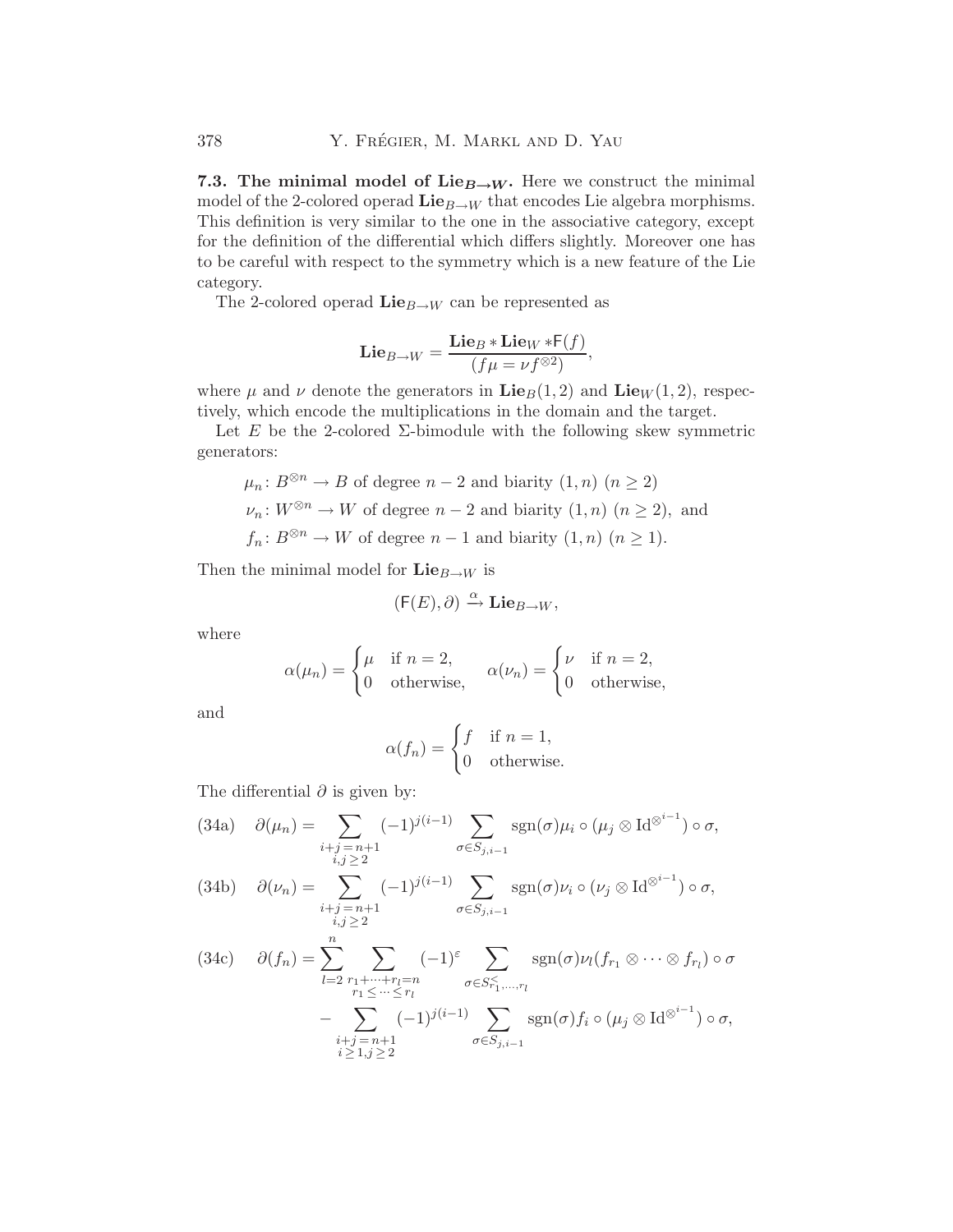<span id="page-26-0"></span>where  $S_{j,i-1}$  denotes the set of  $j, i-1$  unshuffles and  $S_{r_1,\dots,r_l}^{\le}$  the set of  $r_1, \ldots, r_l$ -unshuffles satisfying  $\sigma(r_1 + \cdots + r_{i-1} + 1) < \sigma(r_1 + \cdots + r_i + 1)$  if  $r_i = r_{i+1}$ . The sign in the first line of ([34c](#page-25-0)) is given by

(35) 
$$
\varepsilon = \varepsilon(r_1, ..., r_l) := \frac{l(l-1)}{2} + \sum_{i=1}^{l-1} r_i(l-i).
$$

It is also assumed in this notation that  $r_i \leq r_{i+1}$ . We refer to [[10\]](#page-37-0) for the proof that it is a minimal model.

One may alternatively write the above formulas with the summations running over the entire symmetric groups, with coefficients involving factorials. This would reflect the convention in describing the morphism of  $L_{\infty}$ -algebras used for instance in [\[22](#page-37-0)]. The graded anti-symmetry of the structure operations allows one to bring these formulas into the above 'reduced' form.

**7.4.** The cochain complex  $(C_{\text{Lie}_B \to W}^* (T; T), \delta_{\text{Lie}_B \to W})$ . Suppose that  $T = U \oplus V$  as a 2-colored graded module and that  $g: U \to V$  is a morphism of Lie algebras represented by the morphism  $\rho: \mathbf{Lie}_{B\to W} \to \text{End}_T$  of 2-colored operads. Then the canonical isomorphism [\(14](#page-13-0)) says in this case,

$$
C_{\mathbf{Lie}_{B\to W}}^*(T;T) = \uparrow \mathrm{Der}(\mathsf{F}(E), \mathrm{End}_T)^{-*} \cong \uparrow \mathrm{Hom}_{\Sigma}^{\{B,W\}}(E, \mathrm{End}_T)^{-*}.
$$

Under this isomorphism, an element  $\theta \in C^n_{\mathbf{Lie}_{B\to W}}(T;T)$  is determined by the tuple

(36) 
$$
(\theta_U, \theta_V, \theta_g) \stackrel{\text{def}}{=} (\theta(\mu_{n+1}), \theta(\nu_{n+1}), \theta(f_n)) \in \Lambda^{n+1}(U, V).
$$

This establishes a linear isomorphism

$$
C^n_{\mathbf{Lie}_{B\to W}}(T;T) \cong \Lambda^{n+1}(U,V),
$$
  

$$
\theta \leftrightarrow (\theta_U, \theta_V, \theta_g).
$$

Denote by  $\delta$  the differential on the graded module  $\Lambda^*(U, V)$  induced by  $\delta_{\mathbf{Lie}_{B\rightarrow W}}$ . The identification (36) provides an isomorphism

(37) 
$$
(C^*_{\mathbf{Lie}_{B\to W}}, \delta_{\mathbf{Lie}_{B\to W}}) \xrightarrow{\cong} (\Lambda^{*+1}(U, V), \delta)
$$

of cochain complexes.

**Theorem 7.5.** *For*  $\theta \in C^{n-1}_{\mathbf{Lie}_{B\to W}}(T;T)$ *, we have* 

(38) 
$$
\delta(\theta_U, \theta_V, \theta_g) = (b\theta_U, b\theta_V, -b\theta_g + \theta_V g^{\otimes n} - g\theta_U),
$$

*in which* b *denotes the appropriate Chevalley–Eilenberg differential.*

One can then compare this complex (38) with the S-cohomology ([33\)](#page-24-0).

**Corollary 7.6.** *There is a cochain complex isomorphism*

$$
\pi = (\pi^*, \pi^*, \widetilde{\pi}^*) \colon (\Lambda^*(U, V), \delta) \xrightarrow{\cong} (\Lambda^*(U, V), \Delta)
$$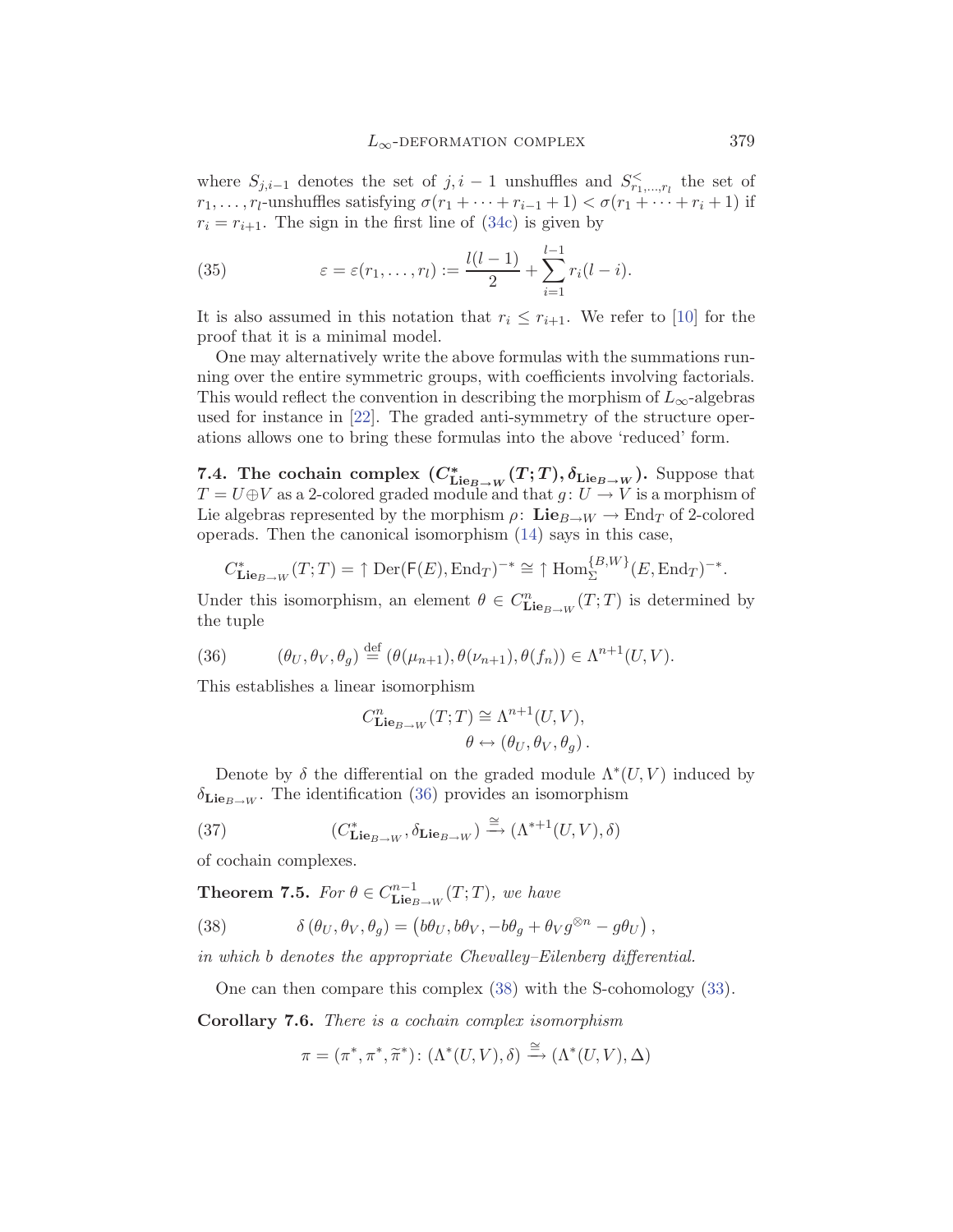*given by*

$$
\begin{cases} \pi^n &= \text{Id}, \\ \widetilde{\pi}^n &= (-1)^{n-1} \text{ Id}. \end{cases}
$$

*Combined with* [\(37\)](#page-26-0)*, we obtain an isomorphism*

(39) 
$$
(C^*_{\mathbf{Lie}_{B\to W}}(T;T), \delta_{\mathbf{Lie}_{B\to W}}) \xrightarrow{\cong} (\Lambda^*(U,V), \Delta)
$$

*of cochain complexes.*

Since  $(C^*_{\mathbf{Lie}_{B\to W}}(T;T), \delta_{\mathbf{Lie}_{B\to W}} = l_1, l_2, l_3, \dots)$  is an  $L_{\infty}$ -algebra (Theorem [4.2](#page-12-0)), we can use the cochain complex isomorphism (39) to transfer the higher brackets  $l_k$   $(k \geq 2)$  to  $(\Lambda^*(U, V), \Delta)$ .

**Corollary 7.7.** *There is an*  $L_{\infty}$ -algebra structure  $(\Delta = l_1, l_2, l_3, ...)$  *on* Λ∗(U, V ) *capturing deformations of the Lie algebra morphism* g*.*

**Proof of Theorem [7.5.](#page-26-0)** Since  $\delta = l_1$  in the  $L_{\infty}$ -algebra and since the degree of  $l_1$  is  $+1$ , we have

$$
\delta(\theta_U, \theta_V, \theta_g) = (l_1(\theta)(\mu_{n+1}), l_1(\theta)(\nu_{n+1}), l_1(\theta)(f_n))
$$

by the identification  $(36)$  $(36)$ . Therefore, to prove  $(38)$ , it suffices to show:

(40)  
\n
$$
l_1(\theta)(\mu_{n+1}) = b\theta_U,
$$
\n
$$
l_1(\theta)(\nu_{n+1}) = b\theta_V, \text{ and}
$$
\n
$$
l_1(\theta)(f_n) = -b\theta_g + \theta_V g^{\otimes n} - g\theta_U.
$$

From the description [\(15\)](#page-14-0) of the operation  $l_k$ , the computation of the term  $l_1(\theta)(\mu_{n+1})$  starts with  $\partial(\mu_{n+1})$  [\(34a\)](#page-25-0). As an E-decorated 2-colored directed  $(1, n + 1)$ -graph, the term  $\mu_i \circ_{s+1} \mu_j$  in  $\partial(\mu_{n+1})$  has two vertices, whose decorations are  $\mu_i$  and  $\mu_j$ . Therefore, the expression [\(15](#page-14-0)), when applied to the current situation and using notation [\(20\)](#page-17-0), gives

(41) 
$$
l_1(\theta)(\mu_{n+1}) = \sum_{\substack{i+j = n+2 \ i,j \geq 2, \ \sigma \in S_{j,i-1}}} (-1)^{j(i-1)} \text{sgn}(\sigma) \{ \theta(\mu_i) \circ_1 \beta(\mu_j) + \beta(\mu_i) \circ_1 \theta(\mu_j) \} \circ \sigma.
$$

Note that, since  $\theta \in C^{n-1}_{\mathbf{Lie}_{B\to W}}(T;T)$ ,

$$
\theta(\mu_i) = \begin{cases} 0 & \text{if } i \neq n, \\ \theta_U & \text{if } i = n, \end{cases} \quad \text{and} \quad \beta(\mu_j) = \rho(\alpha(\mu_j)) = \begin{cases} 0 & \text{if } j \neq 2, \\ \mu_U & \text{if } j = 2, \end{cases}
$$

<span id="page-27-0"></span>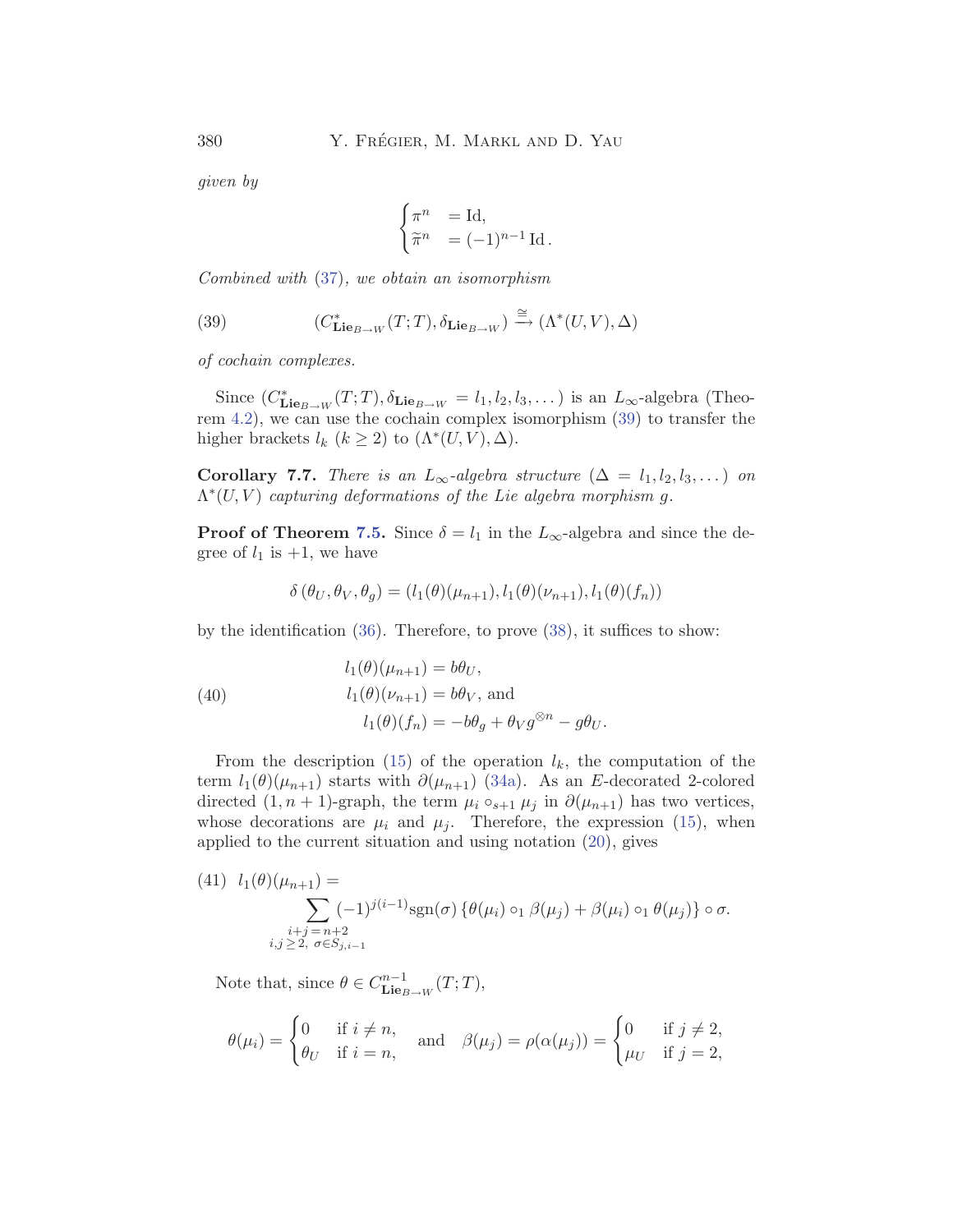<span id="page-28-0"></span>where  $\mu_U: U^{\wedge 2} \to U$  is the multiplication on U. It follows that ([41\)](#page-27-0) reduces to

$$
l_1(\theta)(\mu_{n+1}) = (-1)^{2(n-1)} \sum_{\sigma \in S_{2,n-1}} \operatorname{sgn}(\sigma)(\theta_U \circ_1 \mu_U) \circ \sigma
$$

$$
+ (-1)^{n(2-1)} \sum_{\sigma \in S_{n,1}} \operatorname{sgn}(\sigma)(\mu_U \circ_1 \theta_U) \circ \sigma.
$$

In particular, applied to elements of  $U$ , (a) and (b) give:

$$
(a)(x_1, ..., x_{n+1}) = (-1)^{s+t-1} \sum_{1 \le s < t \le n+1} \theta_U(\mu_U(x_s, x_t), x_1, ..., \hat{x}_s, ..., \hat{x}_t, ..., x_{n+1}),
$$
\n
$$
(b)(x_1, ..., x_{n+1}) = (-1)^{n(2-1)} \sum_{1 \le s \le n+1} (-1)^{n+1-s} \mu_U(\theta_U(x_1, ..., \hat{x}_s, ..., x_{n+1}), x_s)
$$
\n
$$
= (-1)^{-s} \sum_{1 \le s \le n+1} \mu_U(x_s, \theta_U(x_1, ..., \hat{x}_s, ..., x_{n+1})).
$$

Therefore, by the definition of the Chevalley–Eilenberg differential, we have

$$
l_1(\theta)(\mu_{n+1}) = b\theta_U,
$$

which is the first condition in ([40\)](#page-27-0).

The previous paragraph applies verbatim to  $l_1(\theta)(\nu_{n+1})$  (with  $\nu_l$  replacing  $\mu_l$  everywhere), since the definition of  $\partial(\nu_*)$  ([34b\)](#page-25-0) admits the same formula as that of  $\partial(\mu_*)$ . Therefore, it remains to show the last condition in ([40\)](#page-27-0).

In  $\partial(f_n)$ , the term  $\nu_l(f_{r_1} \otimes \cdots \otimes f_{r_l})$  (respectively,  $f_i \circ \iota \mu_j$ ) is an E-decorated 2-colored directed  $(1, n)$ -graph with  $l + 1$  (respectively, 2) vertices. Since

$$
\beta(f_j) = \rho(\alpha(f_j)) = \begin{cases} g \colon U \to V & \text{if } j = 1, \\ 0 & \text{otherwise,} \end{cases}
$$

the same kind of analysis as above gives

$$
l_1(\theta)(f_n) = \underbrace{\sum_{\sigma \in S_{1,...,1}^{\leq}} \text{sgn}(\sigma) \theta_V(g^{\otimes n}) \circ \sigma}_{(s_1)} + \underbrace{\sum_{\sigma \in S_{1,n-1}} \text{sgn}(\sigma) \mu_V(g \otimes \theta_g) \circ \sigma}_{(s_2)}
$$
\n
$$
- (-1)^{2(n-1)} \underbrace{\sum_{\sigma \in S_{2,n-2}} \text{sgn}(\sigma) \theta_g(\mu_U \otimes \text{Id}^{\otimes^{n-2}}) \circ \sigma}_{(s_3)}
$$
\n
$$
- (-1)^{n(1-1)} \underbrace{\sum_{\sigma \in S_{n,0}} \text{sgn}(\sigma) g \theta_U \circ \sigma}_{(s_4)}
$$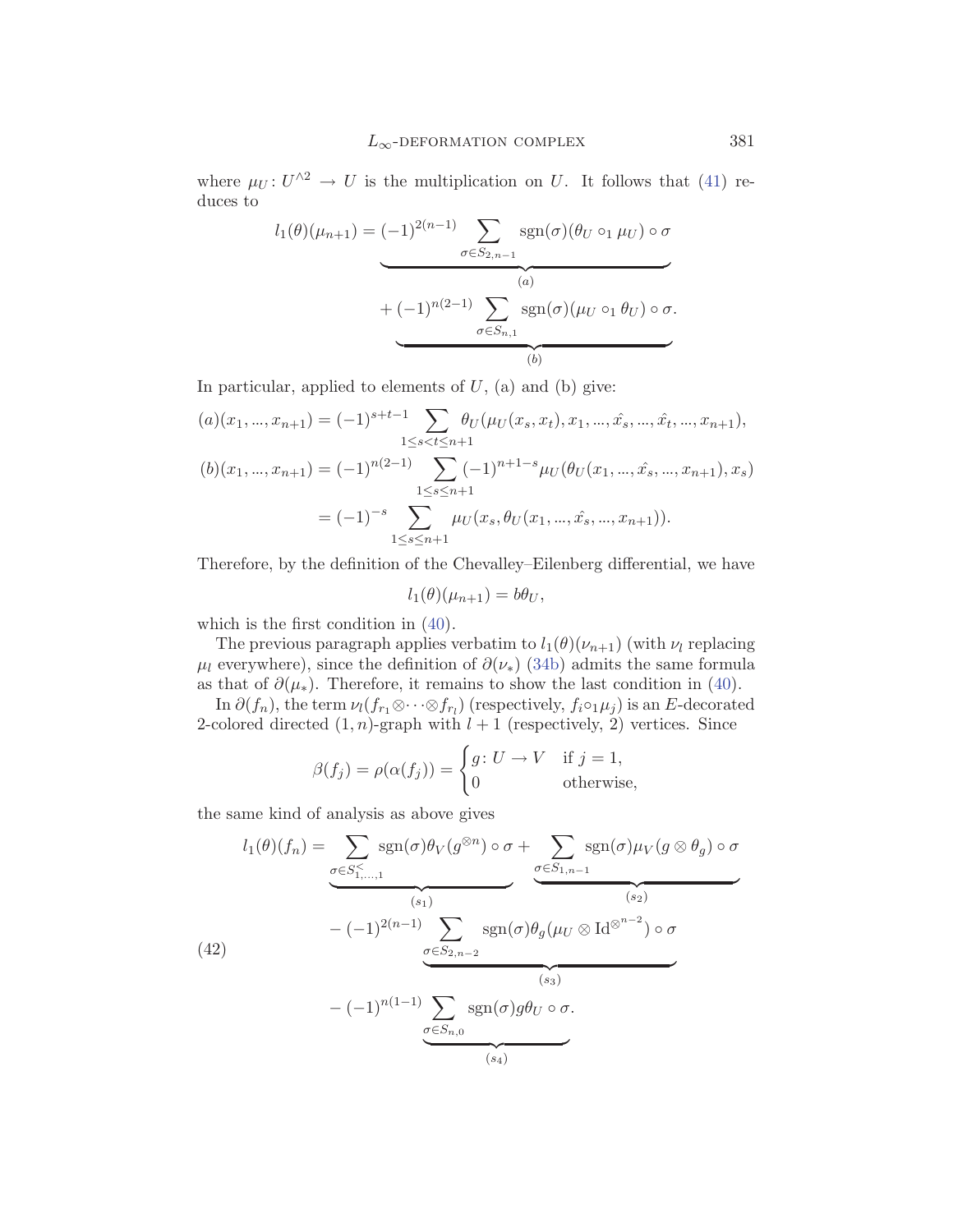<span id="page-29-0"></span>We now apply the middle summands of [\(42\)](#page-28-0) on elements and rearrange them in order to recognize the Chevalley–Eilenberg differential. We have

$$
(s_2)(x_1 \otimes \cdots \otimes x_n) = \sum_{1 \leq s \leq n} (-1)^{s-1} \mu_V(g \otimes \theta_g)(x_s \otimes x_1 \otimes \cdots \otimes \hat{x}_s \otimes \cdots \otimes x_n),
$$

so

$$
((s_2) + (s_3))(x_1 \otimes \cdots \otimes x_n) =
$$
  
+ 
$$
\sum_{1 \leq s \leq n} (-1)^{s-1} \mu_V(g(x_s), \theta_g(x_1, \ldots, \hat{x}_s, \ldots, x_n))
$$
  
- 
$$
\sum_{1 \leq s < t \leq n} (-1)^{s-1+t-2} \theta_g(\mu_U(x_s, x_t), x_1, \ldots, \hat{x}_s, \ldots, \hat{x}_t, \ldots, x_n)
$$
  
= 
$$
-b\theta_g(x_1 \otimes \cdots \otimes x_n).
$$

Considering the fact that both  $S_{n,0}$  and  $S_{1,\dots,1}^{\lt}$  consist of a single element, the trivial permutation, one finally gets

$$
l_1(\theta)(f_n) = -b\theta_g + \theta_V g^{\otimes n} - g\theta_U,
$$

which ends the proof of Theorem [7.5.](#page-26-0)

# **8.** The higher brackets in  $C^*_{\text{Lie}_{B\rightarrow W}}(T;T)$

We keep the same setting and notations as in the previous section. The purpose of this section is to make the  $L_{\infty}$ -operations  $l_k$  on  $C^*_{\mathbf{Lie}_{B\rightarrow W}}(T; T)$ explicit for  $k \geq 2$ . The cases  $k = 2$  (Theorem 8.2) and  $k \geq 3$  (Theorem [8.4\)](#page-31-0) are treated separately. As an immediate consequence of our explicit formula for  $l_k$  ( $k \geq 3$ ), we observe that, when applied to the tensor powers of  $C^{\leq q}_{\mathbf{Lie}_{B\rightarrow W}}(T;T)$  for some fixed  $q \geq 0$ , only  $\delta_{\mathbf{Lie}_{B\rightarrow W}}(T;T) = l_1, l_2, \ldots, l_{q+2}$ can be nontrivial (Corollary [8.5\)](#page-31-0).

**8.1. The operation**  $l_2$ **.** First we deal with the case  $k = 2$ . Pick elements  $\theta \in C^n_{\mathbf{Lie}_{B\to W}}(T;T)$  and  $\omega \in C^m_{\mathbf{Lie}_{B\to W}}(T;T)$ . Under the identification [\(36\)](#page-26-0),  $\theta$  and  $\omega$  correspond to

$$
(\theta_U, \theta_V, \theta_g) \in \Lambda^n(U, V)
$$
 and  $(\omega_U, \omega_V, \omega_g) \in \Lambda^m(U, V)$ ,

respectively.

Since  $l_2$  has degree 0, the element  $l_2(\theta, \omega)$  lies in  $C_{\mathbf{Lie}_{B\rightarrow W}}^{n+m}(T; T)$ . Under the identification [\(36](#page-26-0)),  $l_2(\theta, \omega)$  is determined by

$$
(l_2(\theta,\omega)(\mu_{n+m+1}),l_2(\theta,\omega)(\nu_{n+m+1}),l_2(\theta,\omega)(f_{n+m}))\in \Lambda^{n+m}(U,V).
$$

**Theorem 8.2.** *With the notations above, we have*

(43a) 
$$
l_2(\theta,\omega)(\mu_{n+m+1}) = (-1)^{mn} \left( \sum_{\sigma \in S_{m+1,n}} \text{sgn}(\sigma) \theta_U \circ_1 \omega_U \circ \sigma \right)
$$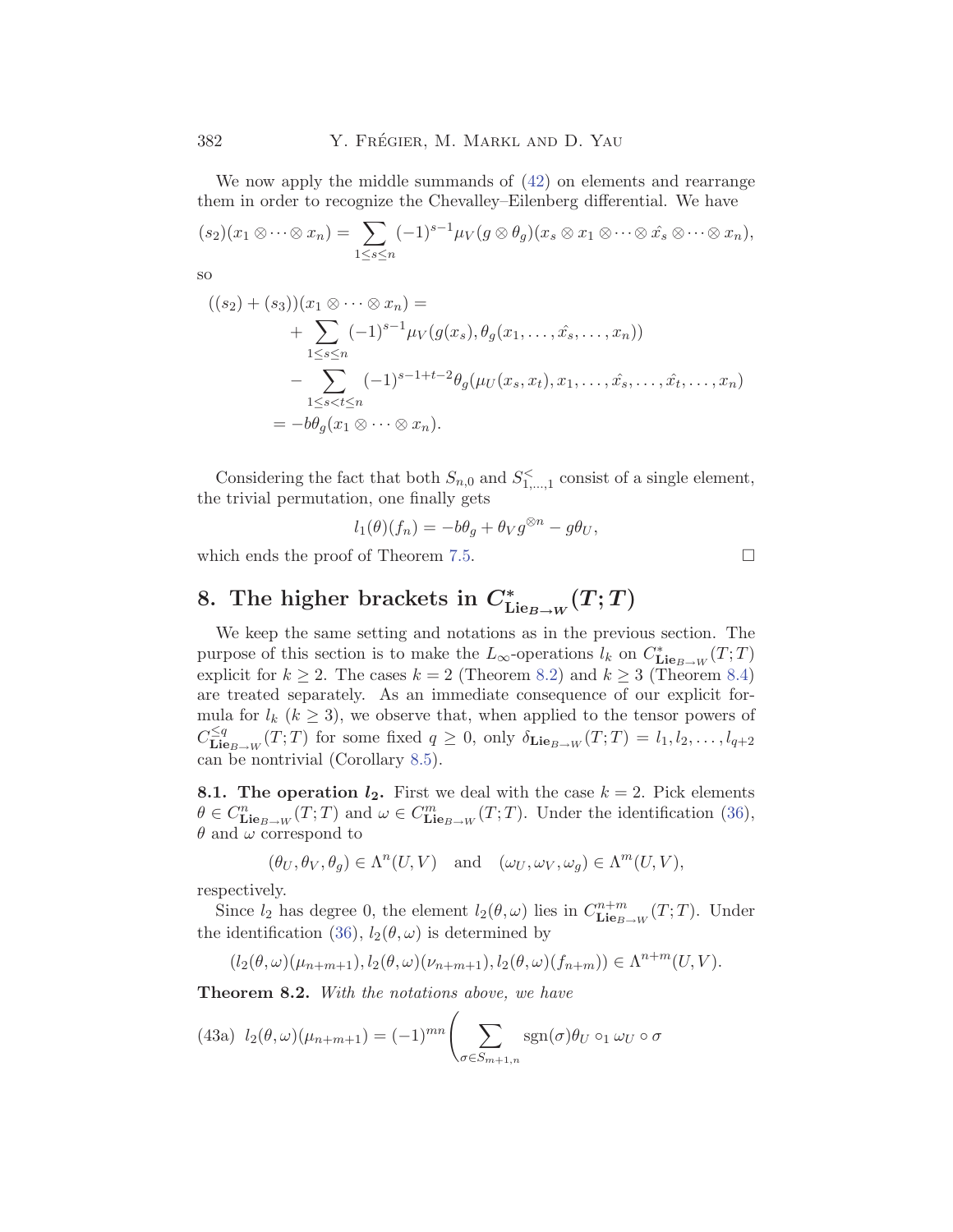<span id="page-30-0"></span>
$$
+(-1)^{m+n} \sum_{\sigma \in S_{n+1,m}} \text{sgn}(\sigma) \omega_U \circ_1 \theta_U \circ \sigma,
$$
\n
$$
(43b) \quad l_2(\theta, \omega)(\nu_{n+m+1}) = (-1)^{mn} \left( \sum_{\sigma \in S_{m+1,n}} \text{sgn}(\sigma) \theta_V \circ_1 \omega_V \circ \sigma + (-1)^{m+n} \sum_{\sigma \in S_{n+1,m}} \text{sgn}(\sigma) \omega_V \circ_1 \theta_V \circ \sigma \right),
$$
\n
$$
(43c) \quad l_2(\theta, \omega)(f_{\omega, \omega}) =
$$

$$
(-1)^{m(n-1)} \left( \sum_{\sigma \in S_{m+1,n-1}} \text{sgn}(\sigma) \theta_g \circ 1 \omega_U \circ \sigma + \sum_{\sigma \in S_{n+1,m-1}} \text{sgn}(\sigma) \omega_g \circ 1 \theta_U \circ \sigma \right)
$$
  

$$
(-1)^n \left( \sum_{\sigma \in S_{1,\dots,1,m}^{\leq} } \text{sgn}(\sigma) \theta_V(g^{\otimes n} \otimes \omega_g) \circ \sigma + \sum_{\sigma \in S_{1,\dots,1,n}^{\leq} } \text{sgn}(\sigma) \omega_V(g^{\otimes m} \otimes \theta_g) \circ \sigma \right)
$$

$$
- \sum_{\sigma \in S_{n,m}^{\leq} } \text{sgn}(\sigma) \mu_V(\theta_g \otimes \omega_g) \circ \sigma - (-1)^{n+m} \sum_{\sigma \in S_{m,n}^{\leq} } \text{sgn}(\sigma) \mu_V(\omega_g \otimes \theta_g) \circ \sigma.
$$

In the above theorem, we use the notation of  $(20)$  $(20)$  and of  $S<sup><</sup>$  as defined after ([34c\)](#page-25-0). One should remark that depending on whether  $m < n$  or  $n < m$ , the first or the second summand in the last bracketed expression above is zero. The proof of the theorem will be given at the end of this section.

**8.3. The operations**  $l_k$  for  $k \geq 3$ . Now consider the cases  $k \geq 3$ . Pick elements  $\theta_s \in C^{n_s}_{\mathbf{Lie}_{B\to W}}(T;T)$  ( $1 \leq s \leq k$ ). Each  $\theta_s$  corresponds, via the identification ([36\)](#page-26-0), to the tuple

$$
(\theta_{s,U},\theta_{s,V},\theta_{s,g})=(\theta_s(\mu_{n_s+1}),\theta_s(\nu_{n_s+1}),\theta_s(f_{n_s}))\in \bigwedge^{n_s}(U;V).
$$

Since  $l_k$  has degree  $2 - k$ , the element  $l_k(\theta_1, \ldots, \theta_k)$  lies in  $C^t_{\mathbf{Lie}_{B \to W}}(T; T)$ , where

$$
t = -k + 2 + \sum_{s=1}^{k} n_s.
$$

Under the identification ([36](#page-26-0)),  $l_k(\theta_1,\ldots,\theta_k)$  is determined by

$$
(l_k(\theta_1,\ldots,\theta_k)(\mu_{t+1}),l_k(\theta_1,\ldots,\theta_k)(\nu_{t+1}),l_k(\theta_1,\ldots,\theta_k)(f_t))\in\bigwedge^t(U;V).
$$

Now we extend the  $\circ_i$  operation as follows. Fix  $s \in \{1, \ldots, k\}$ . Let

$$
\mathbf{a}' = (a_1, \dots, \widehat{a_s}, \dots, a_k)
$$

be a  $(k-1)$ -tuple of distinct points in the set  $\{1,\ldots,n_s+1\}$ . Then we define

$$
\theta_{s,V} \circ_{\mathbf{a}'} (\theta_{1,g}, \ldots, \widehat{\theta_{s,g}}, \ldots, \theta_{k,g}) \in \text{Hom}(U^{\otimes t}, V)
$$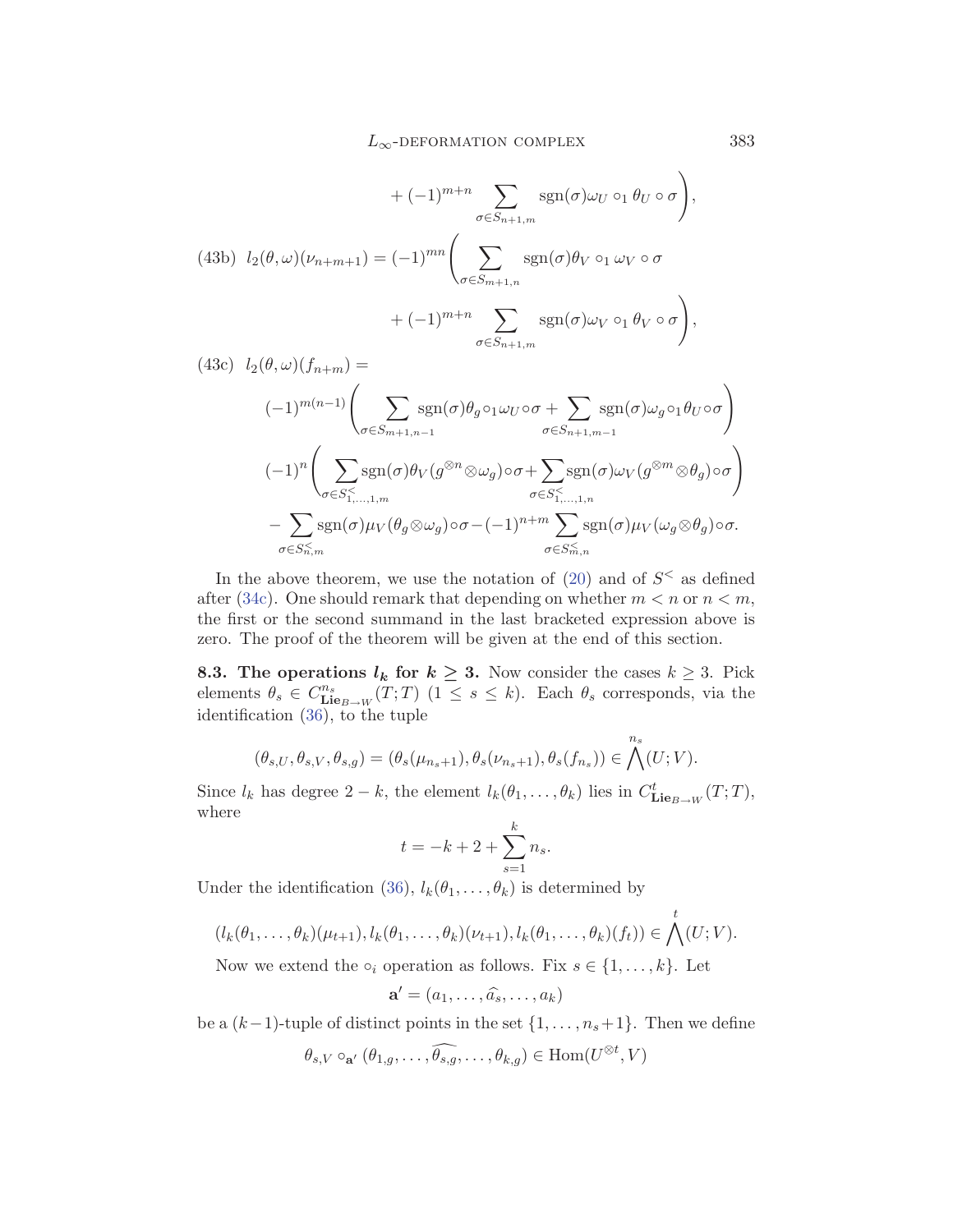<span id="page-31-0"></span>to be the element obtained by plugging  $\theta_{j,g}$   $(1 \leq j \leq k, j \neq s)$  into the  $a_j$ th input of  $\theta_{s,V}$  and g into the other  $(n_s + 2 - k)$  inputs of  $\theta_{s,V}$ . Also define the coefficient

$$
(-1)^{\mathbf{a}'} = (-1)^{\frac{(n_s+1)(n_s)}{2} + \sum_{i=n_s+1} r_i(n_s+1-i)},
$$

where

$$
r_a = \begin{cases} |\theta_j| = n_j & \text{if } a = a_j \in \{a_1, \dots, \widehat{a_s}, \dots, a_k\}, \\ 1 & \text{otherwise.} \end{cases}
$$

Let us remark that the set  $\{r_1,\ldots,r_{n_s+1}\}$  satisfies  $r_1 + \cdots + r_{n_s+1} = t$ . One says that **a**' is *admissible* if this set also satisfies  $r_1 \leq \cdots \leq r_{n_s+1}$ . One denotes by A the set of admissible **a** .

**Theorem 8.4.** *For*  $k \geq 3$  *and notations as above, we have* 

$$
l_k(\theta_1, \dots, \theta_k)(\mu_{t+1}) = 0,
$$
  
\n
$$
l_k(\theta_1, \dots, \theta_k)(\nu_{t+1}) = 0, \text{ and}
$$
  
\n
$$
l_k(\theta_1, \dots, \theta_k)(f_t) =
$$
  
\n
$$
(-1)^{\nu(\theta_1, \dots, \theta_k)} \sum_{s=1}^k \sum_{\mathbf{a}' \in A} \sum_{\sigma \in S_{r_1}^{\leq} \dots, r_{n_s+1}} sgn(\sigma) (-1)^{\mathbf{a}'} \theta_{s, V} \circ_{\mathbf{a}'} (\theta_{1, g}, \dots, \widehat{\theta_{s, g}}, \dots, \theta_{k, g}) \circ \sigma,
$$

*with*  $\nu(\theta_1,\ldots,\theta_k)$  *defined as in* [\(16](#page-14-0))*, and*  $S^{\lt}$  *defined after* ([34c](#page-25-0))*.* 

**Corollary 8.5.** *Suppose*  $k \geq 3$  *and*  $\theta_s \in C^{n_s}_{\mathbf{Lie}_{B\rightarrow W}}(T; T)$   $(1 \leq s \leq k)$ *. If* 

 $n_s < k - 1$  *for*  $1 \leq s \leq k$ ,

*then*

$$
l_k(\theta_1,\ldots,\theta_k)=0.
$$

*In other words, for each*  $q \geq 0$  *and any*  $k \geq q+3$ *, the operation* 

$$
l_k\colon \left(C^{\leq q}_{\mathbf{Lie}_{B\to W}}(T;T)\right)^{\otimes k} \to C^*_{\mathbf{Lie}_{B\to W}}(T;T)
$$

*is trivial.*

**Proof of Theorem [8.2.](#page-29-0)** To prove [\(43a](#page-29-0)), first note that

$$
\partial(\mu_{n+m+1}) = \sum_{\substack{i+j=n+m+2 \ i,j \geq 2}} (-1)^{j(i-1)} \sum_{\sigma \in S_{j,i-1}} \operatorname{sgn}(\sigma) \mu_i \circ (\mu_j \otimes \operatorname{Id}^{i-1}) \circ \sigma.
$$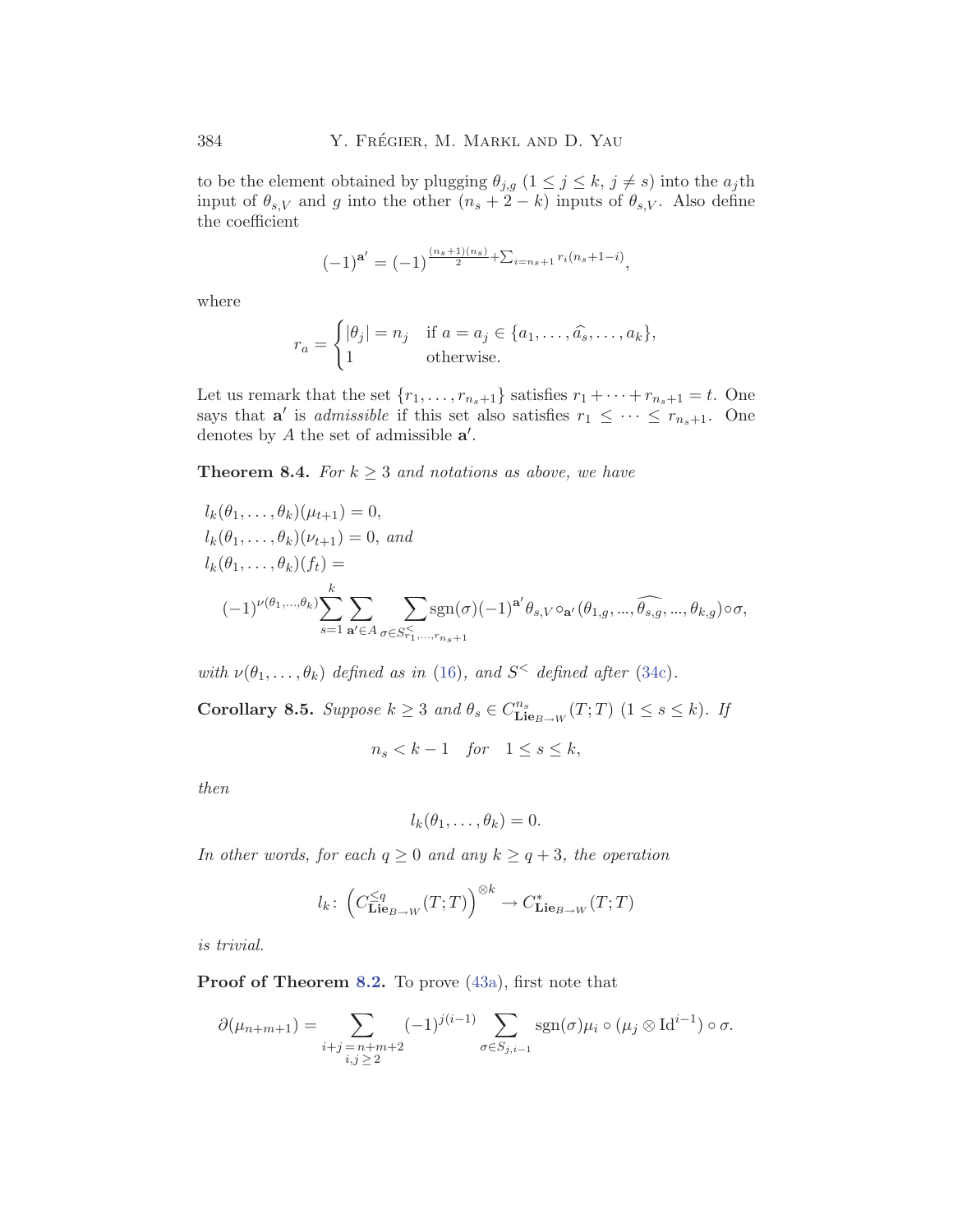<span id="page-32-0"></span>Since the E-decorated 2-colored directed  $(1, n+m+1)$ -graph  $\mu_i \circ (\mu_i \otimes Id^{i-1})$ has two vertices, we have

$$
l_2(\theta,\omega)(\mu_{n+m+1}) =
$$
  
\n
$$
(-1)^{|\theta|} \sum_{i+j=n+m+2} (-1)^{j(i-1)} \sum_{\sigma \in S_{j,i-1}} \text{sgn}(\sigma)
$$
  
\n
$$
\left\{ \theta(\mu_i) \circ (\omega(\mu_j) \otimes g^{\otimes^{i-1}}) + \omega(\mu_i) \circ (\theta(\mu_j) \otimes g^{\otimes^{i-1}}) \right\} \circ \sigma
$$
  
\n
$$
= (-1)^{mn} \sum_{\sigma \in S_{m+1,n}} \text{sgn}(\sigma) \theta_U \circ (\omega_U \otimes g^{\otimes^n}) \circ \sigma
$$
  
\n
$$
+(-1)^{(n+1)m+n} \sum_{\sigma \in S_{n+1,m}} \text{sgn}(\sigma) \omega_U \circ (\theta_U \otimes g^{\otimes^m}) \circ \sigma.
$$

Since  $\partial(\nu_{n+m+1})$  has the same defining formula as  $\partial(\mu_{n+m+1})$  (with  $\nu_l$  replacing  $\mu_l$  everywhere), the reasoning in the previous paragraph also applies to  $l_2(\theta,\omega)(\nu_{n+m+1})$  to establish ([43b](#page-30-0)).

To prove [\(43c\)](#page-30-0), first note that

$$
\partial(f_{n+m}) = \sum_{l=2}^{n+m} \sum_{\substack{r_1 + \dots + r_l = n+m \\ r_1 \leq \dots \leq r_l}} (-1)^{\varepsilon} \sum_{\substack{\sigma \in S_{r_1,\dots,r_l}^{\prec} \\ \sigma \in S_{r_1,\dots,r_l}^{\prec}}} \operatorname{sgn}(\sigma) \nu_l(f_{r_1} \otimes \dots \otimes f_{r_l}) \circ \sigma
$$

$$
- \sum_{\substack{i+j=n+m+1 \\ i \geq 1, j \geq 2}} (-1)^{j(i-1)} \sum_{\sigma \in S_{j,i-1}} \operatorname{sgn}(\sigma) f_i \circ (\mu_j \otimes \operatorname{Id}^{\otimes i-1}) \circ \sigma,
$$

where  $\varepsilon$  is as in [\(35\)](#page-26-0).

An argument essentially identical to the first paragraph of this proof can be applied to the terms  $f_i \circ (\mu_j \otimes \mathrm{Id}^{i-1})$ . This gives rise to the sums

(45) 
$$
(-1)^{m(n-1)} \sum_{\sigma \in S_{m+1,n-1}} \operatorname{sgn}(\sigma) \theta_g \circ (\omega_U \otimes g^{\otimes^{n-1}}) \circ \sigma + (-1)^{m(n-1)} \sum_{\sigma \in S_{n+1,m-1}} \operatorname{sgn}(\sigma) \omega_g \circ (\theta_U \otimes g^{\otimes^{m-1}}) \circ \sigma
$$

in  $l_2(\theta,\omega)(f_{n+m})$ .

In (45), the E-decorated 2-colored directed  $(1, n+m)$ -graph

$$
\Gamma=\nu_l(f_{r_1}\otimes\cdots\otimes f_{r_l})
$$

has  $l+1$  vertices, say,  $v_{\text{top}}$ ,  $v_{\text{bot}}^1$ , ...,  $v_{\text{bot}}^l$ , with decorations  $\nu_l$ ,  $f_{r_1}, \ldots, f_{r_l}$ , respectively. In this graph  $\Gamma$ , the only pairs of distinct vertices are  $(v_{\text{top}}, v_{\text{bot}}^*)$ ,  $(v_{\text{bot}}^*, v_{\text{top}})$ , and  $(v_{\text{bot}}^i, v_{\text{bot}}^j)$   $(i \neq j)$ . The corresponding elements (without the signs) in  $l_2(\theta,\omega)(f_{n+m})$  are:

(1)  $\theta(\nu_l)(\beta(f_{r_1}) \otimes \cdots \otimes \omega(f_{r_i}) \otimes \cdots \beta(f_{r_l}))$  ( $1 \leq i \leq l$ ), which is 0 unless  $l = n + 1, r_{n+1} = m$ , and all the other  $r_* = 1$ ;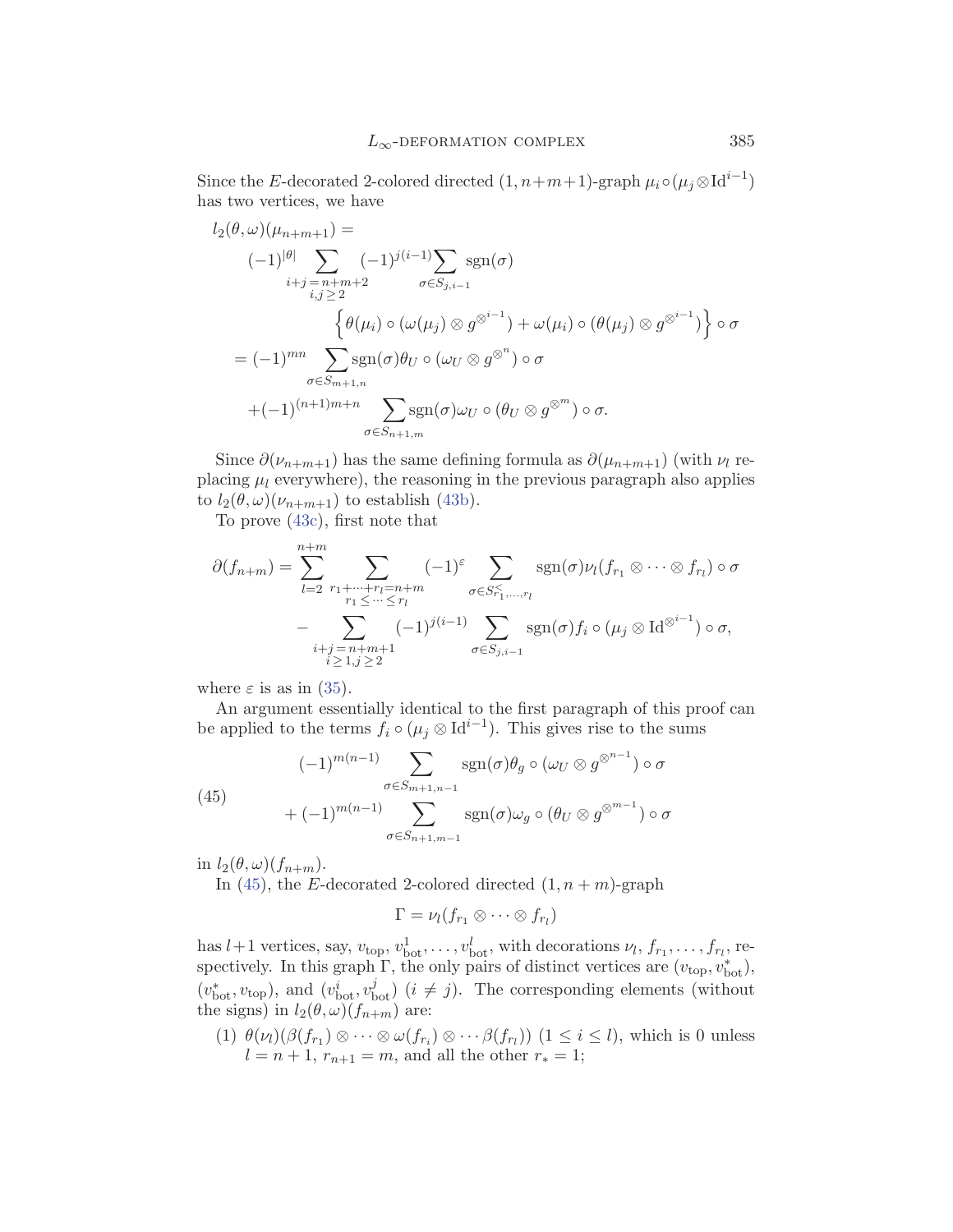<span id="page-33-0"></span>386 Y. FRÉGIER, M. MARKL AND D. YAU

- (2)  $\omega(\nu_l)(\beta(f_{r_1})\otimes\cdots\otimes\theta(f_{r_i})\otimes\cdots\otimes\beta(f_{r_l}))$   $(1 \leq j \leq l)$ , which is 0 unless  $l = m + 1, r_{m+1} = n$ , and all the other  $r_* = 1$ ;
- (3)  $\beta(\nu_l)(\beta(f_{r_1}) \otimes \cdots \otimes \theta(f_{r_i}) \otimes \cdots \otimes \omega(f_{r_j}) \otimes \cdots \otimes \beta(f_{r_l}))$ , which is 0 unless  $l = 2$  and  $(r_1, r_2) = (n, m);$
- (4)  $\beta(\nu_l)(\beta(f_{r_1}) \otimes \cdots \otimes \omega(f_{r_i}) \otimes \cdots \otimes \theta(f_{r_j}) \otimes \cdots \otimes \beta(f_{r_l}))$ , which is 0 unless  $l = 2$  and  $(r_1, r_2) = (m, n)$ .

Taking all the signs into account, we also obtain the following sums in  $l_2(\theta,\omega)(f_{n+m})$ :

(46)  
\n
$$
(-1)^{|\theta|} \sum_{\sigma \in S^{\le}_{1,...,1,m}} \operatorname{sgn}(\sigma) \theta_V(g^{\otimes n} \otimes \omega_g) \circ \sigma,
$$
\n
$$
(-1)^{|\theta|} \sum_{\sigma \in S^{\le}_{1,...,1,n}} \operatorname{sgn}(\sigma) \omega_V(g^{\otimes m} \otimes \theta_g) \circ \sigma,
$$
\n
$$
(-1)^{|\theta|} (-1)^{1+n} \sum_{\sigma \in S^{\le}_{n,m}} \operatorname{sgn}(\sigma) \mu_V(\theta_g \otimes \omega_g) \circ \sigma,
$$
\n
$$
(-1)^{|\theta|} (-1)^{1+m} \sum_{\sigma \in S^{\le}_{m,n}} \operatorname{sgn}(\sigma) \mu_V(\omega_g \otimes \theta_g) \circ \sigma.
$$

The required result  $(43c)$  $(43c)$  is now obtained by combining  $(45)$  $(45)$  $(45)$  and  $(46)$ . This finishes the proof of Theorem [8.2.](#page-29-0)  $\Box$ 

**Proof of Theorem [8.4.](#page-31-0)** This proof is identical to the proof of Theorem [6.4](#page-21-0) if one shifts the indices, replacing t by  $t + 1$ ,  $s + 1$  by 1, and  $(-1)<sup>a</sup>$  by  $-(-1)^{a'}$  $\Box$ 

## **9. Deformations of diagrams**

Recall that a *diagram* in a category C is a functor  $\mathcal{F}: \mathcal{D} \to \mathcal{C}$  from a small category D to C; the category D is called the *shape* of the diagram F. Diagrams of shape D can equivalently be described as algebras over an  $Ob(\mathcal{D})$ -colored operad **D** which has only elements of arity 1 (one input, one output) and

$$
\mathbf{D}\begin{pmatrix}d\\c\end{pmatrix} := \text{Mor}_{\mathcal{D}}(c, d), \text{ for } c, d \in \text{Ob}(\mathcal{D}).
$$

The operadic composition in **D** equals the categorial composition of D. It is clear that D-diagrams in C are precisely Ob(D)-colored **D**-algebras in C.

The Ob(D)-colored operad **D** as defined above lives in the category of sets. Since we will be primarily interested in diagrams in the category of **k**-vectors spaces, we may as well consider the **k**-linear operad generated by **D** or assume from the very beginning that **D** is given by

$$
\mathbf{D}\begin{pmatrix} d \\ c \end{pmatrix} := \mathrm{Span}_{\mathbf{k}}\left(\mathrm{Mor}_{\mathcal{D}}(c, d)\right), \text{ for } c, d \in \mathrm{Ob}(\mathcal{D}),
$$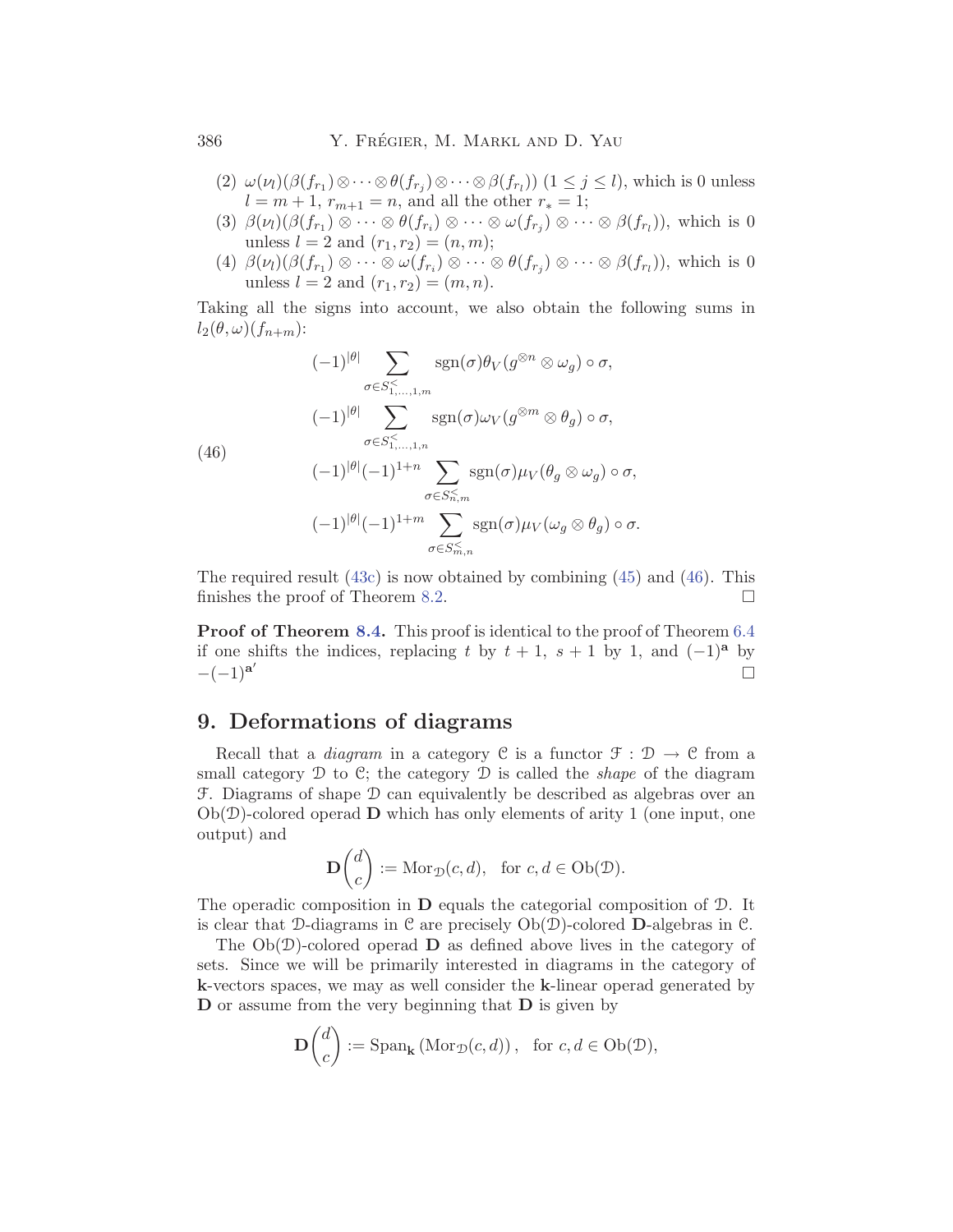<span id="page-34-0"></span>where  $\text{Span}_{\mathbf{k}}(-)$  denotes the **k**-linear span. We will call colored operads of the above form *diagram operads*.

**Example 9.1.** In this example we describe the diagram operad **Iso** associated to the category I*so* consisting of two objects and two mutually inverse maps between these objects. Let  $f : B \to W$ ,  $g : W \to B$  be two degree-zero generators. Then

$$
\text{Iso} := \frac{\mathsf{F}(f,g)}{(fg = 1_{\mathsf{W}},\ gf = 1_{\mathsf{B}})},
$$

where  $F(f,g)$  denotes the free  $\{B,W\}$ -colored operad on the set  $\{f,g\}$  and  $(fg = 1<sub>W</sub>, gf = 1<sub>B</sub>)$  the operadic ideal generated by  $fg - 1<sub>W</sub>$  and  $gf - 1<sub>B</sub>$ .

Algebras over **Iso** consist of two mutually inverse degree zero chain maps  $F: U \to V$  and  $G: V \to U$ . In other words, **Iso**-algebras are diagrams

(47) 
$$
U \underbrace{\qquad F}_{G} V, FG = 1 \text{ and } GF = 1.
$$

A typical diagram operad **D** does not admit a minimal model. For instance, a hypothetical minimal model of the operad **Iso** from Example 9.1 shall have generators  $f_0$ ,  $g_0$  for f and g, but also a generator, say  $f_1$ , whose boundary kills the difference  $f_0g_0 - 1<sub>W</sub>$ , i.e. satisfying

$$
f_0g_0-1_{\mathtt{W}}=\partial f_1.
$$

The "constant"  $1_W$  however defies any thinkable notion of minimality.

This phenomenon is related to the fact that a typical diagram operad **D**, such as **Iso**, is not augmented, by which we mean that it does not admit an operad morphism  $\mathbf{D} \to \mathbf{i}$  to the terminal  $Ob(\mathcal{D})$ -colored operad **i**. In the next example we will see that sometimes there still exists a cofibrant resolution whose size is that of a minimal model.

**Example 9.2.** A small cofibrant resolution of **Iso** was described in [\[33](#page-38-0), Theorem 9]. It is a graded colored differential operad

$$
\mathcal{R}_{\text{iso}} := (\mathsf{F}(f_0, f_1, \ldots; g_0, g_1, \ldots), d),
$$

with generators of two types,

(i) generators 
$$
\{f_n\}_{n\geq 0}
$$
,  $\deg(f_n) = n$ ,  $\begin{cases} f_n : \mathbf{B} \to \mathbf{W} \text{ if } n \text{ is even,} \\ f_n : \mathbf{B} \to \mathbf{B} \text{ if } n \text{ is odd,} \\ f_n : \mathbf{B} \to \mathbf{B} \text{ if } n \text{ is odd,} \end{cases}$   
(ii) generators  $\{g_n\}_{n\geq 0}$ ,  $\deg(g_n) = n$ ,  $\begin{cases} g_n : \mathbf{W} \to \mathbf{B} \text{ if } n \text{ is even,} \\ g_n : \mathbf{W} \to \mathbf{W} \text{ if } n \text{ is odd.} \end{cases}$ 

The differential  $\partial$  is given by

$$
\begin{aligned}\n\partial f_0 &:= 0, & \partial g_0 &:= 0, \\
\partial f_1 &:= g_0 f_0 - 1, & \partial g_1 &:= f_0 g_0 - 1\n\end{aligned}
$$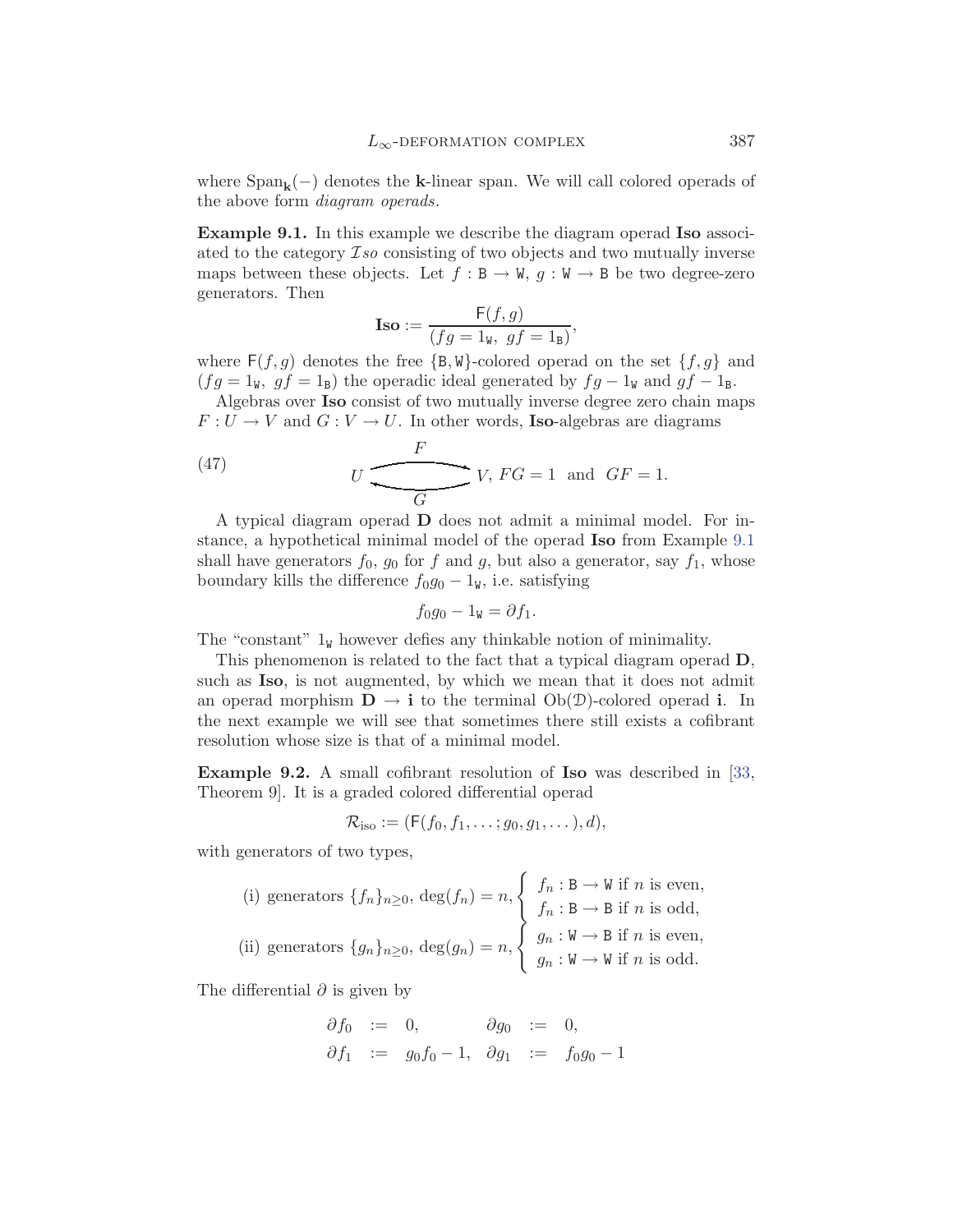<span id="page-35-0"></span>and, on remaining generators, by the formula

$$
\partial f_{2m} := \sum_{0 \le i < m} (f_{2i} f_{2(m-i)-1} - g_{2(m-i)-1} f_{2i}), \ m \ge 0,
$$
\n
$$
\partial f_{2m+1} := \sum_{0 \le j \le m} g_{2j} f_{2(m-j)} - \sum_{0 \le j < m} f_{2j+1} f_{2(m-j)-1}, \ m \ge 1,
$$
\n
$$
\partial g_{2m} := \sum_{0 \le i < m} (g_{2i} g_{2(m-i)-1} - f_{2(m-i)-1} g_{2i}), \ m \ge 0,
$$
\n
$$
\partial g_{2m+1} := \sum_{0 \le j \le m} f_{2j} g_{2(m-j)} - \sum_{0 \le j < m} g_{2j+1} g_{2(m-j)-1}, \ m \ge 1.
$$

The above resolution is "minimal' in the following sense. Consider a oneparametric family  $\text{Iso}_{\varepsilon}$  of  $\{B, W\}$ -colored operads defined by

$$
\mathbf{Iso}_{\varepsilon} := \frac{\mathsf{F}(f,g)}{(fg = \varepsilon \cdot 1_{\mathsf{W}}, gf = \varepsilon \cdot 1_{\mathsf{B}})},
$$

where  $\varepsilon$  is a formal parameter. The operad  $\text{Iso}_0$  clearly describes couples  $(F, G)$  of maps  $F: U \to V$  and  $G: V \to U$  such that  $FG = 0$  and  $GF = 0$ , while  $\text{Iso}_{\varepsilon}$  is, at a generic  $\varepsilon$ , isomorphic to the operad **Iso**. In other words, **Iso** is a deformation of **Iso**<sub>0</sub>. It turns out that **Iso**<sub>0</sub> is an augmented colored operad that admits a minimal model whose generators are the same as the generators of  $\mathcal{R}_{\text{iso}}$ ; see [[33,](#page-38-0) Theorem 10].

An obvious generalization of the machinery developed in the previous sections applies verbatim to resolutions of diagram operads. One typically gets an  $L_{\infty}$ -algebra with a nontrivial 'curvature'  $l_0$ ; see [[36,](#page-38-0) Section 5] for the terminology and definitions. The corresponding Maurer–Cartan equation then involves the  $l_0$ -term.

**Example 9.3.** In this example we describe the  $L_{\infty}$ -deformation complex  $(C_{\text{Iso}}^*(T, T), l_0, l_1, l_2, \dots)$  for a diagram T as in [\(47\)](#page-34-0). As we already observed, this deformation complex has, as a consequence of the presence of 1 in the formulas for  $\partial f_1$  and  $\partial g_1$  in  $\mathcal{R}_{\text{iso}}$ , a nontrivial  $l_0$ . On the other hand, since the differential  $\partial$  on the generators of  $\mathcal{R}_{\text{iso}}$  does not have higher than quadratic terms, all  $l_k$ 's are trivial, for  $k \geq 3$ .

Formula [\(11](#page-11-0)) applied to the resolution  $\mathcal{R}_{\text{iso}}$  from Example [9.2](#page-34-0) gives the underlying cochain complex

$$
C^n_{\mathbf{Iso}}(T,T) = \begin{cases} \mathrm{Hom}(U,V) \oplus \mathrm{Hom}(V,U) & \text{for } n \geq 1 \text{ odd, and} \\ \mathrm{Hom}(U,U) \oplus \mathrm{Hom}(V,V) & \text{for } n \geq 1 \text{ even.} \end{cases}
$$

Formula ([15](#page-14-0)) makes sense also for  $k = 0$  and describes  $l_0 \in C^2_{\text{Iso}}(T,T)$  as the direct sum of the identity maps  $\mathrm{Id}_U \oplus \mathrm{Id}_V \in \mathrm{Hom}(U, U) \oplus \mathrm{Hom}(V, V)$ .

Likewise, one obtains the following formulas for the operation

$$
l_1: C^*_{\text{Iso}}(T,T) \to C^{*+1}_{\text{Iso}}(T,T).
$$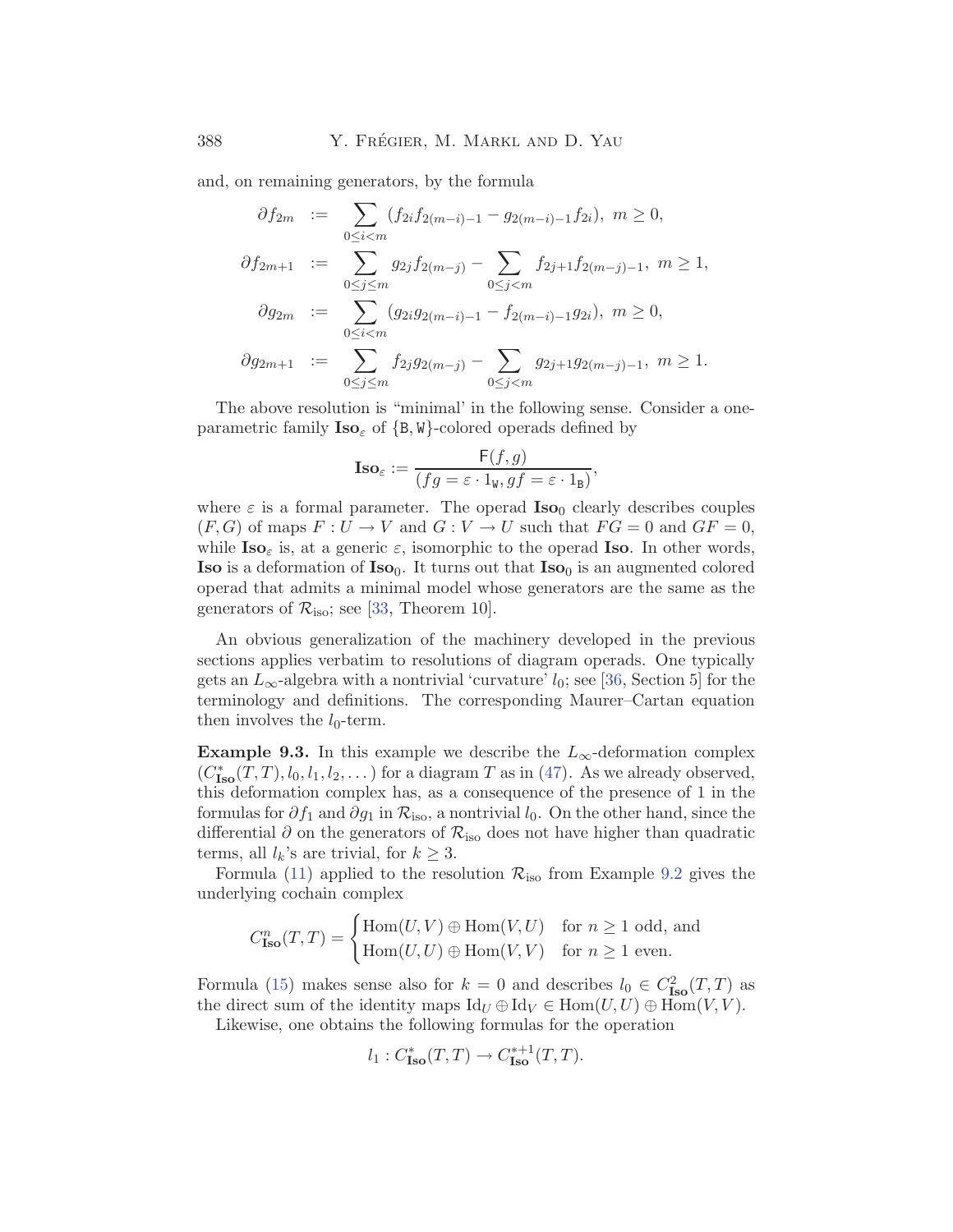<span id="page-36-0"></span>If  $\alpha \oplus \beta \in C^n_{\text{Iso}}(T,T)$ ,  $n \geq 1$  odd, then

$$
l_1(\alpha \oplus \beta) = (G\alpha + \beta F) \oplus (\alpha G + F\beta) \in C_{\text{Iso}}^{n+1}(T, T).
$$

For  $\gamma \oplus \delta \in C^n_{\text{Iso}}(T,T)$ ,  $n \geq 1$  even, we have

$$
l_1(\gamma \oplus \delta) = (F\gamma - \delta F) \oplus (G\delta - \gamma G) \in C_{\text{Iso}}^{n+1}(T, T).
$$

The bracket

$$
l_2: C^m_{\operatorname{Iso}}(T,T)\otimes C^n_{\operatorname{Iso}}(T,T)\to C^{m+n}_{\operatorname{Iso}}(T,T)
$$

is given as follows. For  $\alpha' \oplus \beta' \in C^m_{\text{Iso}}(T,T)$ ,  $\alpha'' \oplus \beta'' \in C^n_{\text{Iso}}(T,T)$ ,  $m, n$  odd, we have

$$
l_2(\alpha' \oplus \beta', \alpha'' \oplus \beta'') = (\beta'\alpha'' + \beta''\alpha') \oplus (\alpha'\beta'' + \alpha''\beta') \in C_{\text{Iso}}^{m+n}(T, T).
$$
  
For  $\alpha \oplus \beta \in C_{\text{Iso}}^m(T, T), \gamma \oplus \delta \in C_{\text{Iso}}^n(T, T), m \text{ odd}, n \text{ even, we have}$   
 $l_2(\alpha \oplus \beta, \gamma \oplus \delta) = -l_2(\gamma \oplus \delta, \alpha \oplus \beta) = (\alpha\gamma - \delta\alpha) \oplus (\beta\delta - \gamma\beta) \in C_{\text{Iso}}^{m+n}(T, T).$   
Finally, for  $\gamma' \oplus \delta' \in C_{\text{Iso}}^m(T, T), \gamma'' \oplus \delta'' \in C_{\text{Iso}}^n(T, T), m, n \text{ even, we have}$ 

$$
l_2(\gamma' \oplus \delta', \gamma'' \oplus \delta'') = -l_2(\gamma'' \oplus \delta'', \gamma' \oplus \delta') =
$$
  

$$
(\gamma'\gamma'' - \gamma''\gamma') \oplus (\delta'\delta'' - \delta''\delta') \in C_{\text{Iso}}^{m+n}(T, T).
$$

The higher  $l_k$ 's,  $k \geq 3$ , are trivial.

Observe that, for each  $w \in C^*_{\text{Iso}}(T,T)$ ,  $l_2(l_0, w) = 0$ ; therefore, by [\[36](#page-38-0), Section 5,  $l_1^2 = 0$ . In other words,  $l_1$  is a differential and the standard analysis of deformation theory applies. For instance, there exists the canonical element  $\chi := F \oplus G \in C^1_{\text{Iso}}(T,T)$  such that

$$
l_1(w) = l_2(\chi, w), \ w \in C^*_{\text{Iso}}(T, T).
$$

As expected [\[36,](#page-38-0) [51\]](#page-39-0), **Iso**-algebras are solutions of the Maurer–Cartan equation in the  $L_{\infty}$ -complex of the trivial **D**-algebra  $T_{\emptyset}$  with  $F = 0$ ,  $G = 0$ . Indeed, if  $\kappa = \Phi \oplus \Psi \in C^1_{\text{Iso}}(T,T)$ , then the Maurer–Cartan equation

$$
-l_0 + \frac{1}{2}l_2(\kappa, \kappa) = 0
$$

expands into

$$
-(\mathrm{Id}_U \oplus \mathrm{Id}_V) + \frac{1}{2}(2\Psi \Phi \oplus 2\Phi \Psi) = 0,
$$

which says precisely that  $\Phi$  and  $\Psi$  are mutually inverse isomorphisms.

## **References**

- [1] Abe, Eiichi. Hopf algebras. Cambridge Tracts in Mathematics, 74, *Cambridge Univ. Press, Cambridge*, 1980. xii+284 pp. ISBN: 0-521-22240-0. [MR0594432](http://www.ams.org/mathscinet-getitem?mr=0594432) (83a:16010), [Zbl 0476.16008.](http://www.emis.de/cgi-bin/MATH-item?0476.16008)
- [2] Boardman, John M. Stable operations in generalized cohomology. *Handbook of algebraic topology*, pp. 585–686. *North-Holland*, 1995. [MR1361899](http://www.ams.org/mathscinet-getitem?mr=1361899) (97b:55021), [Zbl 0861.55008.](http://www.emis.de/cgi-bin/MATH-item?0861.55008)
- [3] Borisov, Dennis V. Formal deformations of morphisms of associative algebras. *Int. Math. Res. Notices* **41** (2005) 2499–2523. [MR2181057](http://www.ams.org/mathscinet-getitem?mr=2181057) (2007g:16044), [Zbl 1126.16017.](http://www.emis.de/cgi-bin/MATH-item?1126.16017)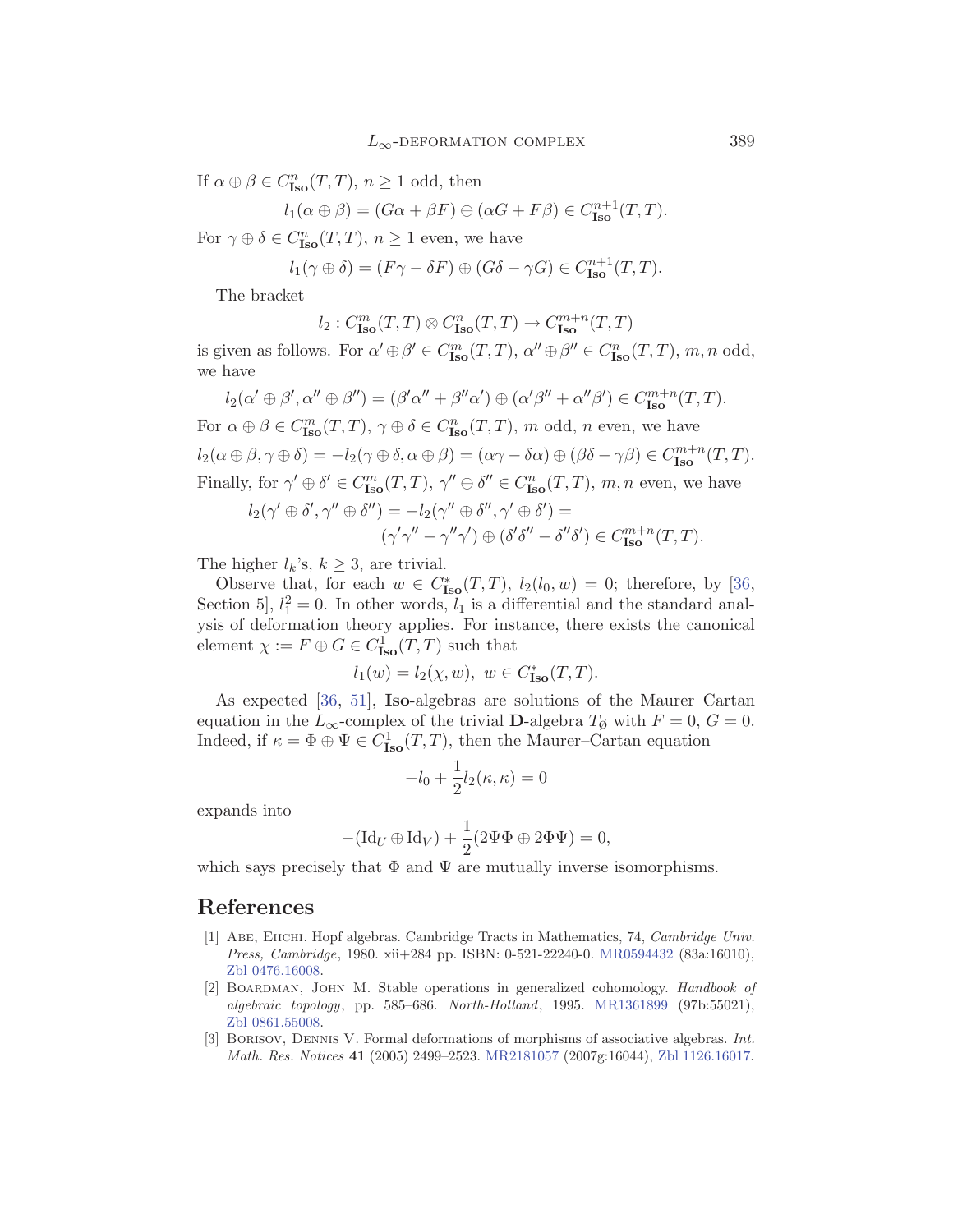- <span id="page-37-0"></span>[4] BRZEZIŃSKI, TOMASZ. The cohomology structure of an algebra entwined with a coalgebra. *J. Algebra* **235** (2001) 176–202. [MR1807661](http://www.ams.org/mathscinet-getitem?mr=1807661) (2001k:16068), [Zbl 0984.16035.](http://www.emis.de/cgi-bin/MATH-item?0984.16035)
- [5] BRZEZIŃSKI, TOMASZ; HAJAC, PIOTR M. Coalgebra extensions and algebra coextensions of Galois type. *Comm. Alg.* **27** (1999) 1347–1367. [MR1669095](http://www.ams.org/mathscinet-getitem?mr=1669095) (2000a:16070), [Zbl 0923.16031.](http://www.emis.de/cgi-bin/MATH-item?0923.16031)
- [6] Brzezinski, Tomasz; Majid, Shahn. ´ Coalgebra bundles. *Comm. Math. Phys.* **191** (1998) 467–492. [MR1604340](http://www.ams.org/mathscinet-getitem?mr=1604340) (99d:58021), [Zbl 0899.55016.](http://www.emis.de/cgi-bin/MATH-item?0899.55016)
- [7] DĂSĂLESCU, SORIN; NĂSTĂSESCU, CONSTANTIN; RAIANU, ȘERBAN. Hopf algebras: An introduction. Monographs and Textbooks in Pure and Applied Math. 235, *Marcel Dekker Inc.*, *New York*, 2001. x+401 pp. ISBN: 0-8247-0481-9. [MR1786197](http://www.ams.org/mathscinet-getitem?mr=1786197) (2001j:16056), [Zbl 0962.16026.](http://www.emis.de/cgi-bin/MATH-item?0962.16026)
- [8] Faddeev, Ludwig D.; Reshetikhin, Nicolai; Takhtajan, Leon A. Quantum groups. *Braid group, Knot Theory and Statistical Mechanics*, 97–110, Adv. Ser. Math. Phys., 9, *World Sci. Publ., Teaneck, NJ*, 1989. [MR1062424,](http://www.ams.org/mathscinet-getitem?mr=1062424) [Zbl 0716.17010.](http://www.emis.de/cgi-bin/MATH-item?0716.17010)
- [9] FRÉGIER, YAEL. A new cohomology theory associated to deformations of Lie algebra morphisms. *Lett. Math. Phys.* **70** (2004) 97–107. [MR2108705](http://www.ams.org/mathscinet-getitem?mr=2108705) (2005j:17020), [Zbl 1136.17306.](http://www.emis.de/cgi-bin/MATH-item?1136.17306)
- [10] FRÉGIER, YAEL. Minimal model for colored prop associated to morphisms of Lie algebras. To appear.
- [11] Gan, Wee Liang. Koszul duality for dioperads. *Math. Res. Lett.* **10** (2003) 109–124. [MR1960128](http://www.ams.org/mathscinet-getitem?mr=1960128) (2004a:18005), [Zbl 1103.18010.](http://www.emis.de/cgi-bin/MATH-item?1103.18010)
- [12] Gerstenhaber, Murray. The cohomology structure of an associative ring. *Ann. of Math.* (2) **78** (1963) 267–288. [MR0161898](http://www.ams.org/mathscinet-getitem?mr=0161898) (28 #5102), [Zbl 0131.27302](http://www.emis.de/cgi-bin/MATH-item?0131.27302).
- [13] Gerstenhaber, Murray. On the deformation of rings and algebras. *Ann. of Math.* (2) **79** (1964) 59–103. [MR0171807](http://www.ams.org/mathscinet-getitem?mr=0171807) (30 #2034), [Zbl 0123.03101.](http://www.emis.de/cgi-bin/MATH-item?0123.03101)
- [14] Gerstenhaber, Murray; Schack, Samuel D. On the deformation of algebra morphisms and diagrams. *Trans. Amer. Math. Soc.* **279** (1983) 1–50. [MR0704600](http://www.ams.org/mathscinet-getitem?mr=0704600) (85d:16021), [Zbl 0544.18005.](http://www.emis.de/cgi-bin/MATH-item?0544.18005)
- [15] Gerstenhaber, Murray; Schack, Samuel D. On the cohomology of an algebra morphism. *J. Algebra* **95** (1985) 245–262. [MR0797666](http://www.ams.org/mathscinet-getitem?mr=0797666) (87a:18021), [Zbl 0595.16021.](http://www.emis.de/cgi-bin/MATH-item?0595.16021)
- [16] Gerstenhaber, Murray; Schack, Samuel D. Sometimes *H*<sup>1</sup> is *<sup>H</sup>*<sup>2</sup> and discrete groups deform. *Geometry of group representations* (Boulder, CO, 1987), 149– 168, Contemp. Math. 74, *Amer. Math. Soc., Providence, RI*, 1988. [MR0957517](http://www.ams.org/mathscinet-getitem?mr=0957517) (89g:16034), [Zbl 0669.16023.](http://www.emis.de/cgi-bin/MATH-item?0669.16023)
- [17] Gerstenhaber, Murray; Giaquinto, Anthony; Schack, Samuel D. Diagrams of Lie algebras. *J. Pure Appl. Algebra* **196** (2005), no. 2-3, 169–184. [MR2110521](http://www.ams.org/mathscinet-getitem?mr=2110521) (2006b:17030), [Zbl 1087.16008.](http://www.emis.de/cgi-bin/MATH-item?1087.16008)
- [18] Hinich, Vladimir. Descent of Deligne groupoids. *Int. Math. Res. Notices* **5** (1997) 225–239. [MR1439623](http://www.ams.org/mathscinet-getitem?mr=1439623) (98h:22019), [Zbl 0948.22016.](http://www.emis.de/cgi-bin/MATH-item?0948.22016)
- [19] Hinich, Vladimir. Deformations of homotopy algebras. *Comm. Alg.* **32** (2004) 473– 494. [MR2101417](http://www.ams.org/mathscinet-getitem?mr=2101417) (2005m:18009), [Zbl 1082.18008.](http://www.emis.de/cgi-bin/MATH-item?1082.18008)
- [20] Humphreys, James E. Introduction to Lie algebras and representation theory. Grad. Texts in Math., 9. *Springer-Verlag, New York-Berlin*, 1980. xii+171 pp. ISBN: 0-387- 90053-5. [MR0499562](http://www.ams.org/mathscinet-getitem?mr=0499562) (81b:17007), [Zbl 0447.17002.](http://www.emis.de/cgi-bin/MATH-item?0447.17002)
- [21] Kassel, Christian. Quantum groups. Graduate Texts in Mathematics, **155**, *Springer-Verlag, New York*, 1995. xii+531 pp. ISBN: 0-387-94370-6. [MR1321145](http://www.ams.org/mathscinet-getitem?mr=1321145) (96e:17041), [Zbl 0808.17003.](http://www.emis.de/cgi-bin/MATH-item?0808.17003)
- [22] Kajiura, Hiroshige; Stasheff, Jim. Open-closed homotopy algebra in mathematical physics. *J. Math. Phys.*, **47** (2006), no. 2, 28 pages. [MR2208168](http://www.ams.org/mathscinet-getitem?mr=2208168) (2007f:81257), [Zbl 1111.81141](http://www.emis.de/cgi-bin/MATH-item?1111.81141)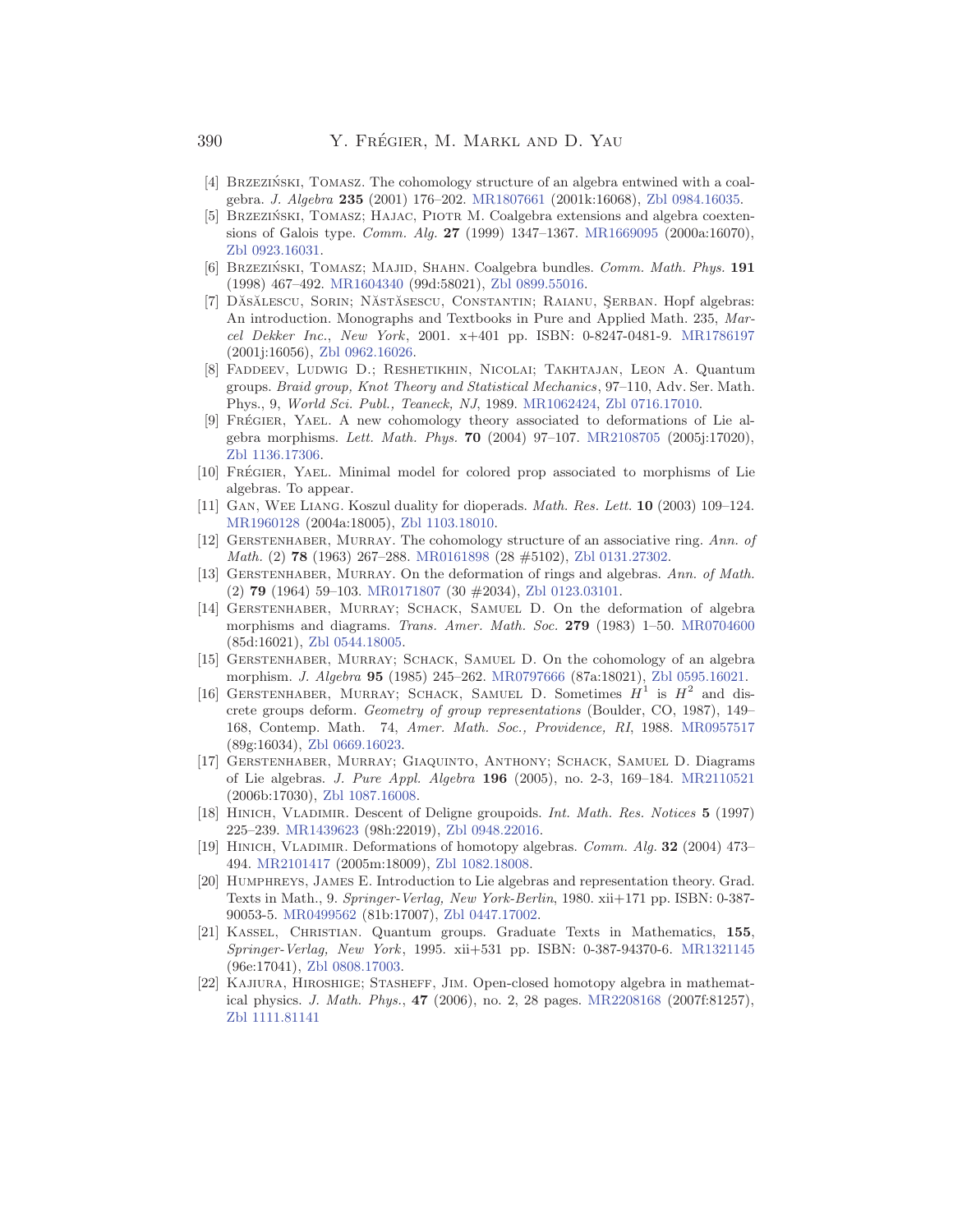- <span id="page-38-0"></span>[23] Kreimer, Fred; Takeuchi, Masaru. Hopf algebras and Galois extensions of an algebra. *Indiana U. Math. J.* **30** (1981) 675–691. [MR0625597](http://www.ams.org/mathscinet-getitem?mr=0625597) (83h:16015), [Zbl 0451.16005.](http://www.emis.de/cgi-bin/MATH-item?0451.16005)
- [24] Lada, Tom; Markl, Martin. Strongly homotopy Lie algebras. *Comm. Alg.* **23** (1995) 2147–2161. [MR1327129](http://www.ams.org/mathscinet-getitem?mr=1327129) (96d:16039), [Zbl 0999.17019.](http://www.emis.de/cgi-bin/MATH-item?0999.17019)
- [25] Lambe, Larry A.; Radford, David E. Algebraic aspects of the quantum Yang–Baxter equation. *J. Algebra* **154** (1993) 228–288. [MR1201922](http://www.ams.org/mathscinet-getitem?mr=1201922) (94b:17026), [Zbl 0778.17009.](http://www.emis.de/cgi-bin/MATH-item?0778.17009)
- [26] Landweber, Peter S. Cobordism operations and Hopf algebras. *Trans. Amer. Math. Soc.* **129** (1967) 94–110. [MR0219062](http://www.ams.org/mathscinet-getitem?mr=0219062) (36 #2145), [Zbl 0169.54602.](http://www.emis.de/cgi-bin/MATH-item?0169.54602)
- [27] Mac Lane, Saunders. Natural associativity and commutativity. *Rice Univ. Stud.* **49(4)** (1963) 28–46. [MR0170925](http://www.ams.org/mathscinet-getitem?mr=0170925) (30 #1160), [Zbl 0244.18008.](http://www.emis.de/cgi-bin/MATH-item?0244.18008)
- [28] Mac Lane, Saunders. Categorical algebra. *Bull. Amer. Math. Soc.* **71** (1965) 40– 106. [MR0171826](http://www.ams.org/mathscinet-getitem?mr=0171826) (30 #2053), [Zbl 0161.01601.](http://www.emis.de/cgi-bin/MATH-item?0161.01601)
- [29] Markl, Martin. Models for operads. *Comm. Alg.* **24** (1996) 1471–1500. [MR1380606](http://www.ams.org/mathscinet-getitem?mr=1380606) (96m:18012), [Zbl 0848.18003.](http://www.emis.de/cgi-bin/MATH-item?0848.18003)
- [30] Markl, Martin. Cotangent cohomology of a category and deformations. *J. Pure Appl. Alg.* **113** (1996) 195–218. [MR1415558](http://www.ams.org/mathscinet-getitem?mr=1415558) (98f:18008), [Zbl 0865.18011.](http://www.emis.de/cgi-bin/MATH-item?0865.18011)
- [31] Markl, Martin. Homotopy diagrams of algebras. *Rend. Circ. Mat. Palermo (2) Suppl.* **69** (2002) 169–180. [MR1972432](http://www.ams.org/mathscinet-getitem?mr=1972432) (2004d:55019), [Zbl 1024.55012.](http://www.emis.de/cgi-bin/MATH-item?1024.55012)
- [32] Markl, Martin. Homotopy algebras are homotopy algebras. *Forum Math.* **16** (2004) 129–160. [MR2034546](http://www.ams.org/mathscinet-getitem?mr=2034546) (2004k:18010), [Zbl 1067.55011.](http://www.emis.de/cgi-bin/MATH-item?1067.55011)
- [33] Markl, Martin. Ideal perturbation lemma. *Comm. in Algebra* **29(11)** (2001) 5209– 5232. [MR1856940](http://www.ams.org/mathscinet-getitem?mr=1856940) (2002f:16008), [Zbl 0994.55012.](http://www.emis.de/cgi-bin/MATH-item?0994.55012)
- [34] Markl, Martin. A resolution (minimal model) of the PROP for bialgebras. *J. Pure Appl. Alg.* **205** (2006) 341–374. [MR2203621](http://www.ams.org/mathscinet-getitem?mr=2203621) (2006i:16061), [Zbl 1116.18011.](http://www.emis.de/cgi-bin/MATH-item?1116.18011)
- [35] Markl, Martin. Operads and PROPS. *Handbook of Algebra* **5** 87–140, *Elsevier* 2008.
- [36] Markl, Martin. Intrinsic brackets and the *L*<sup>∞</sup>-deformation theory of bialgebras. [arXiv:math/0411456.](http://arXiv.org/abs/math/0411456)
- [37] Markl, Martin; Shnider, Steve; Stasheff, Jim. Operads in algebra, topology and physics. Math. Surveys and Monographs, 96. *Amer. Math. Soc.*, 2002. x+349 pp. ISBN: 0-8218-2134-2. [MR1898414](http://www.ams.org/mathscinet-getitem?mr=1898414) (2003f:18011), [Zbl 1017.18001.](http://www.emis.de/cgi-bin/MATH-item?1017.18001)
- [38] May, J. Peter. The geometry of iterated loop spaces. Lectures Notes in Math. **271**, *Springer-Verlag*, 1972. viii+175 pp. [MR0420610](http://www.ams.org/mathscinet-getitem?mr=0420610) (54 #8623b), [Zbl 0244.55009.](http://www.emis.de/cgi-bin/MATH-item?0244.55009)
- [39] MERKULOV, SERGEI; VALLETTE, BRUNO. Deformation theory of representations of prop(erad)s. [arXiv:0707.0889.](http://arXiv.org/abs/0707.0889)
- [40] Montgomery, Susan. Hopf algebras and their actions on rings. CBMS Regional Conference Series in Math., 82. *Published for the Conference Board of the Mathematical Sciences, Washington, DC; by the American Mathematical Society, Providence, RI*, 1993. xiv+238 pp. ISBN: 0-8218-0738-2. [MR1243637](http://www.ams.org/mathscinet-getitem?mr=1243637) (94i:16019), [Zbl 0793.16029.](http://www.emis.de/cgi-bin/MATH-item?0793.16029)
- [41] Nijenhuis, Albert; Richardson, Roger W., Jr. Cohomology and deformations in graded Lie algebras, *Bull. Amer. Math. Soc.* **72** (1966) 1–29. [MR0195995](http://www.ams.org/mathscinet-getitem?mr=0195995) (33 #4190), [Zbl 0136.30502.](http://www.emis.de/cgi-bin/MATH-item?0136.30502)
- [42] NIJENHUIS, ALBERT; RICHARDSON, ROGER W., JR. Deformations of homomorphisms of Lie groups and Lie algebras. *Bull. Amer. Math. Soc.* **73** (1967) 175–179. [MR0204575](http://www.ams.org/mathscinet-getitem?mr=0204575) (34 #4414), [Zbl 0153.04402.](http://www.emis.de/cgi-bin/MATH-item?0153.04402)
- [43] NOVIKOV, SERGEI P. Methods of algebraic topology from the point of view of cobordism theory. *Izv. Akad. Nauk SSSR Ser. Mat.* **31** (1967) 855–951. [MR0221509](http://www.ams.org/mathscinet-getitem?mr=0221509) (36 #4561), [Zbl 0169.54503.](http://www.emis.de/cgi-bin/MATH-item?0169.54503)